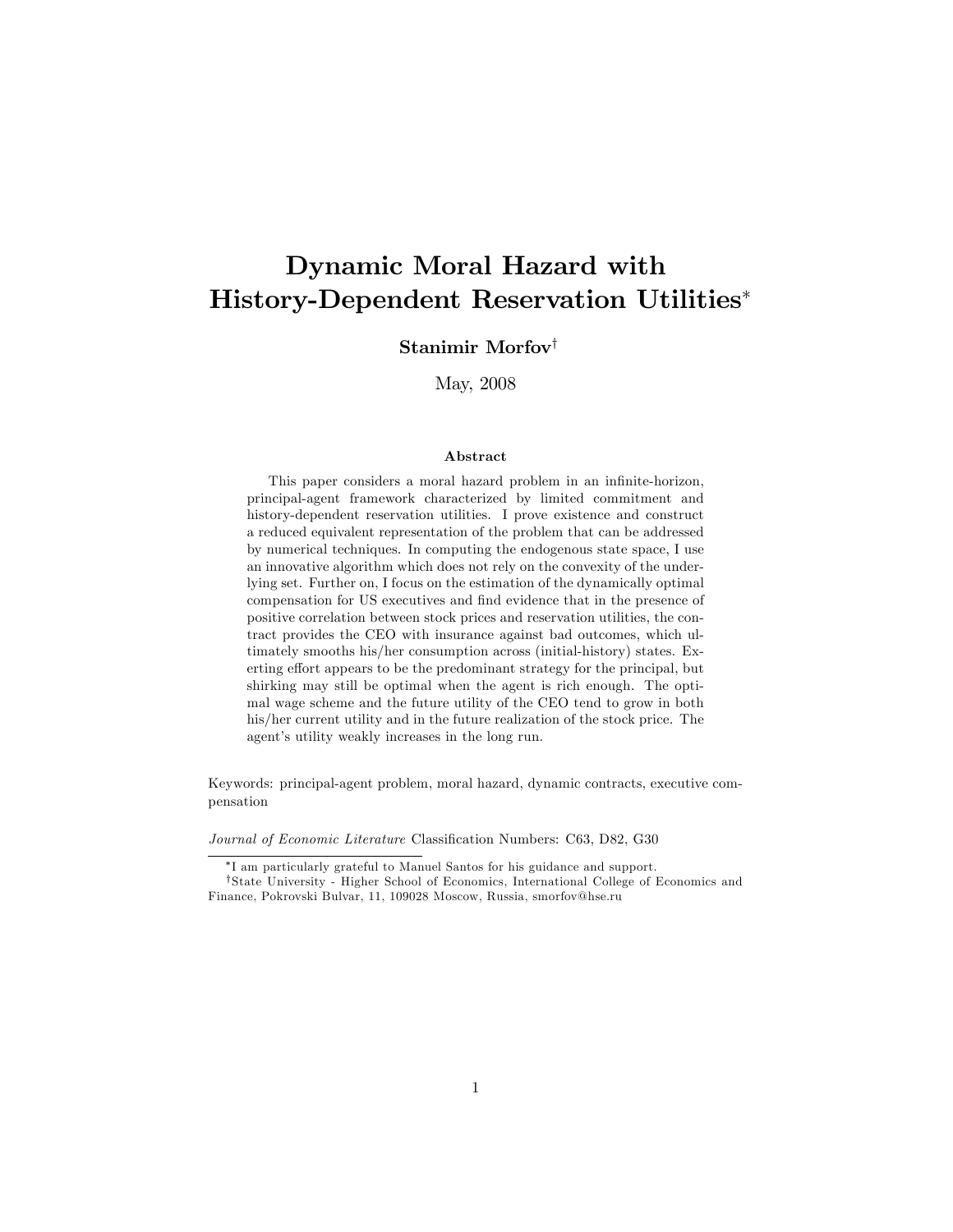## 1 Introduction

During the last years, there has been a revived interest in the theory of dynamic contracting<sup>1</sup> . However, although most of the research incorporates some form of limited commitment/enforcement, little has been done in terms of extending the notion of commitment per se. In particular, there is no reason to believe that the outside option is constant across the history of observables. For example, it is unrealistic to treat the reservation utility of a CEO as fixed regardless of the situation in his/her firm, industry, or the economy as a whole. The dependence could come through many channels- externalities, different types of agents, a certain structure of beliefs, but more importantly, it can significantly influence the nature of the relationship and the form of the optimal contract. Moreover, extending the notion of commitment can bring some important insights into various contractual problems. For example, in order to address the wide use of broad-based stock option plans, Oyer (2004) builds a simple 2-period model where adjusting compensation is costly and employee's outside opportunities are correlated with the firm's performance.

In this sense, what remains to be done is to generalize the notion of commitment by defining the outside options on the history observed in a dynamic contractual setting.

The current paper considers a moral hazard problem in an infinitely repeated principal-agent interaction while allowing the reservation utilities of both parties to vary across the history of observables. More precisely, to keep the model tractable, the reservation utilities are assumed to depend on some finite truncation of the publicly observed history. The rest of the model is standard in the sense that the principal wants to implement some sequence of actions which stochastically affect a variable of his/her interest, but suffers from the fact that the actions are unobservable. For this purpose, the optimal contract needs to provide the proper incentives for the agent to exercise the sequence of actions suggested by the principal. The incentives, however, are restricted by the inability of the parties to commit to a long-term relationship. It is here where the dynamics of the reservation utilities enters the relationship by reshaping the set of possible self-enforcing, incentive-compatible contracts.

In order to be able to characterize the optimal contract in such a setting, I construct a reduced stationary representation of the model in line with the dynamic insurance literature. The representation benefits from Green (1987)the notion of temporary incentive compatibility, Spear and Srivastava (1987) the recursive formulation of the problem with the agent's expected discounted utility taken as the state variable, and Phelan (1995)- the recursive structure with limited commitment, but is closest to Wang  $(1997)$  as far as the recursive form is concerned. Unlike Wang (1997), however, I formally introduce limited commitment on both sides and provide a rigorous treatment of its effect on the

<sup>&</sup>lt;sup>1</sup> See, for example, Fernandes and Phelan (2000), Ligon, Thomas and Worrall (2000), Wang (2000), Phelan and Stacchetti (2001), Sleet and Yeltekin (2001), Ligon, Thomas and Worrall (2002), Ray (2002), Thomas and Worrall (2002), Doepke and Townsend (2004), Jarque (2005).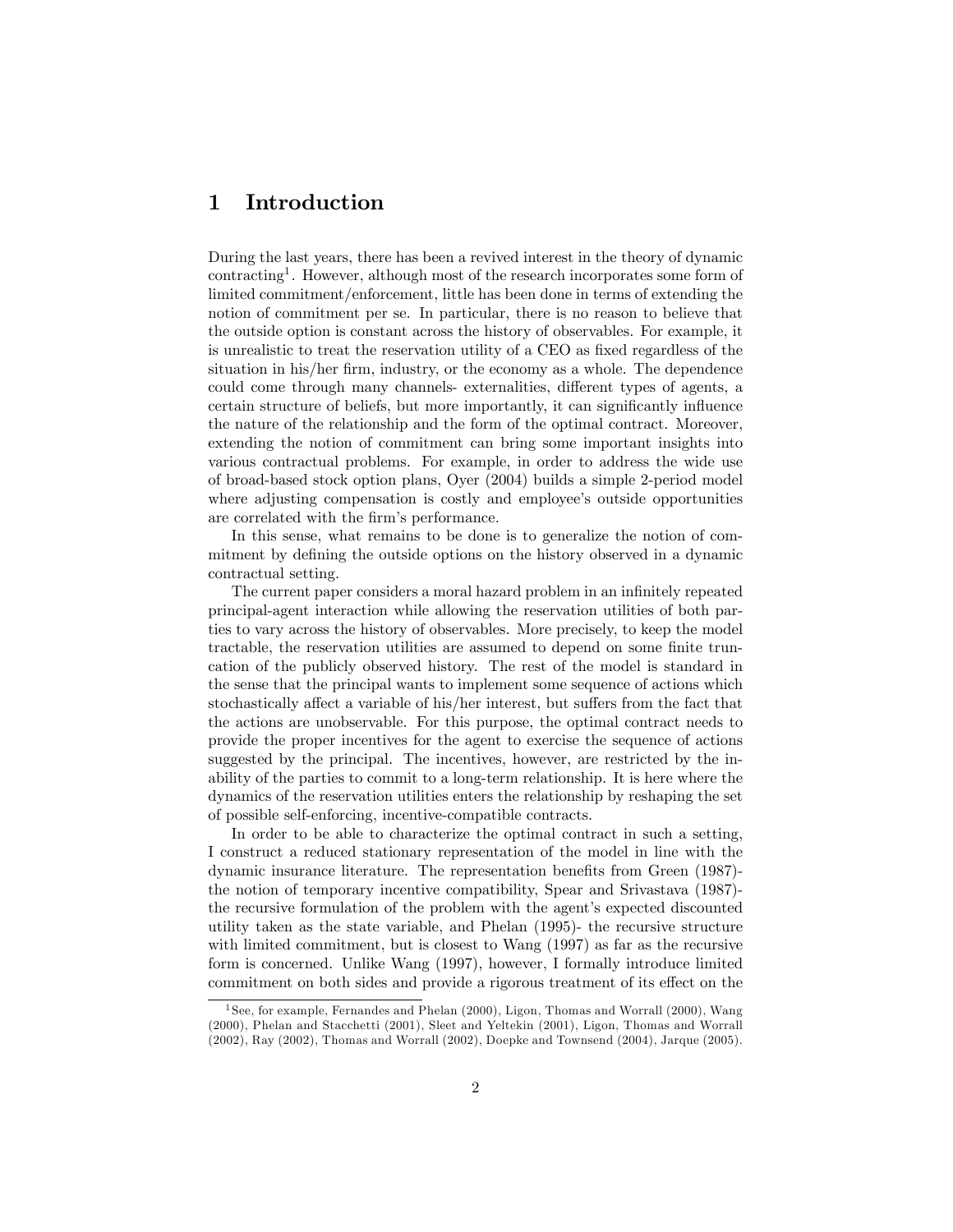structure of the reduced computable version of the model. A parallel research by Aseff  $(2004)$  uses a similar general formulation<sup>2</sup>, but via a transformation due to Grossman and Hart (1983) constructs a dual, cost-minimizing recursive form closer to Phelan (1995) in order to solve for the optimal contract. Such a procedure, however, exogenously imposes the optimality of a certain action on every possible contingency.

After existence is proved, the general form of the model is reduced to a more tractable, recursive form where the state is given by the agent's (promised) expected discounted utility. On a different dimension, the state space includes the set of truncated initial price histories in order to account for their influence<sup>3</sup> on the reservation utilities. This recursive formulation does not rely on the first-order approach and is not based on Lagrange multipliers [cf. Marcet and Marimon, (1998)]. In fact, all I need is continuity of the momentary utilities. I first consider an auxiliary version where the participation of the principal is not guaranteed. The solution of this problem can be computed through standard dynamic programming methods once the state space is determined. Following the approach of Abreu, Pearce and Stacchetti (1990), the state space is shown to be the Öxed point of a set operator and can be obtained through successive iteration on this operator until convergence. Given the solution of the auxiliary problem, I resort to a procedure outlined by Rustichini (1998) in order to solve for the optimal incentive compatible, two-side participation guaranteed supercontract. This is achieved by severely punishing the principal for any violation of his/her participation constraint. The procedure allows of recovering the subspace of agent's expected discounted utilities supportable by a self-enforcing incentive-compatible contract.

Regarding the numerical computation, one point deserves special attention. In computing the endogenous state space we are iterating on sets and therefore need to represent them efficiently. For the class of infinitely repeated games with perfect monitoring, Judd, Yeltekin and Conklin (2003) are able to construct inner and outer convex polytope approximations based on the convexification of the equilibrium value set through a public randomization device. The algorithm I use may be of independent interest since it does not rely on the convexity of the underlying set. The main idea is to discretize the guess for the equilibrium set elementwise, extract small open balls around the gridpoints unfeasible with respect to the (non-updated) guess and use the remaining set, i.e. the guess less the extracted intervals, as a new guess for the equilibrium set. The procedure stops if the structure of the representations of two successive guesses coincides<sup>4</sup> and the suitably defined difference between the representations is less than some prespecified tolerance level.

The results suggest that with a loose upper bound on wages, the optimal contract can support extremely high values for the expected discounted utility of the

 $^2\mathrm{His}$  benchmark model is a full-commitment one, but he considers limited commitment on part of the agent as an extension.

<sup>3</sup> The relationship between price histories and reservation utilities is predetermined since the reservation utilities are exogenous to the problem.

<sup>&</sup>lt;sup>4</sup>Namely, if the representations have the same number of closed sets element by element.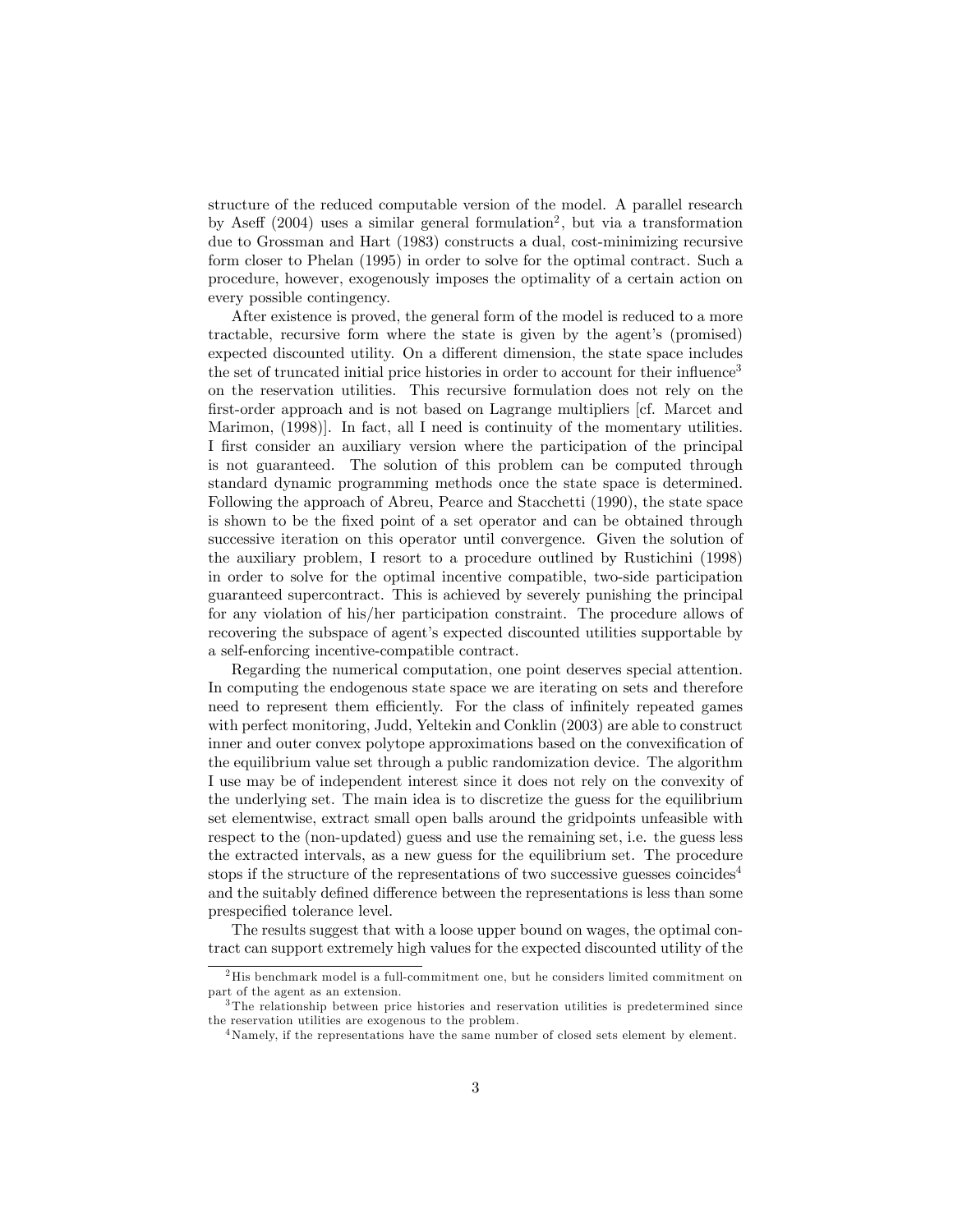CEO when the participation of the principal is not guaranteed. However, when solving for the self-enforcing contract, these values naturally disappear since they violate principalís participation constraint. In case of positive correlation between firm's stock prices and agent's reservation utilities, the minimum utility the CEO can be promised for initial histories characterized by lower reservation utility is boosted by higher reservation utilities for other states. This suggests that the participation constraint of the agent does not bind in states characterized by low stock prices. In other words, the optimal contract provides the agent with some insurance against bad outcomes, which ultimately smooths his/her consumption across (initial history) states. Exerting effort appears to be the predominant strategy for the principal, but shirking may still be optimal when the agent is rich enough. The optimal wage scheme and the future utility of the agent tend to grow in both current utility and in the future realization of the stock price. The CEO's utility weakly increases in the long run. In particular, agents who start rich tend to keep their utility level while those who start poor get richer in time.

The rest of the paper is structured as follows. Section 2 presents the general dynamic model. Section 3 derives the reduced recursive formulation. Section 4 explains the numerical algorithm at a practical level and discusses the results. Section 5 concludes. Appendix 1 contains all the proofs. Appendix 2 presents the results.

## 2 Dynamic model

The model considers a moral hazard problem in an infinite horizon principalagent framework with limited commitment on both sides. Before specifying it formally, I introduce some notation.

Let Z denote the set of integers and define  $\overline{\mathbb{Z}} := \mathbb{Z} \cup {\{\pm \infty\}}$  as its two-point compactification. Let  $\overline{\mathbb{Z}}_{++} := \left\{ z \in \overline{\mathbb{Z}} : z > 0 \right\}$  and  $\overline{\mathbb{Z}}_+ := \overline{\mathbb{Z}}_{++} \cup \{0\}$  denote the sets of positive and respectively nonnegative integers.  $\overline{\mathbb{Z}}_{-}$  and  $\overline{\mathbb{Z}}_{-}$  are defined accordingly. Let  $y_t$  denote the firm's stock price in the end of period  $t, \forall t \in \overline{\mathbb{Z}}$ . Then for  $\forall t, \tau \in \overline{\mathbb{Z}} : t \leq \tau$ , define  $^t y^{\tau} := (y_t, y_{t+1}, ..., y_{\tau})$  as the stream of prices from period t to period  $\tau$ . For  $\forall t \in \overline{\mathbb{Z}}_{--}$ , let  ${}^t y := {}^t y^{-1}$  and for  $\forall \tau \in \overline{\mathbb{Z}}_{+}$ , let  $y^{\tau} := {}^{0}y^{\tau}$ . The set of possible stock prices is assumed a stationary, finite subset of the nonnegative real line, namely  $\forall t \in \overline{\mathbb{Z}}$ ,  $y_t \in Y := \{y_{(1),...,y_{(N)}}\} \subset \mathbb{R}_+$ , where  $\underline{y} = y_{(1)} \leq y_{(2)} \leq ... \leq y_{(N-1)} \leq y_{(N)} = \overline{y}$  with  $N \in \mathbb{Z}_{++} \setminus \{1\}$  and  $\underline{y} < \overline{y}$ . Henceforth, I adopt the convention that for  $\forall T \in \overline{\mathbb{Z}}_+$  and an arbitrary set W,  $W^T := \begin{matrix} T \\ \times \end{matrix}$  $\sum_{i=1}^{\infty} W$  with  $W^0 := \emptyset$ . For example,  $Y^T$  denotes the set of possible price streams of length T periods.

The timing is as follows. At the beginning of each period  $\tau \in \overline{\mathbb{Z}}_+$ , after a particular stock-price history  $-\infty y^{\tau-1}$  has been publicly observed, a contract  $c_{\tau}$   $\left( \begin{matrix} -\infty y^{\tau-1} \end{matrix} \right) := \left( a_{\tau} \left( \begin{matrix} -\infty y^{\tau-1} \end{matrix} \right), w_{\tau} \left( \begin{matrix} -\infty y^{\tau-1} \end{matrix}, Y \right) \right)$  is signed between a risk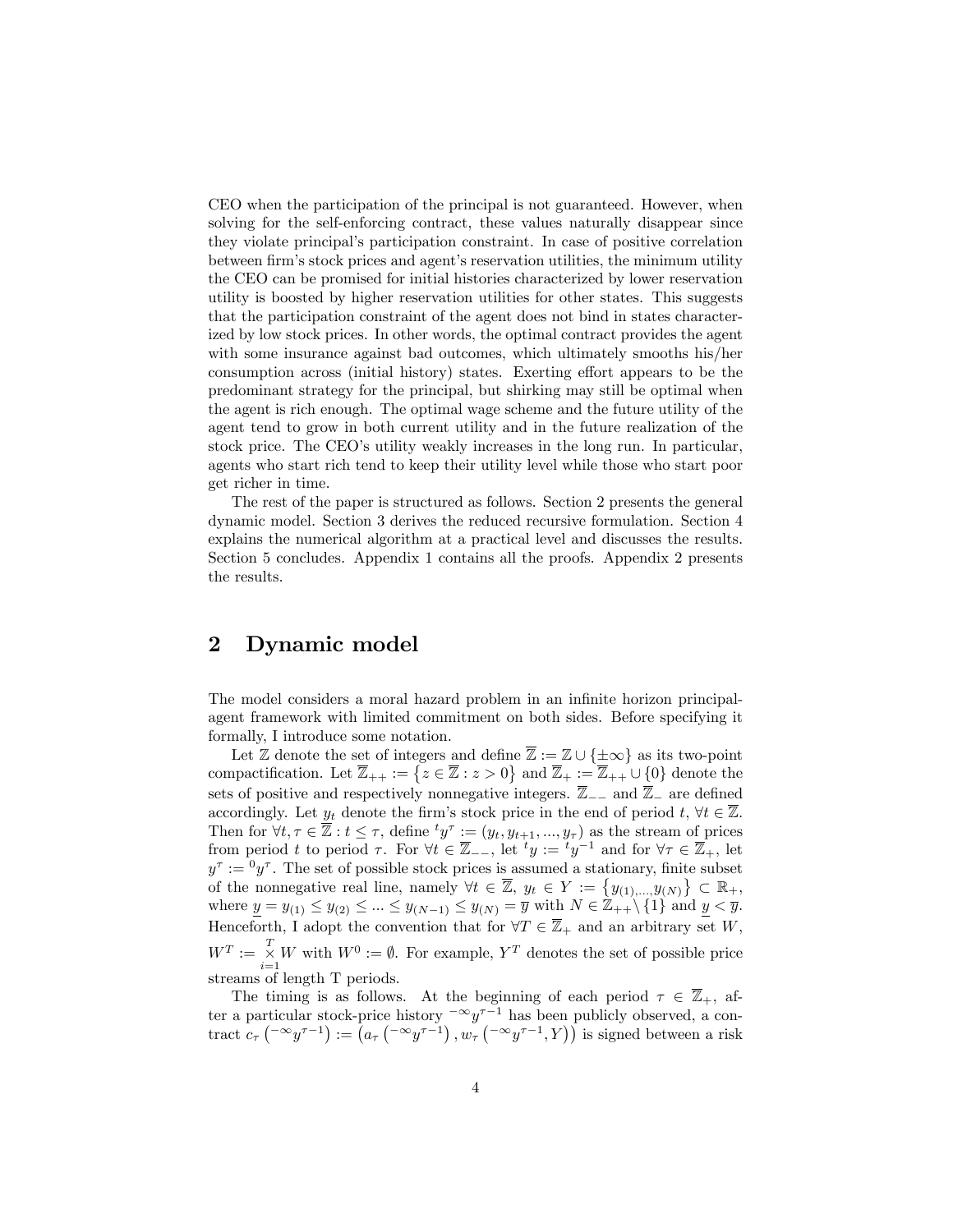neutral principal (staying for the firm's shareholders)<sup>5</sup> and a risk-averse agent (CEO). The contract specifies an action  $a_{\tau}$  ( $\sim y^{\tau-1}$ ) to be implemented by the agent. The action here stays for the level of effort the agent should exert on the job. To make the analysis tractable, the action is assumed onedimensional and the action space is taken compact, time and history invariant. Formally,  $a_{\tau}$  ( $\infty$  $y^{\tau-1}$ )  $\in$  A, where  $A \subset \mathbb{R}$  compact. Let  $\underline{a} = \min\{A\}$  and  $\overline{a} = \max\{A\}$  and assume  $\underline{a} < \overline{a}$ . The contract also specifies a compensation scheme  $w_{\tau}$  ( $\sim y^{\tau-1}$ , Y), under which the agent will receive a monetary payoff  $w_{\tau}\left(\begin{matrix} -\infty y^{\tau-1}, y_{\tau} \end{matrix}\right) \geq \underline{w} \subset \mathbb{R}$  in the end of the period if the firm's (end-of-period) stock price is  $y_{\tau}$ ,  $\forall y_{\tau} \in Y$ . After the contract is signed, the agent exercises action  $a_{\tau}$  ( $\infty$   $y^{\tau-1}$ ). Then,  $y_{\tau}$  is observed and the agent receives  $w_{\tau}$  ( $\infty$   $y^{\tau-1}$ ,  $y_{\tau}$ ). At the beginning of period  $\tau + 1$ , contract  $c_{\tau+1}$  ( $\infty y^{\tau}$ ) is signed and so on.

One can interpret the exogenous lower bound for the wage,  $w$ , as a minimum wage, but in order to keep the analysis as general as possible I abstract from imposing any specific restrictions on it.

While the agent's action is unobservable by the principal, it influences the realization of the stock price, but in a non-deterministic way. For  $\forall \xi \in \mathbb{R}$ ,  $\forall a_t \begin{pmatrix} -\infty y^{t-1} \end{pmatrix} \in A^{\infty} \times A^t$ ,  $\forall^{-\infty} y^{t-1} \in Y^{\infty} \times Y^t$ ,  $\forall t \in \overline{\mathbb{Z}}_+$ , let  $f\left(\xi\vert a^t\left({}^{-\infty}y^{t-1}\right),{}^{-\infty}y^{t-1}\right)$  be the probability that  $y_t$  equals  $\xi$  after a history  $-\infty y^{t-1}$  has been observed and an action sequence  $a^t$  ( $-\infty y^{t-1}$ ) has been implemented. Then, starting from any node we can construct the probability of any future contingency by recursively applying Bayes' rule.

In order to be able to introduce an efficiently computable form of the model, I assume that f depends only on the action taken in the current period and each stock price in the admissible set Y is reached with a strictly positive probability.

ASSUMPTION 1: For  $\forall a_t \begin{pmatrix} -\infty y^{t-1} \end{pmatrix} \in A$ ,  $\forall^{-\infty} y^{t-1} \in Y^{t-1}$ ,  $\forall t \in \overline{\mathbb{Z}}_+$ ,  $f\left( \cdot | a^t \left( \begin{matrix} -\infty y^{t-1} \end{matrix} \right), \begin{matrix} -\infty y^{t-1} \end{matrix} \right) = \pi \left( \cdot | a_t \left( \begin{matrix} -\infty y^{t-1} \end{matrix} \right) \right), \text{ with } \pi \left( y | a_t \left( \begin{matrix} -\infty y^{t-1} \end{matrix} \right) \right) > 0,$  $\forall y \in Y, \pi(y|a_t(\sqrt{-x}y^{t-1})) = 0$  otherwise, and  $\sum_{s}$  $y \in Y$  $\pi(y|a_t(\sqrt{-\infty}y^{t-1})) = 1.$ Moreover, for  $\forall y \in Y$ ,  $\pi(y|.)$  is continuous on A.

The second part of the assumption is a regularity condition which is trivially satisfied if  $A$  is finite.

Since the principal is risk-neutral, without loss of generality his/her (end-of-) period- utility can be assumed equal to the Örmís stock price less the agentís compensation. He/she discounts the future by a factor  $\beta_P \in (0,1)$ . The agent's period utility function is assumed separable in monetary payoff and effort. More specifically, after a history  $y^{\tau} = \begin{pmatrix} -\infty y^{\tau-1}, y_{\tau} \end{pmatrix}$  has been observed, the agent's (end-of-) period utility is given by  $v(w_\tau({-\infty}y^{\tau-1}, y_\tau)) - a_\tau({-\infty}y^{\tau-1})$ , where  $v : \mathbb{R} \to \mathbb{R}$  is assumed twice continuously differentiable with  $v'(.) > 0$  and  $v''(.) < 0$ . The agent discounts the future by a factor  $\beta_A \in (0,1)$ .

In the analysis so far, it was implicitly assumed that the agent exerts the level of effort specified in the contract. However, this is not necessarily so, since

 $5$ No conflicts of interest are assumed between the firm's shareholders and the principal.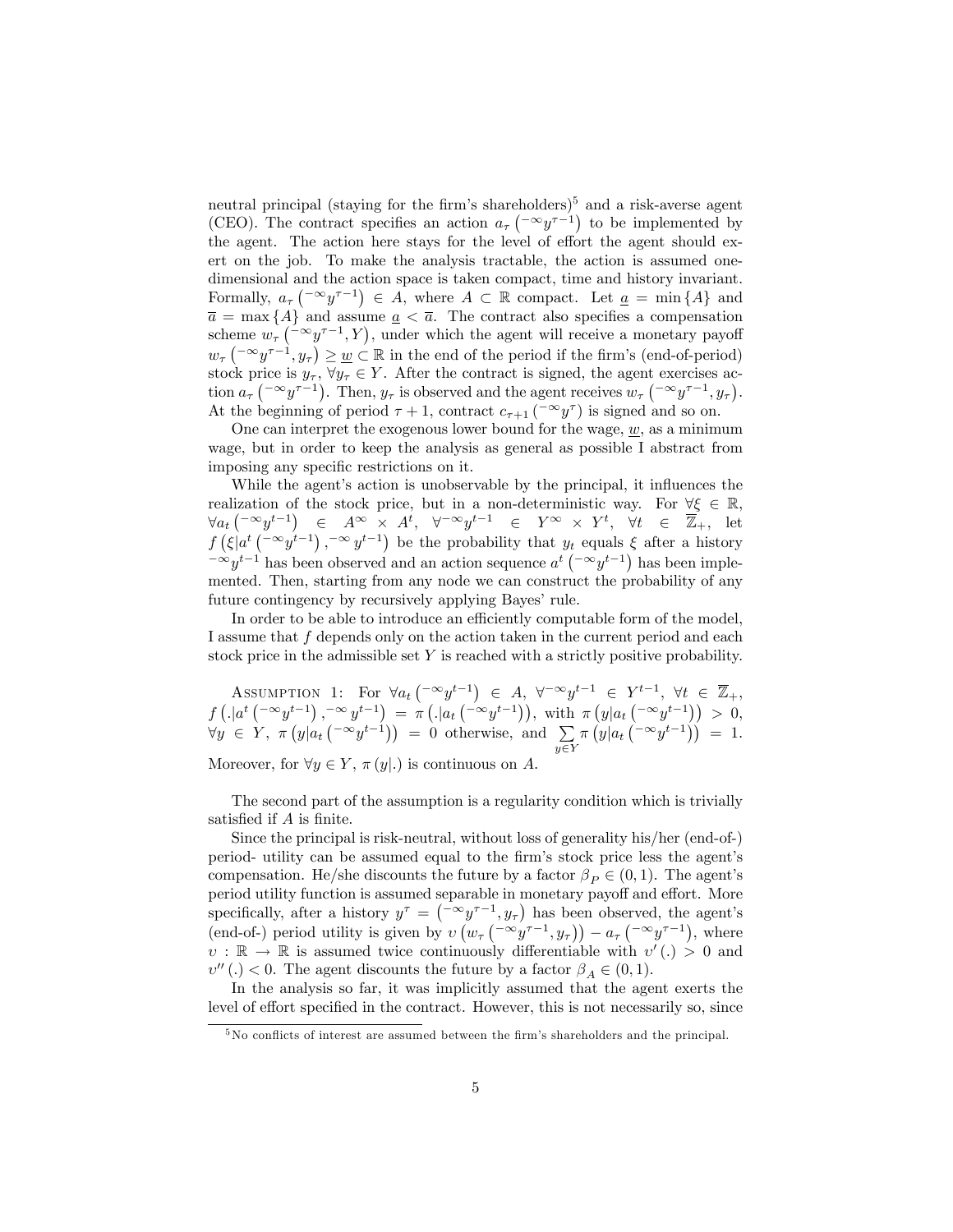if another action brings the agent strictly higher utility, he/she will find it profitable to deviate. Therefore, the contract should provide the proper incentives to the agent in order for him/her to exercise exactly the action recommended by the principal.

Limited commitment is assumed on both parts in the sense that both the principal and the agent can commit only to short-term (single-period) contracts. This assumption is intended to reflect legal issues on the enforcement of longterm contracts. However, at the initial period the principal can offer a long term contract (a supercontract) that neither he/she, nor the agent would like to renege on, and that would provide the necessary incentives for the agent to exercise the sequence of actions proposed by the principal.

In order to introduce the issue of commitment, we should specify reservation utilities for the agent and the principal. For  $\forall^{-\infty}y^{\tau-1} \in Y^{\infty} \times Y^{\tau}$ ,  $\tau \in \overline{\mathbb{Z}}_+$ , let  $\underline{V}$   $\left( \begin{matrix} -\infty y^{\tau-1} \end{matrix} \right)$ ,  $\underline{U}$   $\left( \begin{matrix} -\infty y^{\tau-1} \end{matrix} \right) \in \mathbb{R}$  be the reservation utilities (in expected discounted terms) of the agent and respectively the principal after a history  $-\infty y^{\tau-1}$ . Since it is not practical to define reservation utilities on infinite histories, I make the following assumption.

Assumption 2: 
$$
\exists \theta \in \mathbb{Z}_+ : \forall \tau \in \overline{\mathbb{Z}}_+, \forall^{-\infty} y'^{\tau-1} \in Y^{\infty} \times Y^{\tau} : \tau^{-\theta} y'^{\tau-1} = -^{\theta} y
$$
,  
\n
$$
\underline{V} \begin{pmatrix} -\infty y'^{\tau-1} \end{pmatrix} = \underline{V}_{-\theta} y \in \begin{bmatrix} \underline{V}, \overline{V} \end{bmatrix} \subset \mathbb{R} \text{ and } \underline{U} \begin{pmatrix} -\infty y'^{\tau-1} \end{pmatrix} = \underline{U}_{-\theta} y \in \begin{bmatrix} \underline{U}, \overline{U} \end{bmatrix} \subset \mathbb{R},
$$
\nwith  $\underline{V} \begin{pmatrix} -\infty y'^{\tau-1} \end{pmatrix} = \underline{V}$  and  $\underline{U} \begin{pmatrix} -\infty y'^{\tau-1} \end{pmatrix} = \underline{U}$  if  $\theta = 0$ .

The assumption says that the reservation utilities are finite-history dependent, but time independent. Note that the history dependence is truncated to the prices in last  $\theta$  periods for both the principal and the agent. This is done for the purpose of simplifying the notation. If we have  $\theta_V \neq \theta_U$ , we can take  $\theta := \theta_V \vee \theta_U$  and the analysis will not change.<sup>6</sup>

Given Assumptions 1 and 2, nothing in the problem being solved by the principal in period 0 depends on  $-\infty y^{-\theta-1}$ , the initial history before the previous  $\theta$  stock price realizations. Therefore, it would be convenient to restrict the possible initial histories to the ones contained in the set  $Y^{\theta}$ . Henceforth, I will refer to a general element of this set as a truncated history. For  $\forall y^{-\theta} \in$  $Y^{\theta}$  let  $c_{-\theta y} := (a_{-\theta y}, w_{-\theta y}),$  where  $a_{-\theta y} := \{ \{a_t \left( (-\theta y^{t-1}), y^{t-1} \in Y^t \} \}_{t=0}^{\infty} \}$  and  $w_{-\theta y} := \{ \{w_t \left( (-\theta y^{t-1}, y_t) \right) : (y^{t-1}, y_t) \in Y^{t-1} \times Y \} \}_{t=0}^{\infty}$  are respectively tively the plan of actions and the sequence of wages defined on any contingency given an initial truncated history  $\frac{\partial}{\partial y} \in Y$ . Now, for  $\forall^{-\theta} y^{\tau-1} \in$  $e^{-\theta}y \times Y^{\tau}$ ,  $\forall \tau \in \mathbb{Z}_+$ ,  $\forall^{-\theta}y \in Y^{\theta}$ , define  $V_{\tau}(c_{-\theta}y, -\theta y^{\tau-1})$  :=  $=$   $\sum_{n=1}^{\infty}$  $\sum_{t=\tau}^{\infty} \beta_A^{t-\tau} \sum_{y_t \in \mathcal{Y}}$  $y_t \in Y$  $\ldots$   $\sum$  $y_\tau \in Y$  $\left[v\left(w_t\left({}^{-\theta}y^t\right)\right)-a_t\left({}^{-\theta}y^{t-1}\right)\right]\prod^t$  $i = \tau$  $\pi(y_i|a_i\left(\begin{matrix}-\theta y^{i-1}\end{matrix}\right))$  and  $U_{\tau} \left( c_{-\theta} y, ^{-\theta} y^{\tau-1} \right) := \sum_{t=\tau}^{\infty} \beta_P^{t-\tau} \sum_{y_t \in \mathbb{S}}$  $y_t \in Y$  $\ldots$   $\sum$  $y_\tau \in Y$  $[y_t - w_t \left(^{-\theta} y^t\right)] \prod^t$  $i = \tau$  $\pi(y_i|a_i\left(\begin{matrix}-\theta y^{i-1}\end{matrix}\right))$ 

<sup>&</sup>lt;sup>6</sup>The only gain of introducing  $\theta_V$  and  $\theta_U$  is in the case of  $\theta_V < \theta_U$  because then we can define the operator T on  $Y^{\theta_V}$  instead of on  $Y^{\theta_V \vee \theta_U}$ , thus improving the efficiency of the numerical estimation. However, since all the results are analogous, I prefer working with  $\theta$ .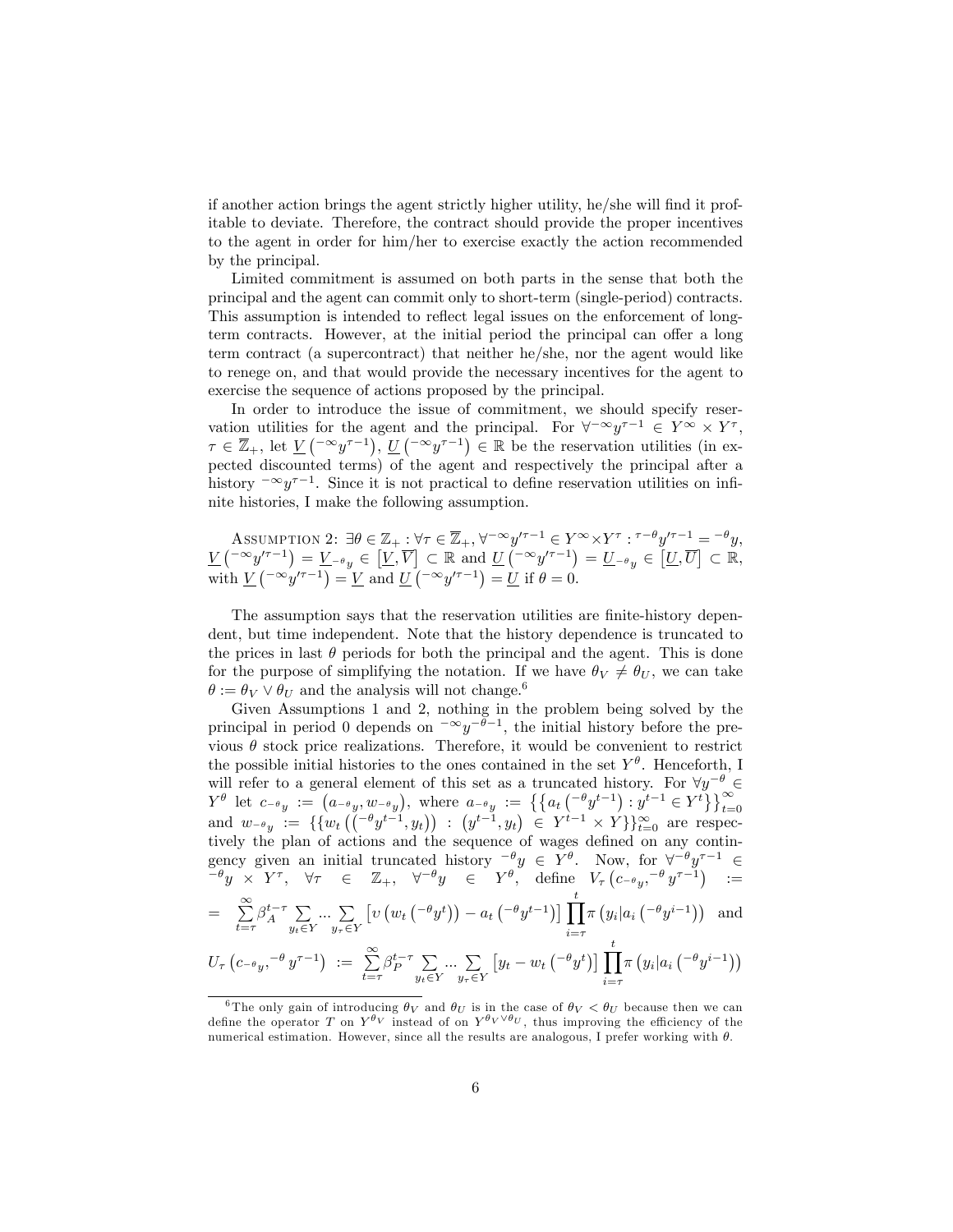as the expected discounted utilities of the agent and respectively the principal at node  $-\theta y^{\tau-1}$ .

At time 0, after a truncated history  $-\theta y \in Y^{\theta}$  has been observed, the principal is solving the following problem:

### [PP]

$$
U_{-\theta y}^{**} := \sup_{c_{-\theta y}} U_0 \left( c_{-\theta y}, -\theta y \right) \text{ s.t.:}
$$
  

$$
a_t \left( -\theta y^{t-1} \right) \in A, \forall^{-\theta} y^{t-1} \in \{-\theta y \times Y^t, \forall t \in \mathbb{Z}_+ \tag{1}
$$

$$
w_t\left(^{-\theta}y^t\right) \geq \underline{w}, \forall^{-\theta}y^t \in \mathcal{F}^{\theta}y \times Y^{t+1}, \forall t \in \mathbb{Z}_+ \tag{2}
$$

$$
V_0\left(a_{-\theta y}, w_{-\theta y}, \frac{\partial}{\partial y}\right) \geq V_0\left(a'_{-\theta y}, w_{-\theta y}, \frac{\partial}{\partial y}\right),
$$
  

$$
\forall a'_{-\theta y}: a'_t\left(\frac{\partial}{\partial y}t^{-1}\right) \in A, \forall^{-\theta} y^{t-1} \in \frac{\partial}{\partial y} \times Y^t, \forall t \in \mathbb{Z}_+ \tag{3}
$$

$$
V_{\tau}\left(c_{-\theta y},^{-\theta} y^{\tau-1}\right) \geq \underline{V}_{-\theta y}, \forall^{-\theta} y^{\tau-1} \in {}^{-\theta} y \times Y^{\tau}, \forall \tau \in \mathbb{Z}_{+}
$$
 (4)

$$
U_{\tau}\left(c_{-\theta y},^{-\theta} y^{\tau-1}\right) \geq \underline{U}_{-\theta y}, \forall^{-\theta} y^{\tau-1} \in \{-\theta y \times Y^{\tau}, \forall \tau \in \mathbb{Z}_{+}
$$
 (5)

Constraint (1) guarantees that the action plan is admissible. (2) keeps the wage schedule above its exogenously given lower bound. (3) is a period-0 incentive compatibility constraint requiring that the action plan of the principal should make the agent weakly better off in terms of period-0 expected discounted utility than any other sequence of admissible actions. Constraint (4) is the participation constraint, which due to the limited commitment on part of the agent should hold every period. Constraint (5) is required by the fact that the principal cannot commit to a long-term contract and guarantees his/her participation.

Let  $\Gamma_{-\theta y} := \{c_{-\theta y} : (1) - (5) \text{ hold}\}\$  denote the set of constraints given an initial truncated history  $-\theta y$ .

ASSUMPTION 3:  $\forall^{-\theta} y \in Y^{\theta}$ ,  $\Gamma_{-\theta} y \neq \emptyset$ .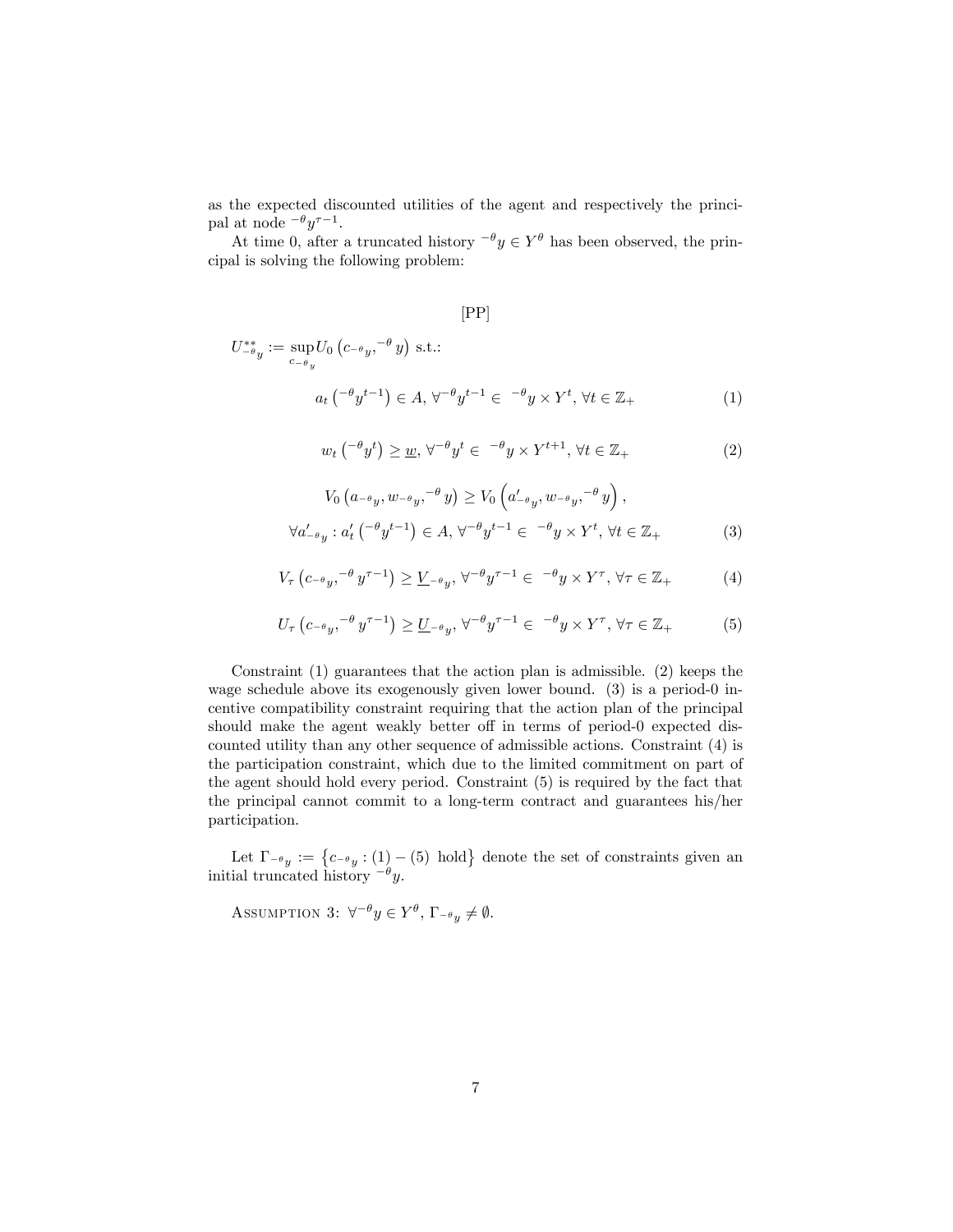### 3 Recursive Form

**Proposition 1:** Let (1), (2) hold after  $-\theta y \in Y^{\theta}$  and  $w_t$   $(-\theta y^t) \leq \overline{w}$ ,  $\forall^{-\theta} y^t \in$  $e^{-\theta} y \times Y^{t+1}$ ,  $\forall t \in \mathbb{Z}_+$  for some  $\overline{w} \in \mathbb{R}$ . Then,  $(\beta) \Leftrightarrow$ 

$$
\forall^{-\theta} y^{\tau-1} \in^{-\theta} y \times Y^{\tau}, \forall \tau \in \mathbb{Z}_{+},
$$
  

$$
V_{\tau} (a_{-\theta y}, w_{-\theta y}, \frac{\theta}{\tau})^{\tau-1}) \ge V_{\tau} \left( a'_{-\theta y}, w_{-\theta y}, \frac{\theta}{\tau})^{\tau-1} \right), \forall a'_{-\theta y} : a'_{t} \left( \frac{\theta}{\tau} y^{t-1} \right) \in A,
$$
  

$$
\forall^{-\theta} y^{t-1} \in (\frac{\theta}{y}, y^{\tau-1}) \times Y^{t-\tau}, \forall t \in \mathbb{Z}_{+} : t \ge \tau
$$
 (6)

This proposition shows that incentive compatibility at an initial node  $-\theta y$  is equivalent to incentive compatibility at all the nodes following  $-\theta y$ . The uniform upper bound on the wage is introduced in order to guarantee the boundedness of the discounted expected utility of the agent at every node.

**Proposition 2:** Let (1), (2) and (5) hold after  $-\theta y \in Y^{\theta}$  and  $w_t(-\theta y^t) \le$  $\overline{w}, \forall^{-\theta} y^t \in \neg^{\theta} y \times Y^{t+1}, \forall t \in \mathbb{Z}_+$ . Then,  $(3) \Leftrightarrow$ 

$$
\forall^{-\theta} y^{\tau-1} \in {}^{-\theta} y \times Y^{\tau}, \forall \tau \in \mathbb{Z}_{+},
$$

$$
V_{\tau} (a_{-\theta y}, w_{-\theta y}, {}^{-\theta} y^{\tau-1}) \ge V_{\tau} \left( a'_{-\theta y}, w_{-\theta y}, {}^{-\theta} y^{\tau-1} \right),
$$

$$
\forall a'_{-\theta y} : a'_{\tau} ({}^{-\infty} y^{\tau-1}) \in A, a'_{t} ({}^{-\infty} y^{t-1}) = a_{t} ({}^{-\infty} y^{t-1}), \forall^{-\infty} y^{t-1} \in
$$

$$
({}^{-\infty} y, y^{\tau-1}) \times Y^{t-\tau}, \forall t \in \mathbb{Z}_{++} : t > \tau
$$

$$
(7)
$$

The proposition says that constraint (3) is equivalent to requiring that after any history  $-\infty y^{\tau-1} \in -\infty y \times Y^{\tau}$ , at any date  $\tau \in \mathbb{Z}_+$  there is no profitable deviation in the current period which will make the agent strictly better off (in expected utility terms) given that he/she fully complies to the plan in the future (Green (1987)ís temporary incentive compatibility). The uniform ceiling on wages serves the same purpose as in Proposition 1.

**Proposition 3:** Let (1), (2) and (5) hold after some  $e^{-\theta}y \in Y^{\theta}$ . Then for  $\forall^{-\theta} y^t \in \neg^{\theta} y \times Y^{t+1}, \forall t \in \mathbb{Z}_+, w\left(\neg^{\theta} y^t\right) \leq \overline{w}, \text{ where } \overline{w} := \frac{1}{\underline{\pi}}$  $\sqrt{\frac{y-w}{}}$  $\frac{\overline{y} - w}{1 - \beta_P} - U$  + w with  $\underline{\pi} := \min$  $\min_{(y,a)\in Y\times A}\pi(y|a).$ 

This proposition says that an admissible contract that guarantees the commitment of the principal effectively binds the wage from above. Consequently, the results of Propositions 1 and 2 apply to such a contract. In particular,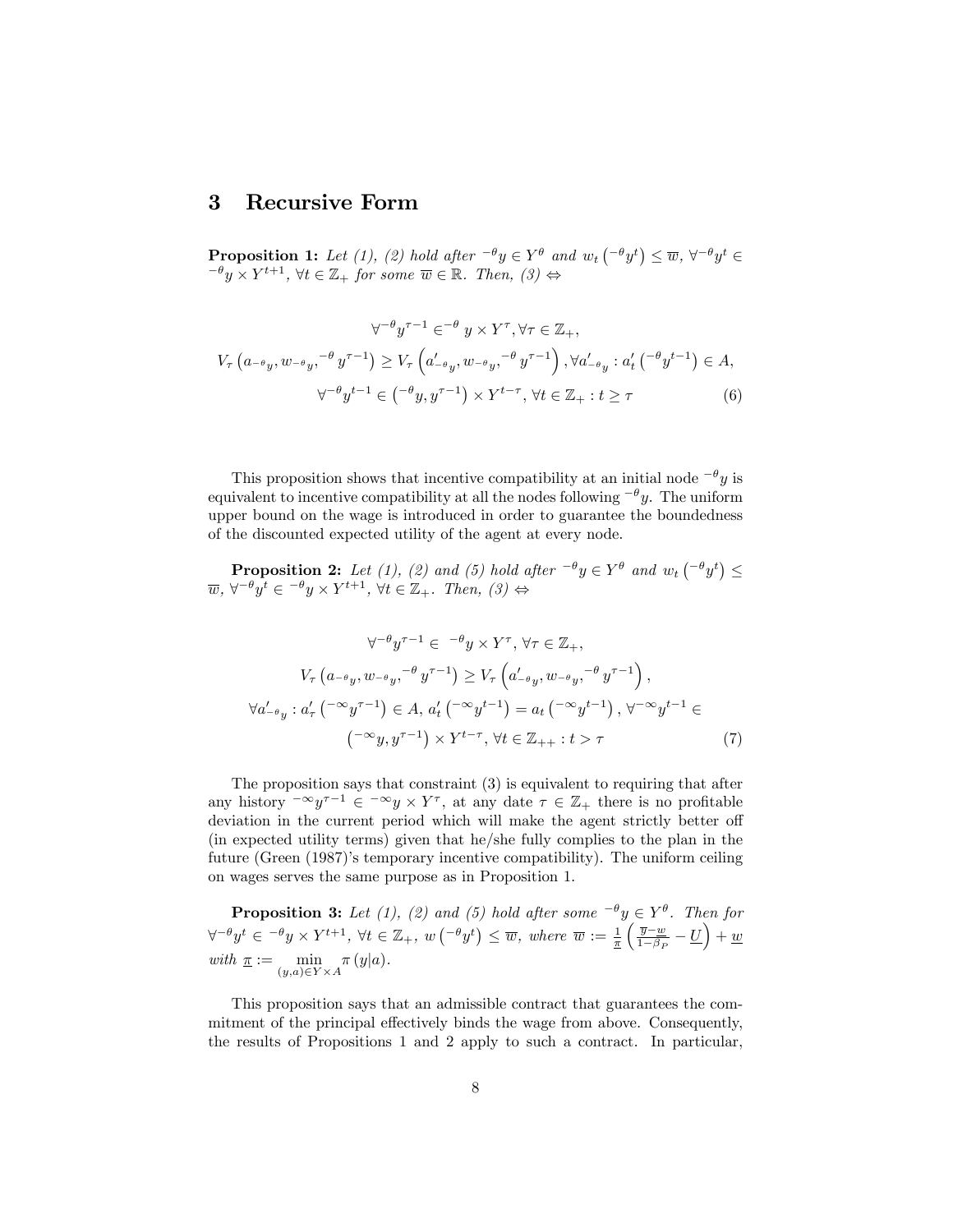they are true for any contract in the constrained set  $\Gamma_{-\theta_y}$  of the problem [PP]. Finally, note that  $\overline{w}$  does not depend on the initial truncated history  $-\theta y$ .

Take an arbitrary  $\tau \in \mathbb{Z}_+$  and history  $^{-\theta}y^{\tau-1} \in Y^{\theta+\tau}$  and let  $\{V^{IC2P}_{\tau}(-\theta y^{\tau-1})\} := \{V \in \mathbb{R} : \exists (a,w) | (1), (2), (4), (5), (7) \text{ hold after a history}\}$  $(-\theta y^{\tau-1})$  and  $V_{\tau}(a, w, -\theta y^{\tau-1}) = V$  be the set of admissible values for the expected discounted utility of the agent signing at date  $\tau$  after a history  $-\theta y^{\tau-1}$  and incentive-compatible supercontract that guarantees both his/her participation and that of the principal (an IC2P contract). For the purposes of estimation, we introduce another set  $\{V^{\text{ICAP}}_{\tau} \, (\begin{matrix} -\theta \, y^{\tau-1} \end{matrix})\} := \{V \in \mathbb{R} : \exists \, (a, w) \, | (1), (2'), (4), (7) \}$ hold after a history  $\int_{-\theta}^{\theta} y^{\tau-1}$  and  $V_{\tau} (a, w, \theta^{\theta} y^{\tau-1}) = V$ , where  $(2')$  stays for  $w_t\left({}^{-\theta}y^t\right) \in [\underline{w}, \overline{w}], \forall^{-\theta}y^t \in {}^{-\theta}y \times Y^{t+1}, \forall t \in \mathbb{Z}_+ \text{ with } \overline{w} \text{ defined as in Proposition } \mathbb{Z}$ sition 3. This set gives us the possible discounted utilities of the agent signing at date  $\tau$  after a history  $-\theta y^{\tau-1}$  an incentive-compatible contract that guarantees the participation of the agent, but not that of the principal and places a ceiling  $\overline{w}$  on the agent's salary at every node (an ICAP contract). Note that by Proposition 3 and construction,  $\forall^{-\theta} y^{\tau-1} \in Y^{\theta+\tau}$ Note that by Proposition 3 and construction,  $\forall^{-\theta} y^{\tau-1} \in Y^{\theta+\tau}$ ,  $\forall \tau \in \mathbb{Z}_+$ ,  $\{V_{\tau}^{IC2P} \left( -\theta y^{\tau-1} \right) \} \subset \{V_{\tau}^{ICAP} \left( -\theta y^{\tau-1} \right) \}$ .

For  $\forall V \in \left\{ V_{\tau}^{\hat{I} \hat{C} 2P} \left( \bar{\theta} y^{\tau-1} \right) \right\}, \text{let } \left\{ U_{\tau}^{\hat{I} C 2P} \left( V, \bar{\theta} y^{\tau-1} \right) \right\} := \left\{ U \in \mathbb{R} : \exists (a, w) \, | \right\}$  $(1), (2), (4), (5), (7)$  hold after  $e^{-\theta} y^{\tau-1}$ ,  $V_{\tau} (a, w, e^{-\theta} y^{\tau-1})$  = V and  $U_{\tau}\left(a, w, -\theta y^{\tau-1}\right) = U\}$  be the set of possible values for the expected discounted utility of the principal signing at node  $-\theta y^{\tau-1}$  at time  $\tau$  an IC2P supercontract that would give the agent an initial expected discounted utility of V. For  $\forall V \in \{V_{\tau}^{ICAP}(-\theta y^{\tau-1})\},\$ let  $\{U_{\tau}^{ICAP}(V, -\theta y^{\tau-1})\}\$ be the corresponding set (defined accordingly) in case the principal is signing an ICAP contract instead. For  $\forall V \in \{V_{\tau}^{IC2P}(-\theta y^{\tau-1})\}$ , we have  $\{U_{\tau}^{IC2P} (V, -\theta y^{\tau-1})\} \subset \{U_{\tau}^{ICAP} (V, -\theta y^{\tau-1})\}$ , while for  $V \in \{V_{\tau}^{ICAP} (-\theta y^{\tau-1})\} \setminus \{V_{\tau}^{IC2P} (-\theta y^{\tau-1})\}$ ,  $\left\{ U_{\tau}^{IC2P}(\mathbf{V},^{-\theta} y^{\tau-1}) \right\}$  is not defined.

**Proposition 4:** For  $i \in \{IC2P, ICAP\}$ , we have: (a)  $\{V^i_\tau\binom{-\theta\tilde{y}^{\tau-1}}{2}\} =$  $\{V^i\left({}^{\theta}y\right)\},\forall^{-\theta}\widetilde{y}^{\tau-1}\in Y^{\tau}\times {}^{-\theta}y,\forall\tau\in\mathbb{Z}_+ \text{ with } \{V^i\left({}^{\theta}y\right)\}\text{ compact},\forall^{-\theta}y\in\mathbb{Z}_+ \}$  $\overline{Y}^{\theta}$ ; (b)  $\forall V^{i} \in \{V_{\tau}^{i}(-^{\theta}\tilde{y}^{\tau-1})\}, \forall^{-\theta}\tilde{y}^{\tau-1} \in Y^{\tau} \times [-^{\theta}y, \forall \tau \in \mathbb{Z}_{+},$ <br>  $\{U_{\tau}^{i}(V^{i}, ^{-\theta}\tilde{y}^{\tau-1})\} = \{U^{i}(V^{i}, ^{-\theta}y)\}$  compact,  $\forall^{-\theta}y \in Y^{\theta}$ .

Part (a) of the proposition says that the sets of possible expected discounted utility values for the agent signing an IC2P or ICAP contract are time invariant and compact. Furthermore, the history dependence of these sets is restricted only to the previous (as of signing)  $\theta$  stock price realizations. As part (b) indicates, the results also apply to the set of possible expected discounted utilities of the principal signing an IC2P or ICAP contract guaranteeing a particular initial utility to the agent. For the sake of consistency, unless explicitly specified, any of these sets will be regarded as after a truncated history  $-\theta y \in Y^{\theta}$  in period 0.

**Proposition 5** (*Existence of an optimal contract*): For  $\forall^{-\theta}y \in Y^{\theta}$ ,  $\exists$  $\left(a_{-\theta y}^{**},w_{-\theta y}^{**}\right)$  $\Big) \in \Gamma_{-\theta} y \; s.t. \; U_{-\theta}^{**} = U_0 \left( a_{-\theta}^{**}, w_{-\theta}^{**}, -\theta y \right).$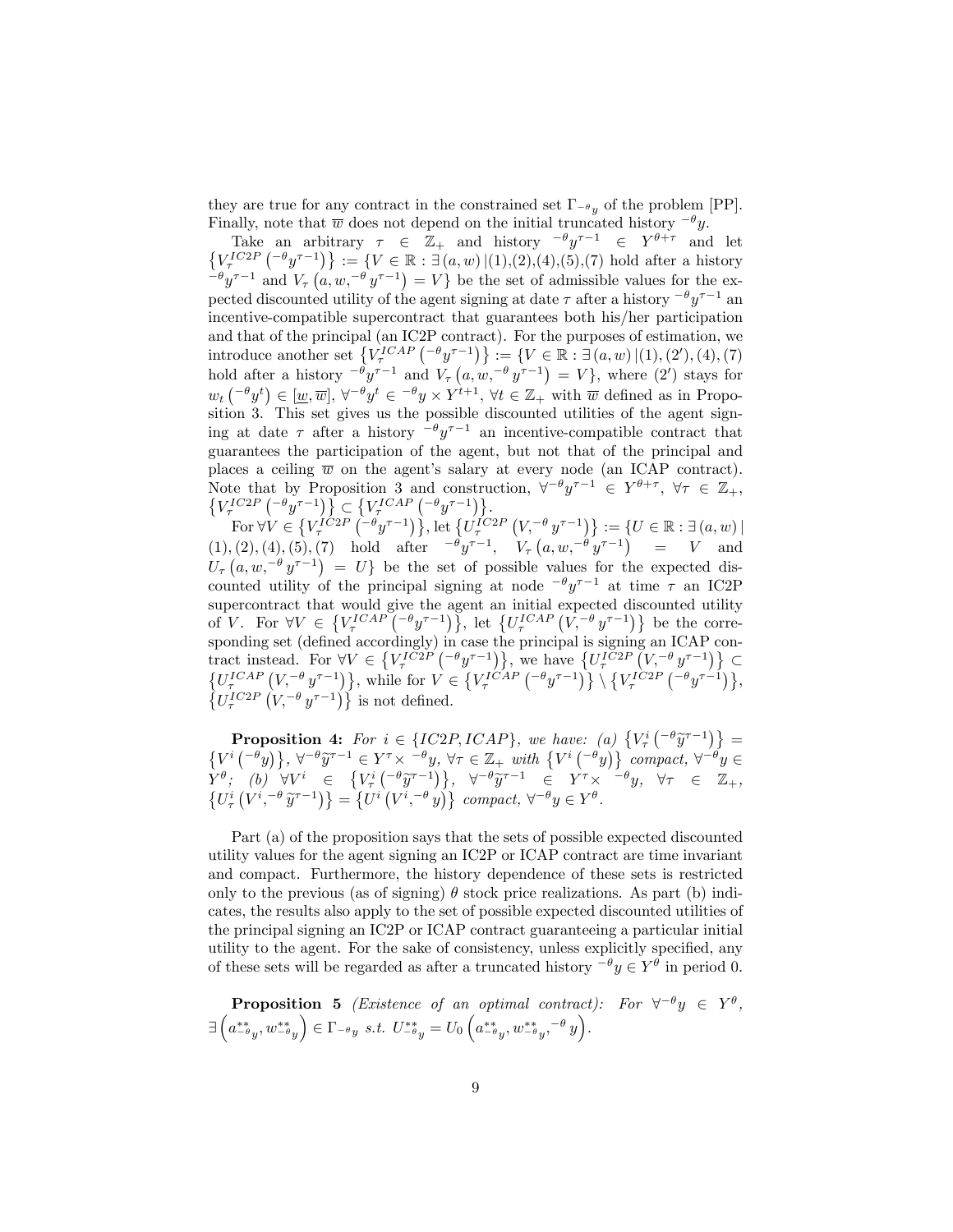The proposition establishes the existence of an optimal IC2P supercontract. However, due to the complexity of the problem, the optimal contract cannot be computed analytically. Therefore, I resort to numerical methods. First, the original problem [PP] has to be given a computable representation. In the spirit of Spear and Srivastava (1987), this is done by constructing a recursive version of [PP] taking the agent's expected discounted utility as a state variable. Up to certain qualifications, this new formulation of the problem can be addressed by dynamic programming routines.

Before introducing the recursive form, I establish some useful results regarding the transition to the new state variable. Namely, I show that it does not affect the optimal solution.

Fix  $^{-\theta}y \in Y^{\theta}$ . By Proposition 4 (b) for  $\forall V \in \{V^{IC2P}(\begin{matrix} -\theta y \end{matrix})\},$  $\{U^{IC2P}(V, -^{\theta} y)\}\$ is compact and therefore, we can define  $U^*(V, -^{\theta} y)$  =  $\max \{U^{IC2P} (V, -\theta y)\}\$ as the maximum utility the principal can get by signing an IC2P supercontract offering V to the agent. Furthermore, let  $U_{-\theta_y}^* :=$ sup  $V \in \{V^{IC2P}(-\theta y)\}$  $U^*$   $(V, ^{-\theta} y)$ .

**Proposition 6:** For 
$$
\forall^{-\theta} y \in Y^{\theta}
$$
,  $U_{-\theta}^{**} = U_{-\theta}^{*} = \max_{V \in \{V^{IC2P}(-\theta y)\}} U^{*}(V, -\theta y)$ .

This proposition shows that the optimal solution is not affected by changing the state variable. Namely, we get the same solution whether the principal directly maximizes his/her utility given  $-\theta y$ , or first finds the maximum utility he/she can obtain by guaranteeing the agent certain initial utility and then maximizes over the resulting set.

Let  $(USCB (X, Z), \text{sup})$  denote the space of bounded upper semicontinuous (usc) functions from  $X$  to  $Z$  endowed with the sup metric. Note that  $(USCB (\{V^{ICAP} (\lnot y)\}, \mathbb{R}), \text{sup})$  is not a complete metric space. Define  $\left\{V^{ICAP}\right\} = \left\{V^{ICAP}\left(\frac{-\theta y}{2}\right)\right\}_{-\theta y \in Y\theta}$  as the set of possible initial discounted utilities of the agent signing an ICAP contract ordered by initial history. Since  $Y^{\theta}$  is finite, this set inherits the properties of  $\{V^{ICAP}(\theta y)\}$  established in Proposition 4 (a). Then, for  $\forall U = \{U_{-\theta y}\}_{-\theta y \in Y^{\theta}}$  with  $U_{-\theta y} \in$  $(USCB \left({\{V^{ICAP} \left({}^{-\theta} y\right)\}\,\, ,\mathbb{R}}\right), \sup), \ \forall^{-\theta} y \in Y^{\theta}, \text{ define the operator } T \text{ as fol-}$ lows:  $\forall V \in \{V^{ICAP}\}, \quad T(U)_{(V)} \quad := \quad \left\{T_{-\theta}y(U)_{(V_{-\theta}y)}\right\}$  $\mathcal{L}$  $-\theta y \in Y^{\theta}$ with  $T_{-\theta}y\left(U\right)_{\left(V_{-\theta}y\right)}:=\max_{\substack{C\subset\mathbb{R}^d\setminus\{V\}}}$  $\max_{c_{-\theta_y}(V_{-\theta_y})} \{\sum_{y \in Y}$  $\sum_{y\in Y} [y-w_{-\theta}y(y_{-\theta}y, y) +$  $+ \beta_P U_{-\theta+1y,y} \left( V_{+} - \theta_y \left( V_{-\theta y} , y \right) \right) ] \pi \left( y \vert a_{-\theta y} \left( V_{-\theta y} \right) \right) \}$ 

s.t.

$$
a_{-\theta y} \left( V_{-\theta y} \right) \in A \tag{8}
$$

$$
w_{-\theta y} \left( V_{-\theta y}, y \right) \in [\underline{w}, \overline{w}], \forall y \in Y \tag{9}
$$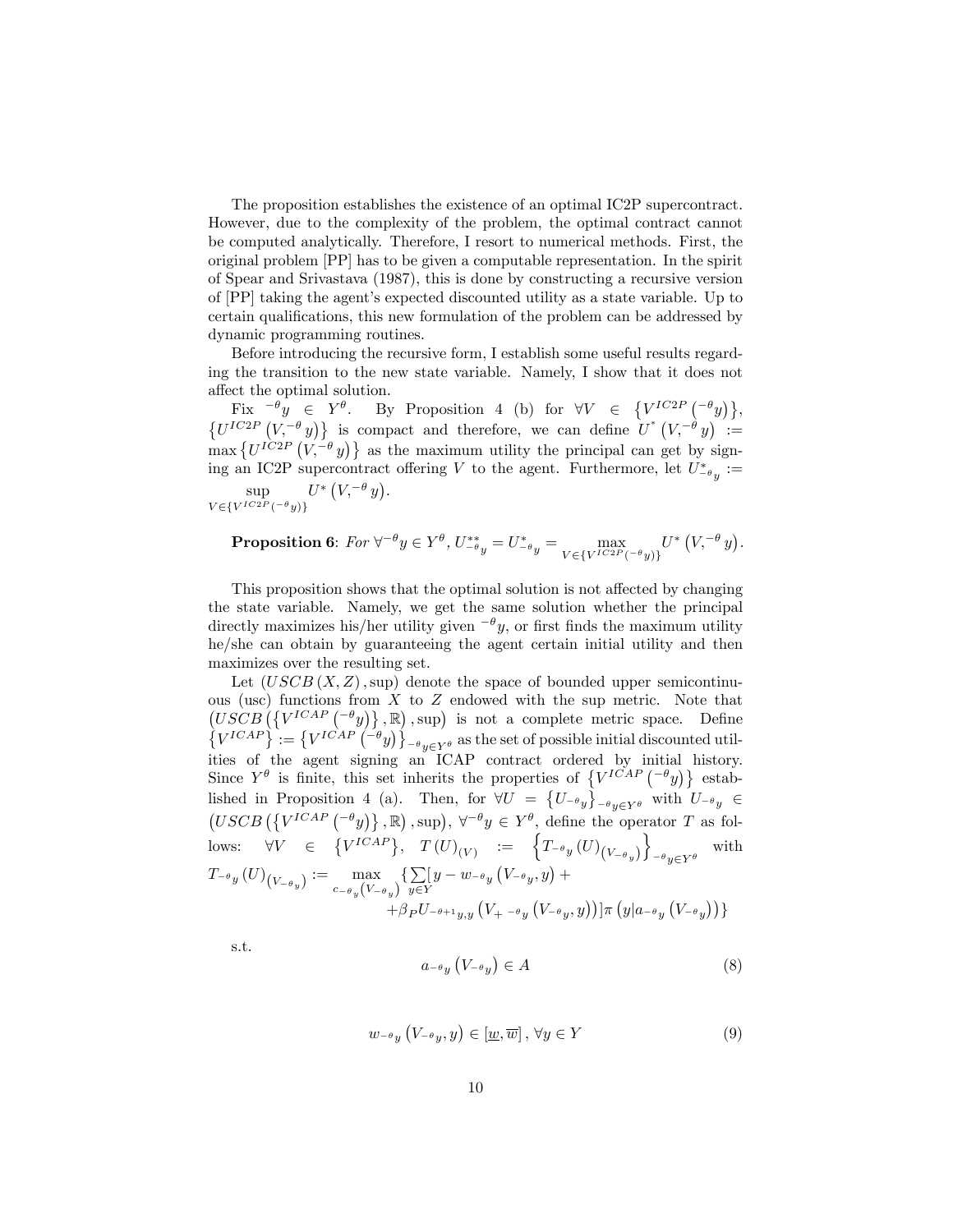$$
\sum_{y \in Y} \left[ v \left( w_{-\theta y} \left( V_{-\theta y}, y \right) \right) - a_{-\theta y} \left( V_{-\theta y} \right) + \right.
$$
  
+  $\beta_A V_+ - \beta_y \left( V_{-\theta y}, y \right) \left[ \pi \left( y \middle| a_{-\theta y} \left( V_{-\theta y} \right) \right) \right] \ge$   

$$
\ge \sum_{y \in Y} \left[ v \left( w_{-\theta y} \left( V_{-\theta y}, y \right) \right) - a'_{-\theta y} \left( V_{-\theta y} \right) + \right.
$$
  
+  $\beta_A V_+ - \beta_y \left( V_{-\theta y}, y \right) \left[ \pi \left( y \middle| a'_{-\theta y} \left( V \right) \right), \forall a'_{-\theta y} \left( V_{-\theta y} \right) \in A \right]$  (10)

$$
\sum_{y \in Y} \left[ v \left( w_{-\theta y} \left( V_{-\theta y}, y \right) \right) - a_{-\theta y} \left( V_{-\theta y} \right) + \right.
$$
  
+ 
$$
\beta_A V_+ - \theta_y \left( V_{-\theta y}, y \right) \left[ \pi \left( y \middle| a_{-\theta y} \left( V_{-\theta y} \right) \right) \right] = V_{-\theta y} \tag{11}
$$

$$
V_{+} - \theta_{y} \left( V_{-} \theta_{y}, y \right) \in \left\{ V^{ICAP} \left( \theta + 1_{} y, y \right) \right\}, \forall y \in Y \tag{12}
$$

Here  $V_{+}$   $\leftarrow$   $\theta_y$  (V, y) denotes the agent's expected discounted utility tomorrow given his/her expected discounted utility today (after a history  $-\theta y$ ) is V and the stock price realization is y.

The use of max instead of sup in the definition of  $T$  is justified by the fact that we are maximizing an usc function over a compact set. Constraints (8), (9), and  $(10)$  are the stationary versions of  $(1), (2')$ , and  $(7)$  respectively.  $(11)$  is a promise keeping constraint<sup>7</sup>, which guarantees the agent an expected discounted utility of  $V_{-\theta y}$  today. (12) is a consistency constraint requiring that the discounted expected utility that the agent will get next period can be supported by an ICAP supercontract. Note that (12) implies that  $V_{+}$   $\rightarrow$   $(y, y) \ge \underline{V}_{-}$  $\rightarrow$   $\rightarrow$   $\rightarrow$   $\rightarrow$  $\forall y \in Y$ .

For  $\forall^{-\theta}y \in Y^{\theta}$  and  $\forall V_{-\theta}y \in \{V^{ICAP}(-^{\theta}y)\}\$ , we have that  $\{U^{ICAP}(V_{-\theta y}, -\theta y)\}\;$  is compact by Proposition 4(b). Then, we can define  $U^{ICAP^*}(V_{-\theta y}, -\theta y) := \max \{ U^{ICAP}(V_{-\theta y}, -\theta y) \}$  as the maximum utility the principal can get by signing an ICAP supercontract offering  $V_{-\theta_y}$  to the agent. For  $\forall V \in \left\{V^{ICAP}\right\}$ , let  $U^{ICAP^*}(V) = \left\{U^{ICAP^*}(V_{-\theta y}, -\theta y)\right\}$  $e^{-\theta}y \in Y^{\theta}$ be the vector of these maximum utilities ordered by initial history. Next, I will show that  $U^{ICAP*} : \{V^{ICAP}\} \to \mathbb{R}^{N\theta}$  is the unique fixed point of the operator T and can obtained as the limit of successively iterating on  $T$ . I start with a proposition that establishes some useful properties of  $U^{ICAP*}$ .

<sup>&</sup>lt;sup>7</sup>It is referred to as a re-generation constraint in Spear and Srivastava (1987).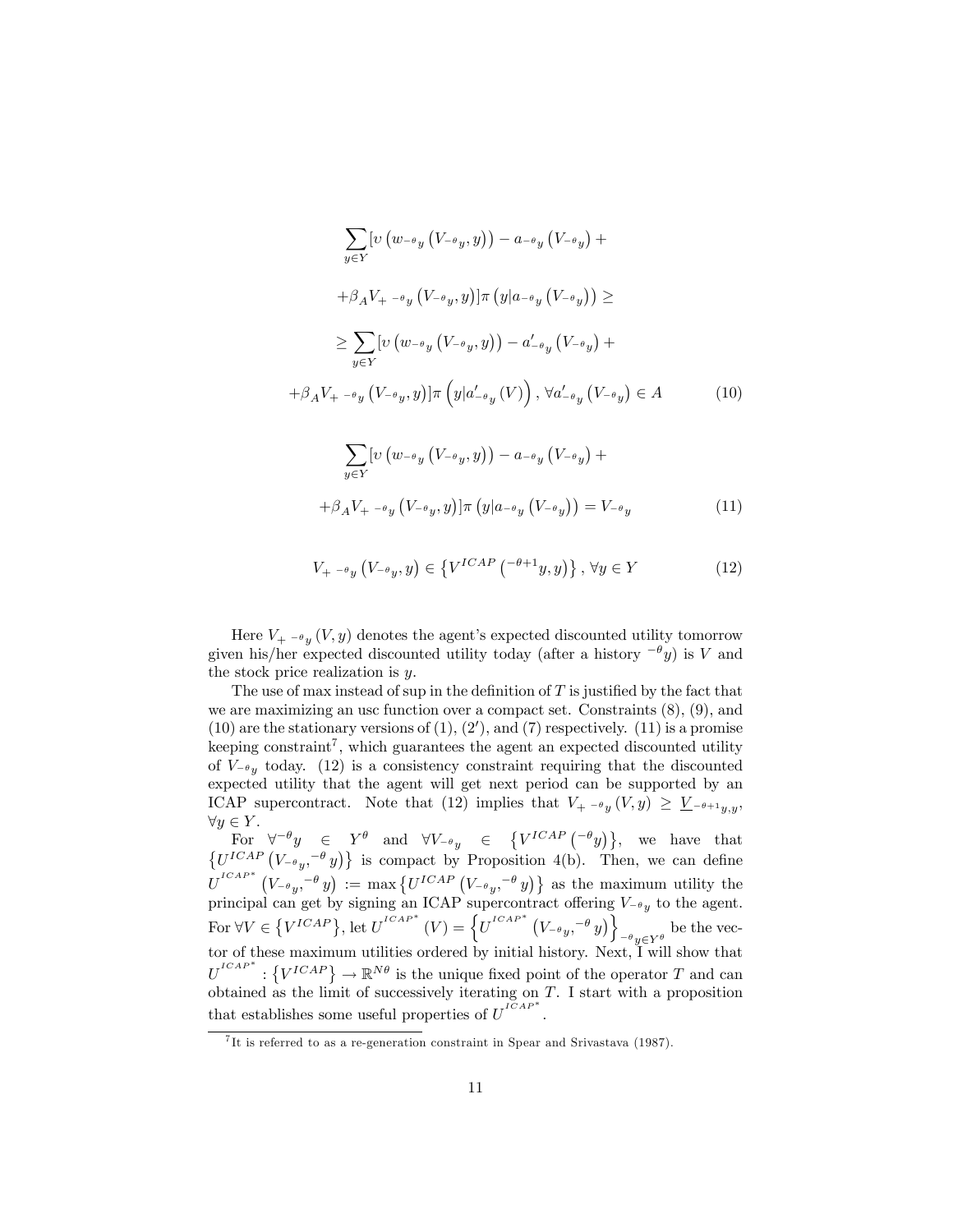**Proposition 7:**  $\forall^{-\theta}y \in Y^{\theta}$ ,  $U^{^{ICAP^*}}(.,^{-\theta}y)$  is usc and bounded on  $\{V^{ICAP}(-\theta y)\}.$ 

Note that these properties can directly be translated to  $U^{ICAP*}$ , say with the sup metric over  $Y^{\theta}$ .

# Proposition 8:  $T\left(U^{^{ICAP}}\right) = U^{^{ICAP}}$ .

The proposition says that  $U^{ICAP*}$  is a fixed point of the operator T.

For the purposes of the next proposition, I introduce some additional notation. Let  $B(X, Z)$  denote the space of bounded functions from X to Z endowed with the sup metric. For  $\forall U', U''$   $\in$  $\{ (USCB \left( \{ V^{ICAP} \left( \begin{matrix} -\theta & y \end{matrix} \right), \mathbb{R} \right), \sup \} \}_{-\theta & y \in Y^{\theta}}, \text{ define } \mu(U', U'') = \mathbb{R}$  $=$  sup  $-\theta$ <sub>y</sub> $\in Y^{\theta}$  $\mu_{-\theta}y\ (U', U''), \qquad\qquad \text{where} \qquad\qquad \mu_{-\theta}y\ (U', U'') \qquad\qquad :=$  $=$  sup  $V_{-\theta}$   $\in$  { $V^{ICAP}$  (- $\theta$   $y$ )}  $\left|U'_{-\theta y} (V_{-\theta y}) - U''_{-\theta y} (V_{-\theta y})\right|, \forall^{-\theta} y \in Y^{\theta}$ . Note that both

suprema in the above definition are achieved.

**Proposition 9:** (a) T maps  $(\lbrace USCB\left( \lbrace V^{ICAP} \left( \begin{matrix} -\theta y \end{matrix} \right) \rbrace , \mathbb{R} \rbrace \rbrace_{\{-\theta_{u} \in Y^{\theta}}, \mu})$  $e^{-\theta}y \in Y^{\theta}$ into itself; (b) T is a contraction mapping with modulus  $\beta_P$  in terms of the metric  $\mu$ ; (c) Let  $\widetilde{U} \in \left( \left\{ B \left( \left\{ V^{ICAP} \left( \begin{matrix} -\theta \\ y \end{matrix} \right) \right\}, \mathbb{R} \right) \right\} \right)$  $\bigg(\begin{array}{cc} \widetilde{U} \end{array}\bigg) = \widetilde{U} \cdot \overline{U} \begin{pmatrix} \widetilde{U} \end{pmatrix} = \widetilde{U} \cdot$  $\label{eq:Then} \textit{Then,} \ \ \widetilde{U} \ = \ U^{^{ICAP}} \ ; \ \ (d) \ \ \forall U \ \in \ \left( \left\{ USCB \left( \left\{ V^{ICAP} \left( \begin{matrix} - \theta_{y} \end{matrix} \right) \right\}, \mathbb{R} \right) \right\} \right.$  $e^{-\theta} y \in Y^{\theta}$ ,  $\mu$ ,  $\mu\left(T^{n}\left(U\right),U^{ICAP^*}\right) \underset{n\rightarrow\infty}{\rightarrow} 0, where T^{n}\left(U\right) := \underbrace{T(T(...T))}$  $\overbrace{n \text{ times}}$  $(U)$ ) for  $\forall n \in \mathbb{Z}_{++}$ with  $T^0(U) := U$ .

This proposition shows that the fixed point of  $T$  is unique and can be obtained as a limit of successive iterations on T. Consequently, we can use standard dynamic programming techniques in order to solve for the optimal ICAP contract.

However, what we are ultimately interested in is solving for the optimal IC2P contract. For this purpose, I resort again to dynamic programming using a method outlined by Rustichini (1998).

First, I will introduce some notation. For  $\forall^{-\theta}y \in Y^{\theta}$  and  $V_{-\theta} \in {\lbrace V^{ICAP}(-^{\theta}y) \rbrace}$ , let  $\Gamma_R(V_{-\theta}y, U, ^{-\theta}y) := {\lbrace c_{-\theta}y(V_{-\theta}y) : (8) - (12) \text{ hold af-} \rbrace}$ ter  $\theta$  and  $U_{-\theta+1y,y}(V_{+} - \theta_y(V_{-\theta_y}, y)) \geq U_{-\theta+1y,y}, \forall y \in Y$  for some function  $U: \{V^{ICAP}\}\rightarrow (\mathbb{R}\cup\{-\infty\})^{\theta N}$ . Additionally, let  $\Lambda_R (V_{-\theta y}, U, -\theta y) :=$  $\Gamma_R \left( V_{-\theta y}, U^{-\theta} y \right)$  if  $U_{-\theta y} \left( V_{-\theta y} \right) \ge U_{-\theta y}$  and  $\Lambda_R \left( V_{-\theta y}, U^{-\theta} y \right) := \emptyset$  otherwise. Denote by  $USCBA\left(\left\{V^{ICAP}(-\theta y)\right\}, \mathbb{R} \cup \{-\infty\}\right)$  the space of usc, bounded from above functions from X to Z. Then, for  $\forall U = \{U_{-\theta y}\}\$  $-\theta y \in Y^{\theta}$ with  $U_{-\theta y} \in \text{USCBA}(\lbrace V^{ICAP}(\lbrace -\theta y \rbrace), \mathbb{R} \cup \lbrace -\infty \rbrace), \ \forall^{-\theta} y \in Y^{\theta}, \text{ define }$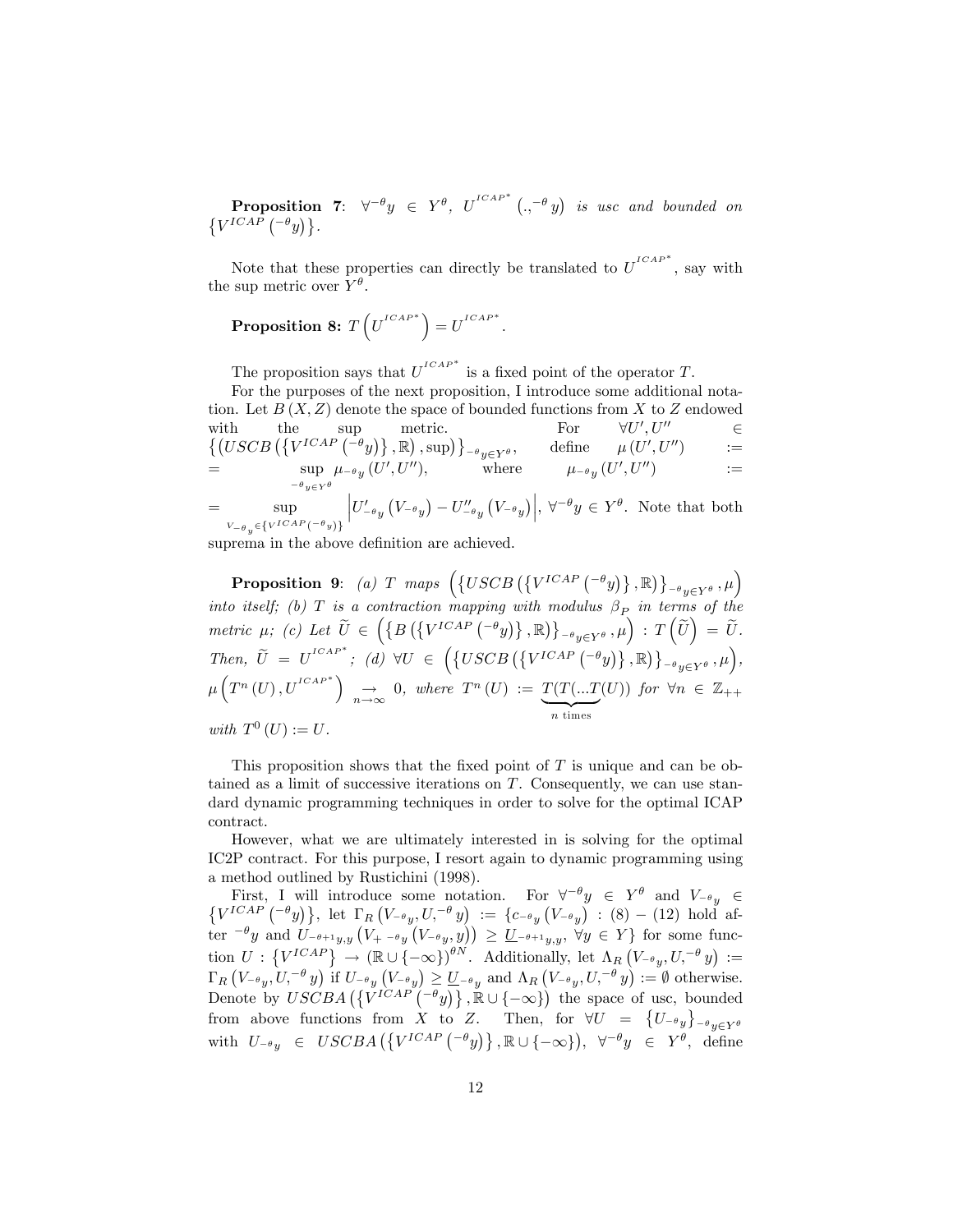the operator  $\underline{T}$  as follows:  $\forall V \in \{V^{ICAP}\}, \underline{T}(U)_{(V)}$  :=  $\Big\{\underline{T}_{\scriptscriptstyle{-\theta_y}}(U)_{\scriptscriptstyle \left(V_{\scriptscriptstyle{-\theta_y}}\right)}$  $\mathcal{L}$  $y \in Y^{\theta}$  where  $\underline{T}_{-\theta y}(U)_{(V_{-\theta y})} := -\infty$  if  $\Lambda_R (V_{-\theta y}, U, ^{-\theta} y) =$  $\emptyset$ , and  $\underline{T}_{-\theta y}(U)_{(V_{-\theta y})}$  := max  $c_{-\theta}y}(V_{-\theta}y)\in$  $\Lambda_R(V_{-\theta_y}, U, ^{-\theta_y})$  $\sum$  $\sum_{y\in Y} [y - w_{-\theta} y (V_{-\theta} y, y) +$  $+\beta_P U_{-\theta+1y,y}\left(V_{+} - \theta_y\left(V_{-\theta y},y\right)\right)]\pi\left(y|_{a-\theta y}\left(V_{-\theta y}\right)\right)\}$  otherwise.

This operator encompasses the lower bounds on the utility of the principal in the form of additional constraints. The only difference with  $T$  is that in case  $U$  is lower than the reservation utility of the principal today or at any possible contingency tomorrow,  $\underline{T}$  becomes  $-\infty$ . The idea is that any violation of the constraints in this stationary framework is punished severely making the contract in question non-optimal. What remains to be shown is that iterating on this operator will indeed lead us to the optimal dynamic contract.

Proposition 10:  $\underline{T}$  maps  $\{USCBA\left(\{V^{ICAP} \left( ^{-\theta}y\right)\}, \mathbb{R} \cup \{-\infty\}\right)\}\right)_{-\theta y \in Y^{\theta}}$ into itself.

For  $\forall V \in \{V^{ICAP}\},\$ let  $D_0(V) := U^{ICAP^*}(V)$  and  $D_{i+1}(V) := \underline{T}(D_i),$  $\forall i \in \mathbb{Z}_+$ . Note that by Proposition 10 and the fact that  $\Gamma_R (V_{-\theta y}, U, -\theta y)$  is compact if non-empty for  $\forall V_{-\theta_y} \in \{V^{ICAP}(-\theta_y)\}, \forall U \in \{USCBA \left(\{V^{ICAP}(-\theta_y)\}, \mathbb{R} \cup \{-\infty\}\right)\}_{-\theta_{\widetilde{y} \in Y^{\theta}}, \forall^{-\theta_y} \in Y^{\theta}$  (trivial),  $D_i$  is well defined on  $V^{ICAP}$  for  $\forall i \in \mathbb{Z}_{+}$ .

**Proposition 11:** (a)  $\{D_i\}_{i \in \mathbb{Z}_+}$  is a weakly decreasing sequence and  $\exists D_{\infty} \in \left\{USCBA\left(\left\{V^{ICAP} \left(-\theta y\right)\right\}, \mathbb{R} \cup \left\{-\infty\right\}\right)\right\}_{-\theta y \in Y^{\theta}} : D_{i}\left(V_{-\theta y}, -\theta y\right) \underset{i \to \infty}{\rightarrow}$  $D_{\infty} (V_{-\theta y}, -\theta y), \forall V_{-\theta y} \in \{V^{ICAP} (-\theta y)\}, \forall^{-\theta y} \in Y^{\theta}; (b) \underline{T}(D_{\infty}) = D_{\infty};$  and (c) if  $\exists D' \in \{USCBA \left( \{V^{ICAP} \left( -\theta y \right) \}, \mathbb{R} \cup \{-\infty\} \right) \}_{-\theta y \in Y^{\theta}} : \underline{T}(D') = D',$ then  $D' \leq D_{\infty}$ .

This proposition says that if we start iterating on the operator  $T$  taking  $U^{ICAP*}$  as an initial guess, we will ultimately converge (pointwise) to  $D_{\infty}$ , the largest fixed point of  $\underline{T}$ . Next, I establish the relationship between  $U^*$  and  $D_{\infty}$ .

In the subsequent analysis it will be useful to extend  $U^*$  on  $\{V^{ICAP}\}\$ . For  $\forall V \in \{V^{ICAP}\}\$ , let  $\hat{U}^*(V) := \left\{\hat{U}^*\left(V_{-\theta}v, -\theta v\right)\right\}_{-\theta}$  with  $-\theta y \in Y^{\theta}$  $\begin{array}{ccc} \widehat{U}^* \left( V_{-\theta}{}^{}, ,^{-\theta} y \right) & = & U^* \left( V_{-\theta}{}^{}, ,^{-\theta} y \right) & \text{if} & V_{-\theta}{}^{}, \end{array} \quad \in \quad \left\{ V^{IC2P} \left( {}^{-\theta} y \right) \right\} \quad \text{with}$  $\widehat{U}^* (V_{-\theta y}, -\theta y) := -\infty$  otherwise.

Proposition 12:  $\underline{T}\left(\widehat{U}^*\right) = \widehat{U}^*.$ 

This proposition establishes that the extension of  $U^*$  on  $\{V^{ICAP}(-^{\theta}y)\}\$ is a fixed point of T. What remains to be shown is how to recover  $U^*$  from  $D_{\infty}$ . The next proposition gives the answer.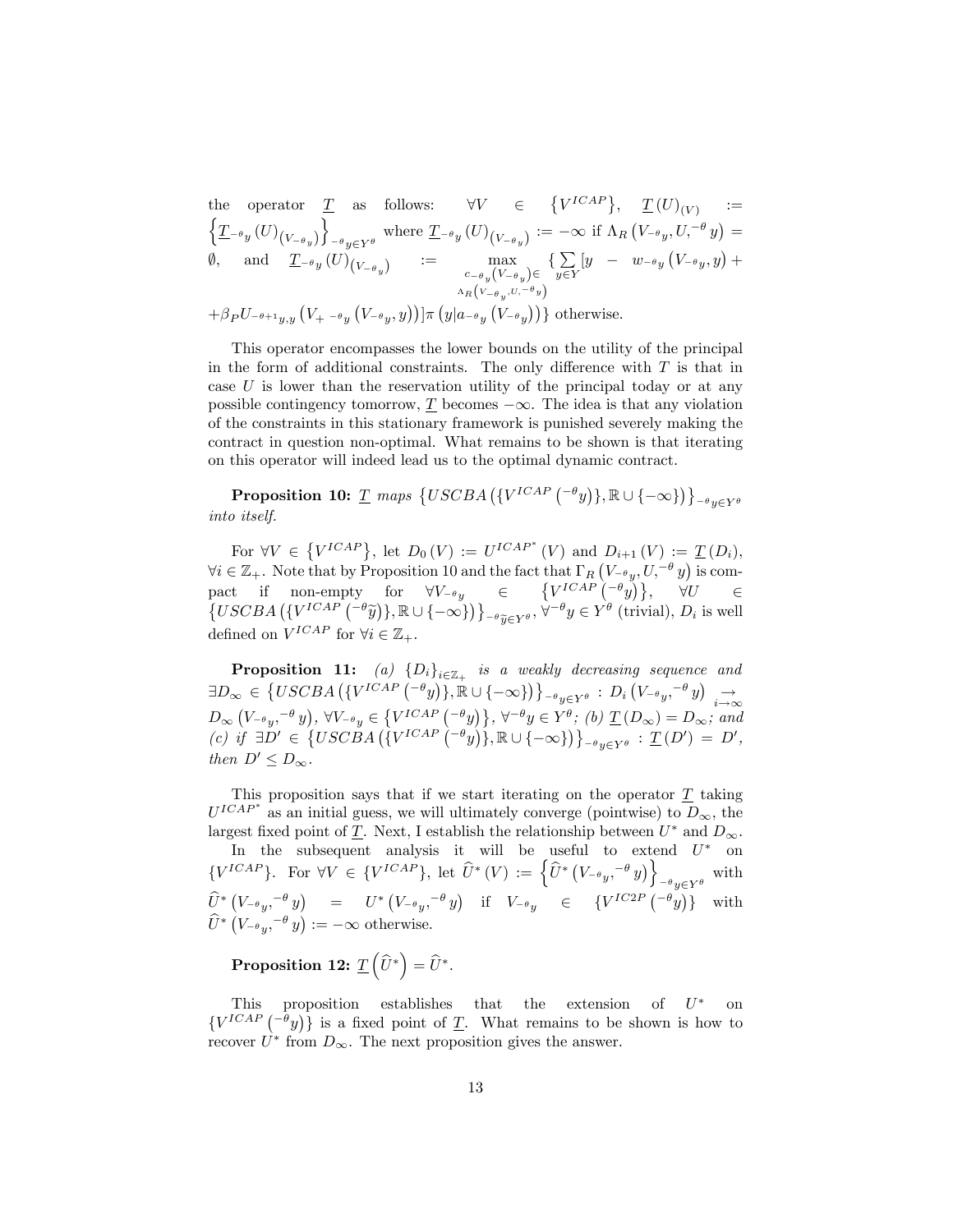**Proposition 13:** For  $\forall V \in \{V^{ICAP}\}, \hat{U}^*(V) = D_{\infty}(V)$ .

The proposition provides a straight-forward method of solving for the optimal IC2P supercontract. After we have found the optimal ICAP contract we take it as an initial guess and start iterating on the operator  $T$  until convergence is reached. Note that convergence here is pointwise and is meant to be on  $\mathbb{R} \cup \{-\infty\}$ . After we have obtained the limit function  $D_{\infty}$ , we can recover the set of possible values for the expected discounted utility of the agent signing an IC2P contract by taking the subset of the domain of  $D_{\infty}$  on which the limit function takes finite values. More precisely, for  $\forall^{-\theta} y \in Y^{\theta}$  we can restrict ourselves only to values of  $D_{\infty} \left( ., -\theta y \right)$  above  $\underline{U}_{-\theta y}$ . Formally,  $\{V^{IC2P} \left( -\theta y \right) \} := \{V \in \{V^{ICAP} \left( -\theta y \right) \} : D_{\infty} \left( V, -\theta y \right) > U_{-\theta} \}$ . Then, for  $\forall V \in \{V^{IC2P} \left( -\theta y \right) \}$ .  $V \in \{V^{ICAP} \binom{-\theta y}{y} : D_{\infty} \left( V, \frac{-\theta y}{y} \right) \geq \underline{U}_{-\theta y} \}.$  Then, for  $\forall V \in \{V^{IC2P} \binom{-\theta y}{y}, \}$ , we have  $U^* (V; ^{-\theta} y) = D_{\infty} (V, ^{-\theta} y)$ .

However, note that the state space of the recursive problem constructed for computing the optimal ICAP contract,  $\{V^{ICAP}\}\$ , is endogenous. Nevertheless, it is the largest Öxed point of a set operator and can be obtained through successive iterations in a procedure introduced by Abreu, Pearce and Stacchetti (1990).

Choose some  $V \in \mathbb{R} : V \ge \max_{-\theta y \in Y^{\theta}}$  $\{\max\{V^{ICAP}(-\theta y)\}\}\$ , where the right side of the inequality is well defined given  $\{V^{ICAP} \begin{pmatrix} -\theta y \\ 1 \end{pmatrix} \}$  compact,  $\forall^{-\theta} y \in$  $Y^{\theta}$  and  $Y^{\theta}$  finite. Note that given Assumption 3,  $\left[\underline{V}_{-\theta y}, \widehat{V}\right] \neq \emptyset$ ,  $\forall^{-\theta} y \in$  $Y^{\theta}$ . Then, for  $\forall W = \{W_{-\theta y}\}\$  $e^{-\theta}y \in Y^{\theta}$  :  $W_{-\theta}y \in \mathbb{R}, \forall^{-\theta}y \in Y^{\theta}$  let  $B(W) :=$  $\{B_{-\theta}y(W)\}$  $_{\theta_{y}\in Y^{\theta}}$  with  $B_{-\theta_{y}}(W) := \{V_{-\theta_{y}} \in \left[\underline{V}_{-\theta_{y}}, \widehat{V}\right] : \exists c_{-\theta_{y}}(V_{-\theta_{y}}) : (8)$ (11) and (12') hold, where (12') is defined as  $V_{+}$   $\rightarrow$   $_{y}(V_{-\theta_{y}}, y) \in W_{-\theta_{+1_{y,y}}}$  $\left[\underline{V}_{-\theta+1_{y,y}},+\infty\right), \forall y\in Y.$ 

**Proposition 14:** (a)  $B(\lbrace V^{ICAP} \rbrace) = \lbrace V^{ICAP} \rbrace$ ; and (b) if  $\exists W \subset \mathbb{R}^{N^{\theta}}$ :  $B(W) = W$ , then  $W \subset \{V^{I\tilde{C}AP}\}.$ 

This proposition establishes that the set of agent's expected discounted utilities supportable by an ICAP supercontract is the largest fixed point of  $B$ .

**Proposition 15:** Let  $W_0$  compact :  $\{V^{ICAP}\}\subset W_0 \subset \mathbb{R}^{N^{\theta}}$  and  $B(W_0) \subset W_0$ . Define  $W_{i+1} := B(W_i)$  for  $\forall i \in \mathbb{Z}_+$ . Then,  $W_{i+1} \subset W_i$ ,  $\forall i \in \mathbb{Z}_+ \text{ and } W_{\infty} := \lim_{i \to \infty} W_i = \{ V^{ICAP} \}.$ 

The proposition says that if we start iterating on  $B$  taking as an initial guess some compact set  $W_0$  that contains both  $B(W_0)$  and  $\{V^{ICAP}\}\$ , we will ultimately converge to the largest fixed point of the operator,  $\{V^{ICA\hat{P}}\}$ . This is sufficient for obtaining  $\{V^{ICAP}\}\$  since we can always take  $\hat{W}_0 = \{\hat{W}_{-\theta_y}\}\$  $e^{-\theta}y \in Y^{\theta}$ :  $\left[\underline{V}_{-\theta y}, \widehat{V}\right] \subset W_{-\theta y} \subset \mathbb{R}$  with  $W_{-\theta y}$  compact,  $\forall^{-\theta} y \in Y^{\theta}$ . However, an even more computationally efficient result exists.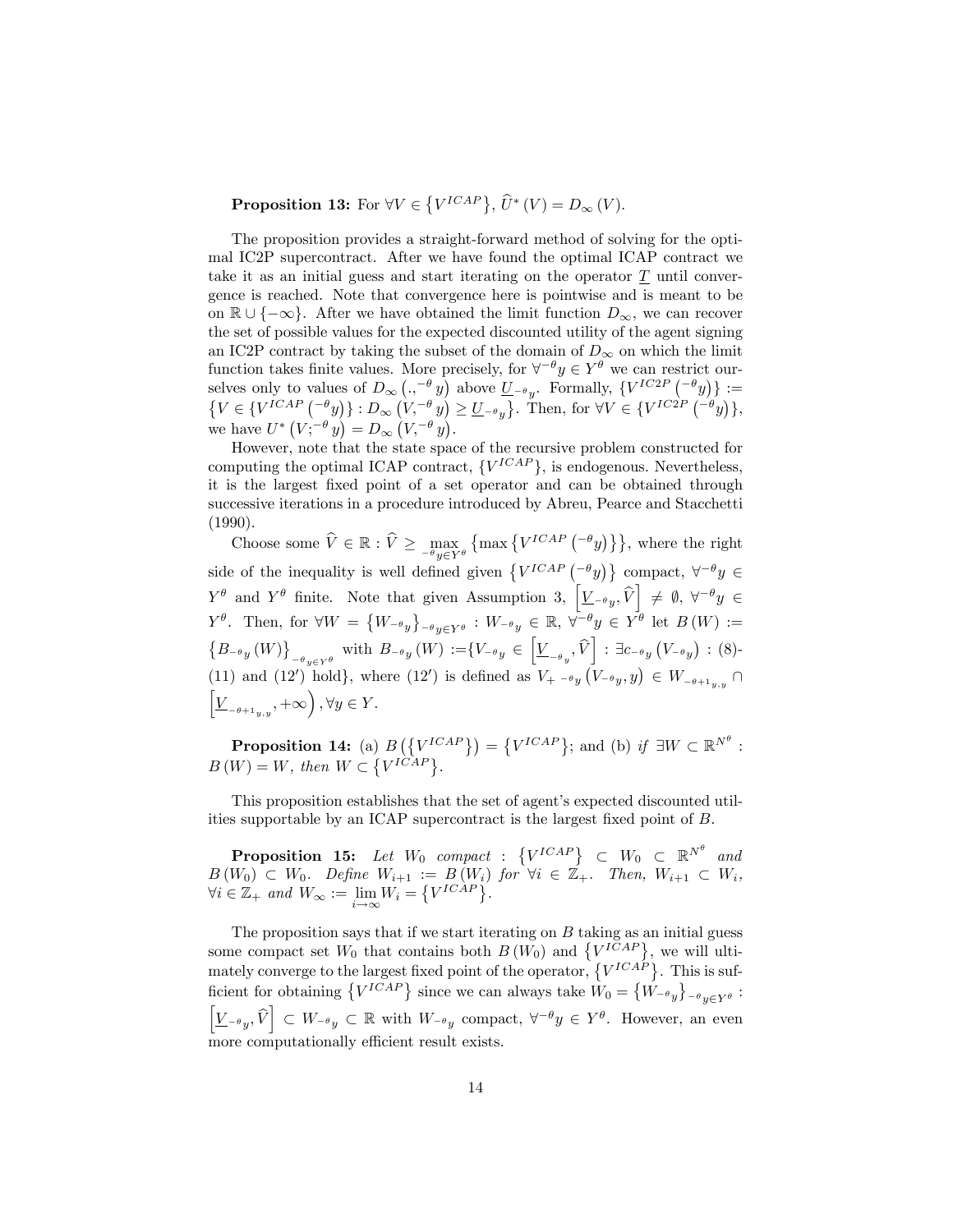Let us modify the operator B as follows. For  $\forall W = \{W_{-\theta_y}\}_{-\theta_y \in Y^{\theta}}$ :  $-\theta y \in Y^{\theta}$  $W_{-\theta y} \in \mathbb{R}, \ \forall^{-\theta} y \in Y^{\theta} \text{ let } \widetilde{B}(W) := \left\{ \widetilde{B}_{-\theta y}(W) \right\}$ with  $B_{-\theta y}(W) :=$  ${V_{-\theta}}_y \in W_{-\theta}$ :  $\exists c_{-\theta}$   $(V_{-\theta}$  $)$ : (8)-(11) and (12'') hold}, where (12'') is defined as  $V_{+}$   $\left\{\varepsilon, y\right\} \in W_{-\theta+1,y,y}$ . Note that the operator  $\widetilde{B}$  does not require that the agent should commit to the contract. Namely, we do not impose a constraint keeping the continuation values for the utility of the agent above the lower bound given by the reservation utility. From a computational point of view, we are increasing the efficiency since we are relaxing the set of constraints.

Proposition 16: Take  $\widetilde{W}_0 := \left\{ \widetilde{W}_0 \begin{pmatrix} -\theta_y \end{pmatrix} \right\}_{-\theta_y \in \mathcal{N} \theta}$  with  $\widetilde{W}_0 \begin{pmatrix} -\theta_y \end{pmatrix} =$  $\left[\underline{V}_{-\theta_y}, \widehat{V}\right], \ \forall^{-\theta} y \in Y^{\theta} \ \text{and let } \widetilde{W}_{i+1} := \widetilde{B}\left(\widetilde{W}_i\right) \text{ for } \forall i \in \mathbb{Z}_+.\ \text{ Then, } \widetilde{W}_{i+1} \subset$  $\widetilde{W}_i, \forall i \in \mathbb{Z}_+ \text{ and } \widetilde{W}_{\infty} := \lim_{i \to \infty} \widetilde{W}_i = \{V^{ICAP}\}.$ 

This proposition outlines a practical way of obtaining  $\{V^{ICAP}\}\$ . Namely, we start with the set  $\left\{ \left[ \underline{V}_{-\theta y}, \widehat{V} \right] \right\}$  $e^{-\theta}y \in Y^{\theta}$  and iterate on the set operator B until convergence in a properly defined sense is attained. Note that we can always take  $\widehat{V} = \frac{v(\overline{w}) - a}{1 - \beta_A}$  $\frac{\frac{n(u)-a}{1-\beta_A}}$ .

## 4 Computation and Results

The computation of the model starts with solving for  $\{V^{ICAP}\}\,$ , the set of agent's expected discounted utilities supportable by an ICAP contract. While Proposition 16 gives the theoretical background for the estimation of  $\{V^{ICAP}\},\$ some caveats remain. In particular,  $\tilde{B}$  is a set operator and in order to apply the iterative procedure in practice we need an efficient representation of the sequence of sets  $\left\{ \widetilde{W}_{i}\right\}$  $i \in \mathbb{Z}_{+}$ . For the class of infinitely repeated games with perfect monitoring, Judd, Yeltekin and Conklin (2003) are able to construct inner and outer convex polytope approximations based on the convexification of the equilibrium value set through a public randomization device. Here, I follow a more general approach which does not rely on assuming that  $\{V^{ICAP}\}\$ is convex or convexifying it by introducing public randomization.<sup>8</sup> The main idea is to discretize the elements of the initial guess  $W_0$  and start extracting small open intervals, the midpoints of which are unfeasible with respect to  $W_0$ . The extraction is done elementwise without updating the previous elements. In particular,

<sup>8</sup> Such a general approach is particularly useful in addressing extensions as for example estimating the endogenous state space of agent's expected discounted utilities supportable by an ICAP stock option contract, because of the non-convexities inherent to the stock option contract.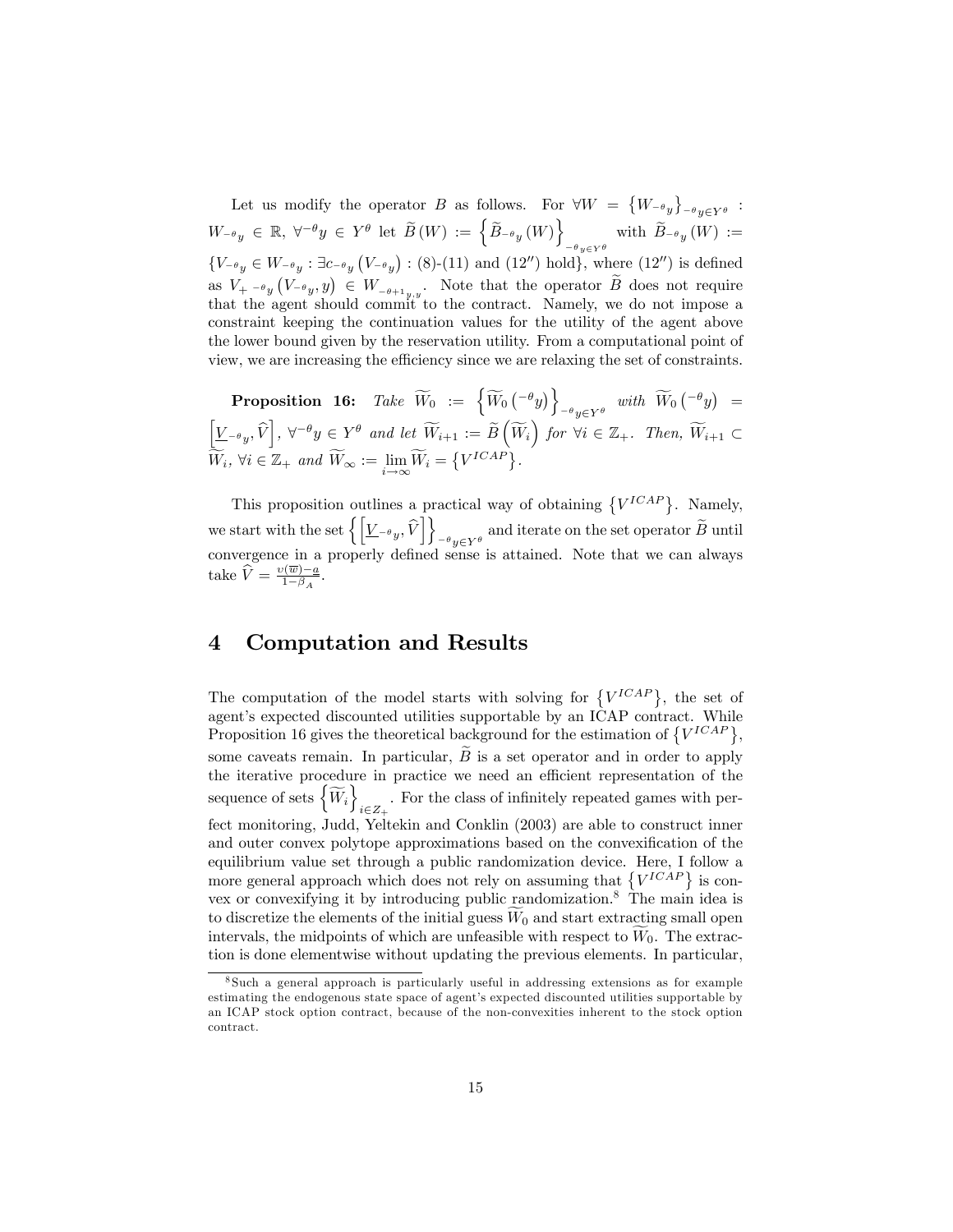I start from the discretization of the first<sup>9</sup> element of  $\tilde{W}_0$ , find the points that cannot be supported by a one-period ICAP contract with a continuation utility profile contained in  $W_0$ , i.e. the points of the discretization which are not in  $\widetilde{B}_1(\widetilde{W}_0)$ , and extract small open balls around these points. Next, I find the gridpoints in the second element of  $\widetilde{W}_0$  which are unfeasible with respect to  $\widetilde{W}_0$ , extract their small open neighborhoods and proceed in a similar fashion until I cover all the elements of  $W_0$ . The remaining set, i.e.  $W_0$  less the extracted intervals, becomes  $\widetilde{W}_1$ , our new guess for  $\{V^{I\bar{C}AP}\}\)$ . Given that  $\widetilde{W}_0$  is a vector of  $N^{\theta}$  closed intervals in  $\mathbb{R}$ , each of the  $N^{\theta}$  elements of  $\widetilde{W}_1$  will be a finite union of closed intervals in  $\mathbb R$ . In order to increase efficiency, intervals with length less than some prespecified level are reduced to their midpoints. The procedure stops if for each element of  $W_i$  the number of closed intervals representing it equals the respective number for the same<sup>10</sup> element in  $\widetilde{W}_{i-1}$  and, in addition, the representation of  $W_i$  differs from the representation of  $W_{i-1}$  by less than some prespecified tolerance level. In order to apply this stopping criterion, one still needs to construct a measure for the difference between representations. For this purpose, I find the difference in absolute terms between each endpoint (minimum or maximum point) of each interval of each element of  $W_i$  and  $W_{i-1}$ respectively and take the maximum one to be the difference between the representations of  $W_i$  and  $W_{i-1}$ . This difference is well defined given that the two representations share the same structure, which is actually the first condition of the stopping criterion.

Once  $\{V^{ICAP}\}\$ is obtained, it is elementwise discretized and used as a state space in the dynamic program for obtaining  $U^{CAP*}$  as outlined in Proposition 9. At each iteration, the guess for  $U^{ICAP*}$  being defined only on the discretization needs to be interpolated over the state space. Interpolation is also required in the subsequent iterative procedure which uses  $U^{ICAP*}$  as an initial guess for  $\widehat{U}^*$ , the extension of  $U^*$  on  $\{V^{ICAP}\}.$ 

Table 1 in Appendix 2 contains  $\{V^{ICAP}\}\$ , the state space of the optimal ICAP contract. The results are obtained by parameterizing the model in line with the calibration of Aseff and Santos  $(2005)$ . Namely, the set of possible stock prices  $Y = \{y_{(1)}, y_{(2)}, y_{(3)}\} = \{0.55, 1.125, 1.7\}$ , the action space  $A = {\underline{a}, \overline{a}} = {0.1253, 0.1469}$ , the conditional probabilities  $\pi (y_{(1)} | \underline{a}) = 0.1508$ ,  $\pi(y_{(2)}|\underline{a}) = 0.8121, \pi(y_{(3)}|\underline{a}) = 0.0371, \pi(y_{(1)}|\overline{a}) = 0.1268, \pi(y_{(2)}|\overline{a}) = 0.8082,$  $\pi(y_{(3)}|\overline{a}) = 0.065^{11}$  I fix  $\underline{w} = 0$  and equalize the discount factors for the agent and the principal  $\beta_A = \beta_P = 0.96$ . The period utility with no effort,  $v(.) = \sqrt{(.)}$ , is as in Aseff (2004). Furthermore, I consider three different cases.

<sup>&</sup>lt;sup>9</sup>I endow the set of possible initial histories  $Y^{\theta}$  with the lexicographic order and order the elements of  $\widetilde{W}_0$  accordingly.

 $10$  Here, 'same' refers to the index of the element, i.e. to the initial history to which it corresponds.

 $11$  Aseff and Santos (2005) actually consider two conditional distributions over an interval of possible stock option prices [0.55, 1.7]. In this numerical experiment, I concentrate the mass of each distribution on 3 points of this interval: the minimum, middle, and maximum point.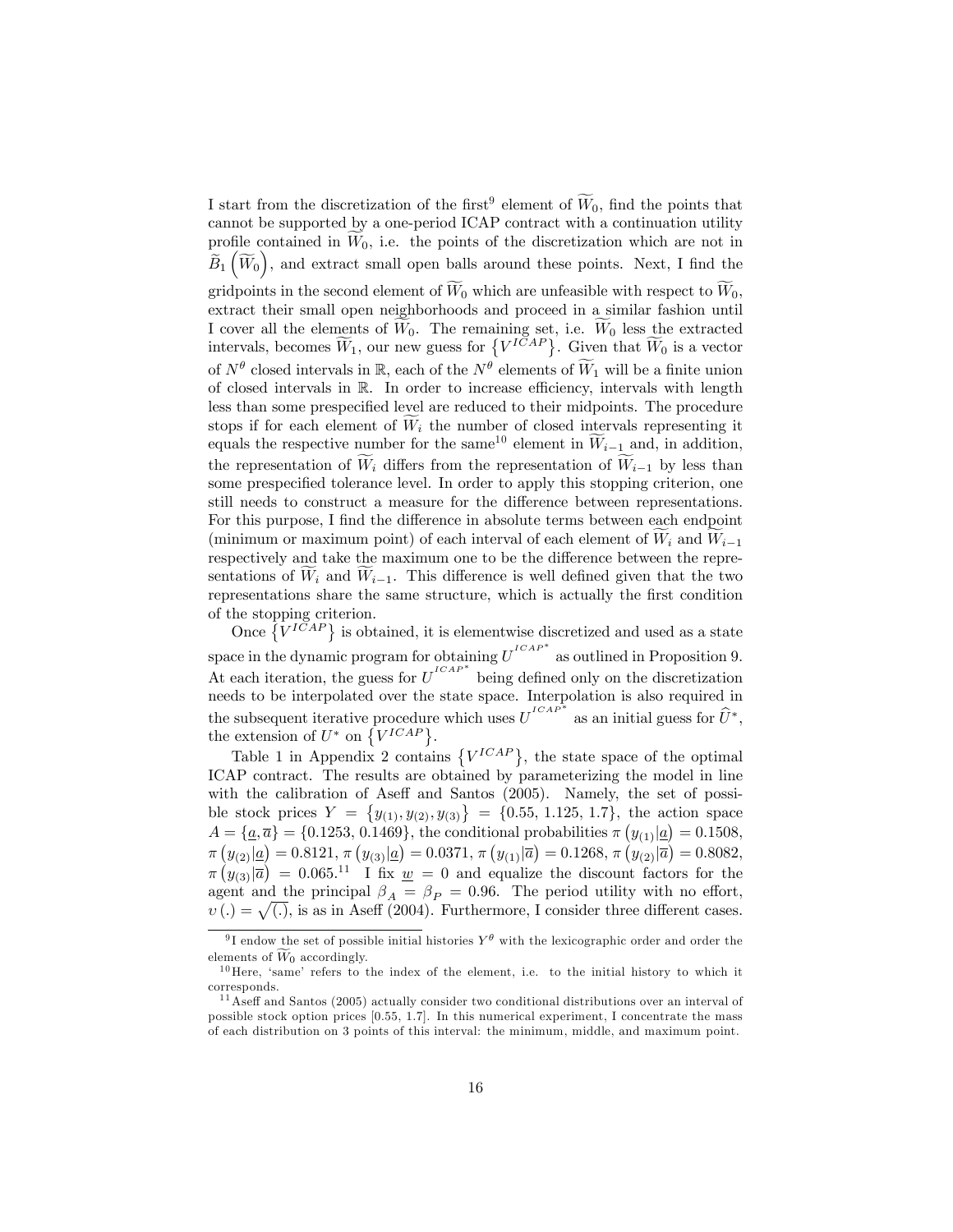Case 1 follows the theoretical analysis in Section 2 to derive the uniform upper bound for the wage  $\overline{w}$  given the minimum reservation utility of the principal  $\underline{U}$ . Cases 2 and 3 still honor the upper bound for the wage  $\overline{w}$ , but impose additional restrictions on the agent's period consumption.<sup>12</sup> Case 2 bounds the wage by  $\bar{y}$ at each contingency. It implicitly allows the agent to borrow up to  $\overline{y}-y$  units of consumption every period given a current stock price realization y. Case 3 implicitly prevents the agent from borrowing. At each possible contingency, he/she can consume no more than the current stock price realization. For case 1, I take the upper bound for the initial guess  $\hat{V} = \frac{v(\overline{w}) - a}{1 - \beta_A}$  $\frac{\partial (w)-a}{\partial 1-\beta}$ , where  $\overline{w}$  is derived for  $\underline{U}=0$ . I analyze the case of  $\theta = 1$ , which encompasses  $\theta = 0$  as a subcase. Then, I have to deal with  $N^{\theta} = 3$  (initial history) states. I use the natural notation  $y_{(i)}$  for the state with initial history  $y_{(i)}$ ,  $i \in \{1, 2, 3\}$ . I consider three possible values for the reservation utility of the agent:  $L = \frac{v(w) - \overline{a}}{1 - \beta_A} = -3.6725$ ,  $M = 0$ ,  $H = -L$ . Then, I analyze the more interesting case of nonnegative correlation between initial histories and agent's reservation utilities. This limits the number of possible combinations of reservation utility values across initial histories to 10. For example, LMH, which stays for  $\underline{V}(y_{(1)}) = L$ ,  $\underline{V}(y_{(2)}) = M$ ,  $\underline{V}(y_{(3)}) = H$ , is allowed while LHM is not. Note that KKK is equivalent to the case of  $\theta = 0$  and  $\underline{V} = K$ , where  $K \in \{L, M, H\}$ . Each cell of Table 1, contains  $\{V^{ICAP}\}$  for a particular combination of reservation utility values (table rows) and a particular case (table columns). In each cell, the left subcolumn corresponds to the intervalsí minimum points and the right - to the maximum points, while each subrow corresponds to a particular initial history. For example, for LMH, (case) 1,  $\{V^{ICAP}(y_{(1)})\} = [0.8275, 843.0178], \{V^{ICAP}(y_{(2)})\} = [0.8200, 843.0178],$  $\left\{V^{ICAP}\left(y_{(3)}\right)\right\} = [3.6725, 843.0178].$ 

The results suggest that for  $\forall i \in \{1, 2, 3\}, \{V^{ICAP}(y_{(i)})\}$  is convex from where come the single intervals in Table 1. However, this does not automatically translate to the state space of the stock option contract, which is inherently nonconvex. Note that at least for cases 1 and 2 the upper bound of  $\{V^{ICAP}\}$ remains constant across initial histories and reservation utility combinations. In fact, it equals the theoretical bound given the case:  $\frac{v(\overline{w}) - a}{1 - \beta_A}$  for case 1 and  $\frac{v(\overline{y}) - a}{1 - \beta_A}$ for case 2. This means that wages can be high enough to support high expected discounted utilities for the agent. Note, however, that  $\{V^{IC2P}\}\subset \{V^{ICAP}\}$ and we lose high utility values in solving for  $U^*$  as Figure 2 in Appendix 2 indicates. The reason is that the value function is decreasing in the upper region of  $\{V^{ICAP}\}\$ , which results in violations of the principal's participation constraint for high utility values of the agent.

Figure 1 in Appendix 2 plots the value function of the auxiliary problem  $U^{ICAP^*}(V;.)$  over the endogenous state space  $\{V^{ICAP}(.)\}$  for LMH, case 1. The left panel corresponds to an initial history  $y_{(1)}$ , the middle - to  $y_{(2)}$ , and the right - to  $y_{(3)}$ . While the value function may appear identical across initial histories, this is not true numerically. The illusion comes from the large scale of the graph necessitated by the extensive size of  $\{V^{ICAP}(.)\}$  and the very low

 $12 \text{Cf. Wang} (1997).$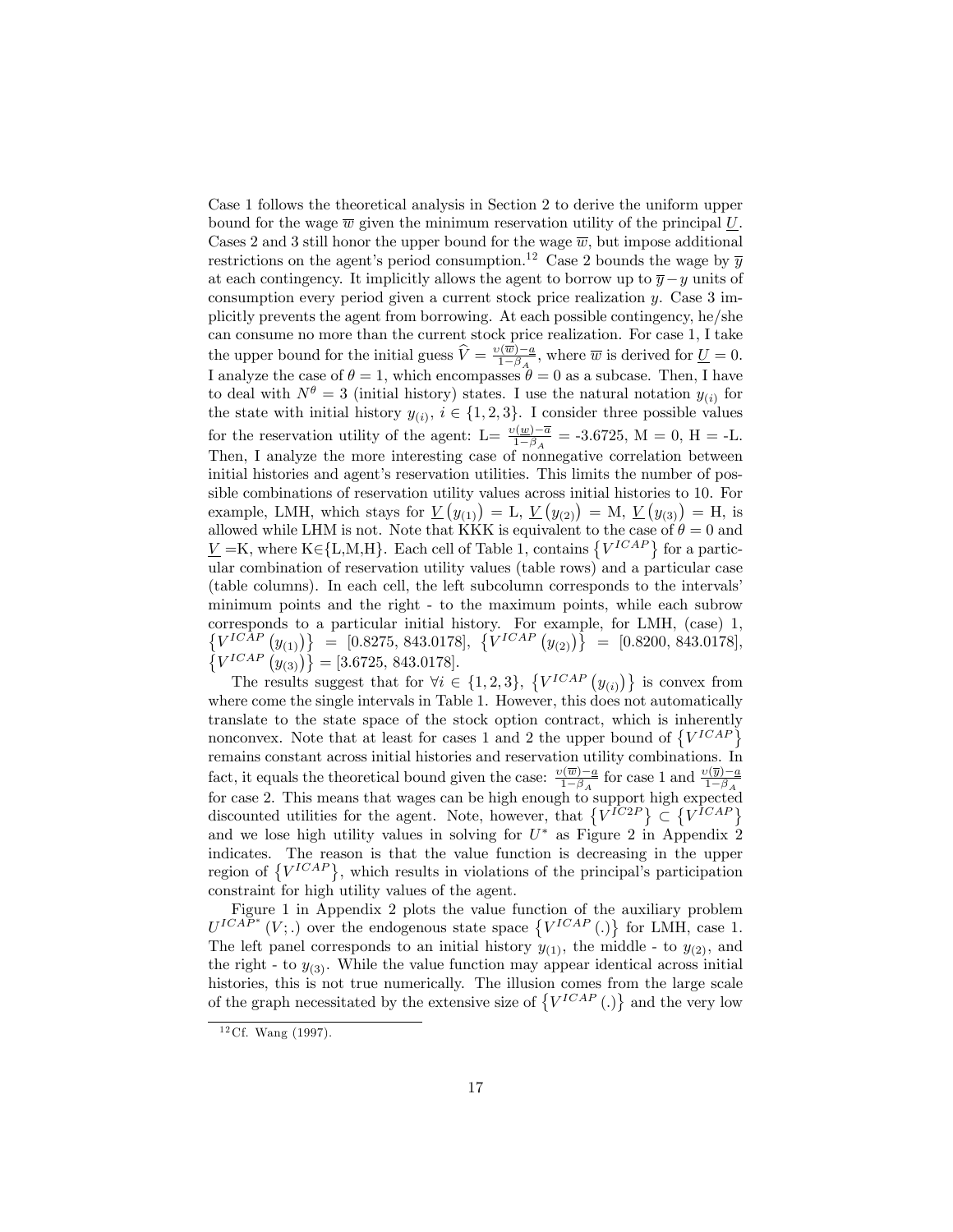values which  $U^{ICAP^*}(V;.)$  takes for V high enough. For this purpose, Figure 2 plots  $U^{ICAP*}(V;.)$  over a small region of  $\{V^{ICAP}(.)\}$  containing all the values of  $\{V^{IC2P}(\cdot)\}\$ . The big difference actually comes from the variation in the agent's minimum utility supportable by an ICAP contract. Namely, the higher reservation utility of the agent for initial history  $y_{(3)}$  cuts the maximum utility the principal can get by signing the contract. The graph also suggests that the value function is concave and monotonically decreasing. However, it is not easy to generalize these properties. For example, Figure 3 plots  $U^{ICAP*}(V)$  for LLL, case 3. In this particular case,  $U^{ICAP*}(V)$  which actually coincides with  $U^*(V)$  fails to be monotonic.

Figure 2 also plots  $U^*(V,.)$  over  $\{V^{IC2P}(.)\}$ . As expected, the maximum utility the principal can get by signing an ICAP contract exceeds the one related to the IC2P contract. Moreover, since the value function in the auxiliary problem is decreasing on most of the domain, the subspace of agent's expected discounted utilities supportable by an IC2P contract is recovered by shrinking  $\{V^{ICAP}\}\$  from the right.

Regarding the characteristics of the optimal contract, the recommended action is predominantly the high-effort one. However, especially when the initial history is  $y_{(3)}$ , the low-effort action appears to be optimal in some utility regions. A possible explanation is that the agent is so rich (remember that agentís reservation utility is higher at  $y_{(3)}$  that the principal finds motivating him/her to exert effort suboptimal. Figure 4 illustrates the relationship for initial history  $y_1$ , LMH, case 3. There, shirking is optimal for sufficiently high current utility values, i.e. when the agent is rich enough. In general, the agent's utility tomorrow increases in the end-of-period stock price realization (see Figure 8 for an illustration for initial history  $y_{(1)}$ , LMH, case 3). The trend is not so clearly manifested if the initial history is  $y_{(3)}$ , i.e. if yesterday we observed the highest possible price. If we keep the end-of-period stock price realization fixed, tomorrow's utility increases with the utility today (see, for example, Figure 7). Once again, the trend is least pronounced for initial history  $y_{(3)}$ . As regards the wage, it increases in current utility and demonstrates a slight upper trend in the end-of-period stock prices (see Figures 5 and 6 respectively).

An interesting observation is that the minimum utility supportable by an ICAP/IC2P contract for initial histories characterized by lower reservation utility is boosted by higher reservation utilities for other states. This suggest that in the presence of positive correlation between stock prices and reservation utilities, the participation constraint of the agent does not bind in states characterized by low stock prices. In other words, the ICAP/IC2P contract provides the agent with some insurance against bad outcomes, which ultimately smooths his/her consumption across (initial history) states. Finally, note that if the reservation utility remains the same across some, but not all of the truncated initial histories,  $\{V^{ICAP}(.)\}$  is identical for the initial histories with the same reservation utility. While this seems obvious for  $\theta \leq 1$ , longer history dependence will potentially break the relation since the set of possible tomorrowís histories will depend on the history today.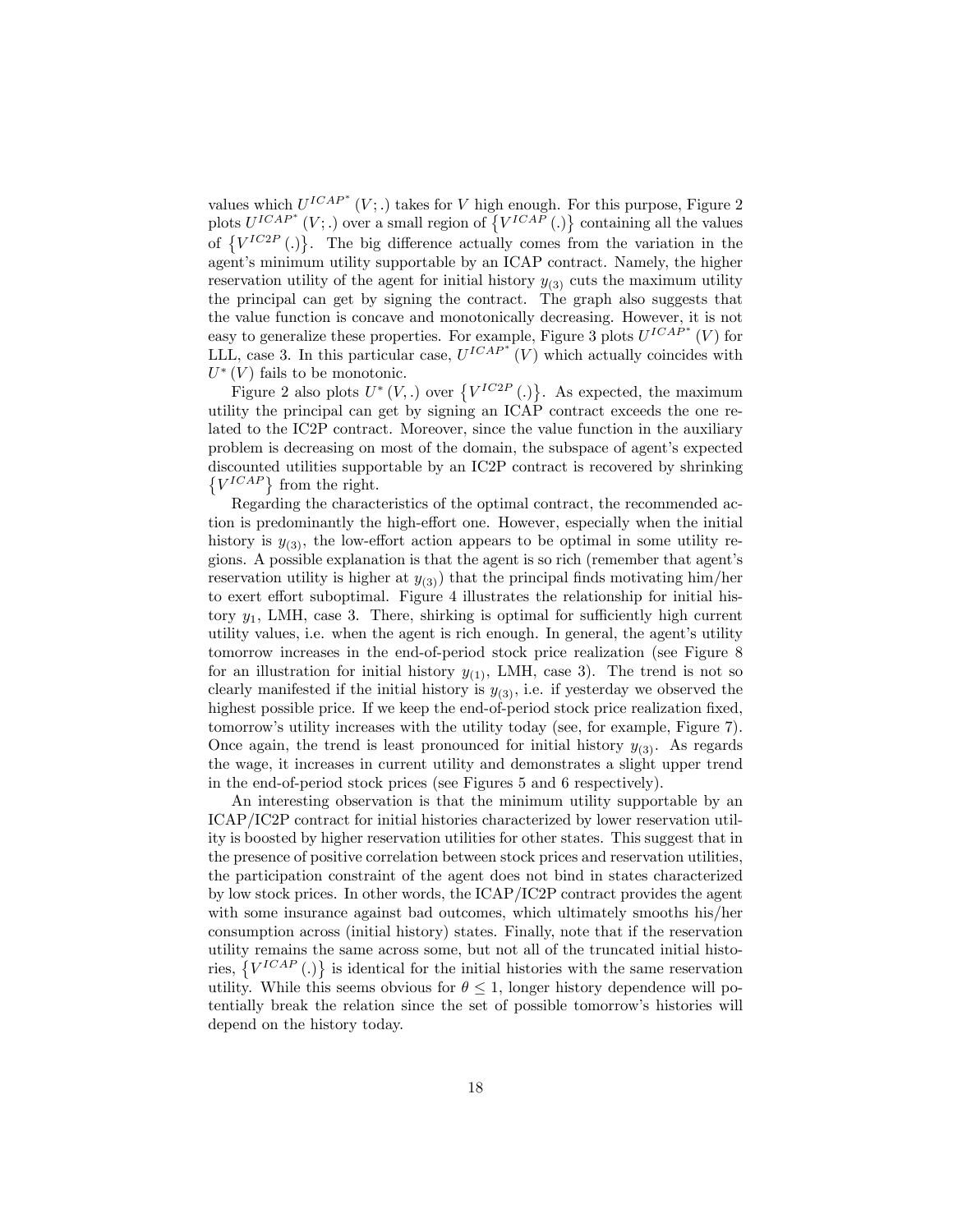Table 2 in Appendix 2 shows the effect of changing the value of the minimum reservation utility of the principal for LLL, case 1. Theoretically, we have that increasing U decreases  $\overline{w}$ , which in turn causes  $\widehat{V}$  to fall. Since the analysis so far suggests that the theoretical upper bounds for agent's utility can be supported by an ICAP contract, the only effect of changing  $U$  comes from the resulting change in the theoretical bound. Moreover, since the IC2P contract cannot support agent's utilities in the upper region of  $\{V^{ICAP}(.)\}$ , the optimal self-enforcing contract is not affected.

Figure 9 in Appendix 2 illustrates the development in time of the expected discounted utility of the agent under the optimal contract given an initial history  $y_{(1)}$ , LMH, case 3. Each curve on the graph starts from a point  $V_0 \in$  $\{V^{ICAP}(y_{(1)})\}$  and represents a "typical"<sup>13</sup> path  $V^{100}(a_{y_{(1)}}^*, w_{y_{(1)}}^*, y_{(1)})$ . The results suggest that in the long run the agent does not get poorer in utility terms. In particular, CEOs who start rich tend to keep their utility level while those who start poor get richer in time.

 $13$  Each depicted path is taken to be the mean of 100 independently generated paths which are constructed following the transition and the policies of the optimal contract given the initial condition  $(y_{(1)}, V_0)$ .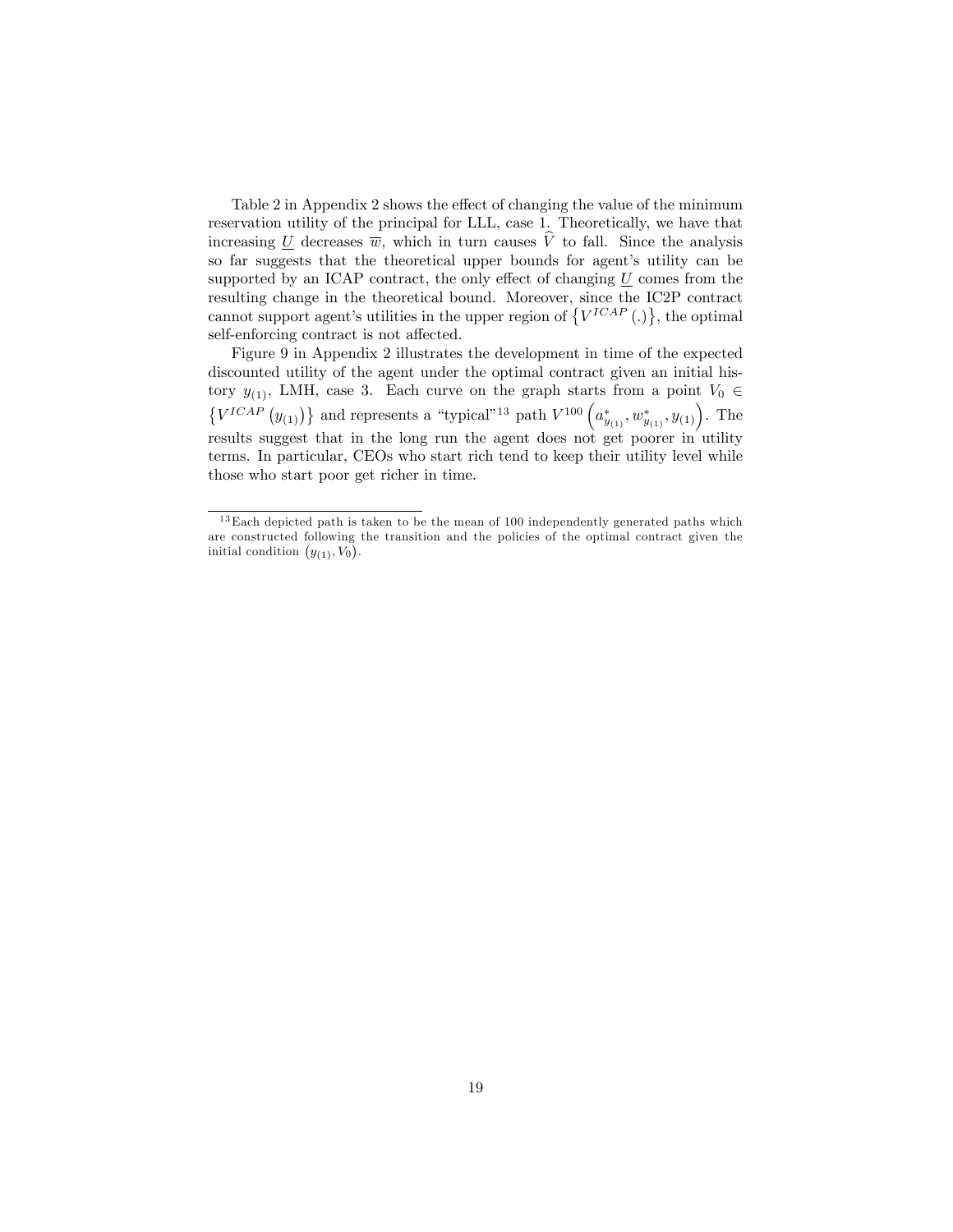## 5 Conclusion

This paper builds a framework for analyzing dynamic moral hazard problems characterized by limited commitment and history-dependent reservation utilities. I parameterize the model and compute the optimal contract under different structural arrangements. I find evidence that in the presence of positive correlation between stock prices and reservation utilities, the contract provides the agent with insurance against bad outcomes, which ultimately smooths his/her consumption across (initial history) states. Exerting effort appears to be the predominant strategy for the principal, but shirking may still be optimal when the agent is rich enough. The optimal wage scheme and the future utility of the agent tend to grow in both his/her current utility and in the future realization of the stock price. The agent's utility weakly increases in the long run.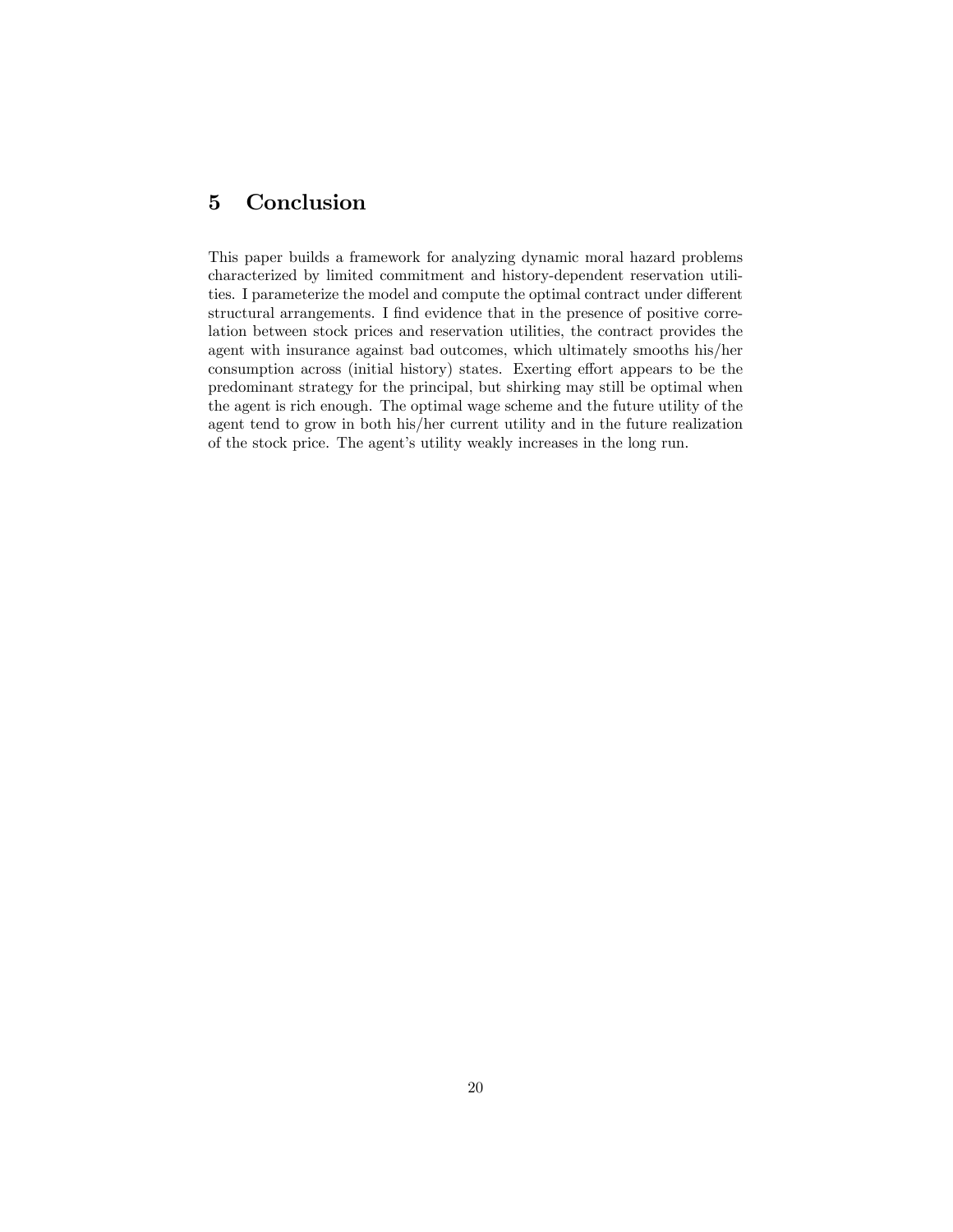### References

- [1] Abreu, D., Pearce, D. and E. Stacchetti (1990): "Toward a Theory of Discounted Repeated Games with Imperfect Monitoring," Econometrica, 58, 1041-1063.
- [2] Aseff, J. G. (2004): "Numerical Analysis of a Dynamic model of Agency," Mimeo, DePaul University.
- [3] Aseff, J. G. and M. S. Santos (2005): "Stock Options and Managerial Optimal Contracts," Economic Theory, 26 (4), 813-837.
- [4] Doepke, M. and R. Townsend  $(2004)$ : "Dynamic Mechanism Design with Hidden Income and Hidden Auctions," C.E.P.R. Discussion Paper 4455.
- [5] Fernandes, A. and C. Phelan (2000): "A Recursive Formulation for Repeated Agency with History Dependence," Journal of Economic Theory, 91, 223-247.
- $[6]$  Green, E. J. (1987): "Lending and the Smoothing of Uninsurable Income," in Contractual Agreements for Intertemporal Trade, ed. by E. C. Prescott and N. Wallace, Minneapolis: University of Minnesota Press, 3-25.
- [7] Grossman, S. J. and O. D. Hart (1983): "An Analysis of the Principal-Agent Problem," Econometrica, 51 (1), 7-46.
- [8] Jarque, A. (2005): "Repeated Moral Hazard with Effort Persistence," Mimeo, Universidad de Alicante.
- [9] Judd, K. L., Yeltekin, S. and J. Conklin  $(2003)$ : "Computing Supergame Equilibria," Econometrica,  $71$   $(4)$ , 1239-1254.
- $[10]$  Ligon, E., Thomas, J. and T. Worrall  $(2000)$  "Mutual Insurance, Individual Savings, and Limited Commitment," Review of Economic Dynamics, 3, 216-246.
- $[11]$  Ligon, E., Thomas, J. and T. Worrall  $(2002)$  "Informal Insurance Arrangements with Limited Commitment: Theory and Evidence from Village Economies," Review of Economic Studies, 69 (1), 209-244.
- $[12]$  Marcet, A and R. Marimon  $(1998)$ : "Recursive contracts," Universitat Pompeu Fabra Working Paper Ref. 337.
- [13] Oyer, P. (2004): "Why Do Firms Use Incentives That Have No Incentive Effects," Journal of Finance,  $59(4)$ ,  $1619-1649$ .
- [14] Phelan, C. (1995): "Repeated Moral Hazard and One-Sided Commitment," Journal of Economic Theory, 66, 488-506.
- [15] Phelan, C. and E. Stacchetti  $(2001)$ : "Sequential Equilibria in a Ramsey Tax Model," Econometrica, 69 (6), 1491-1518.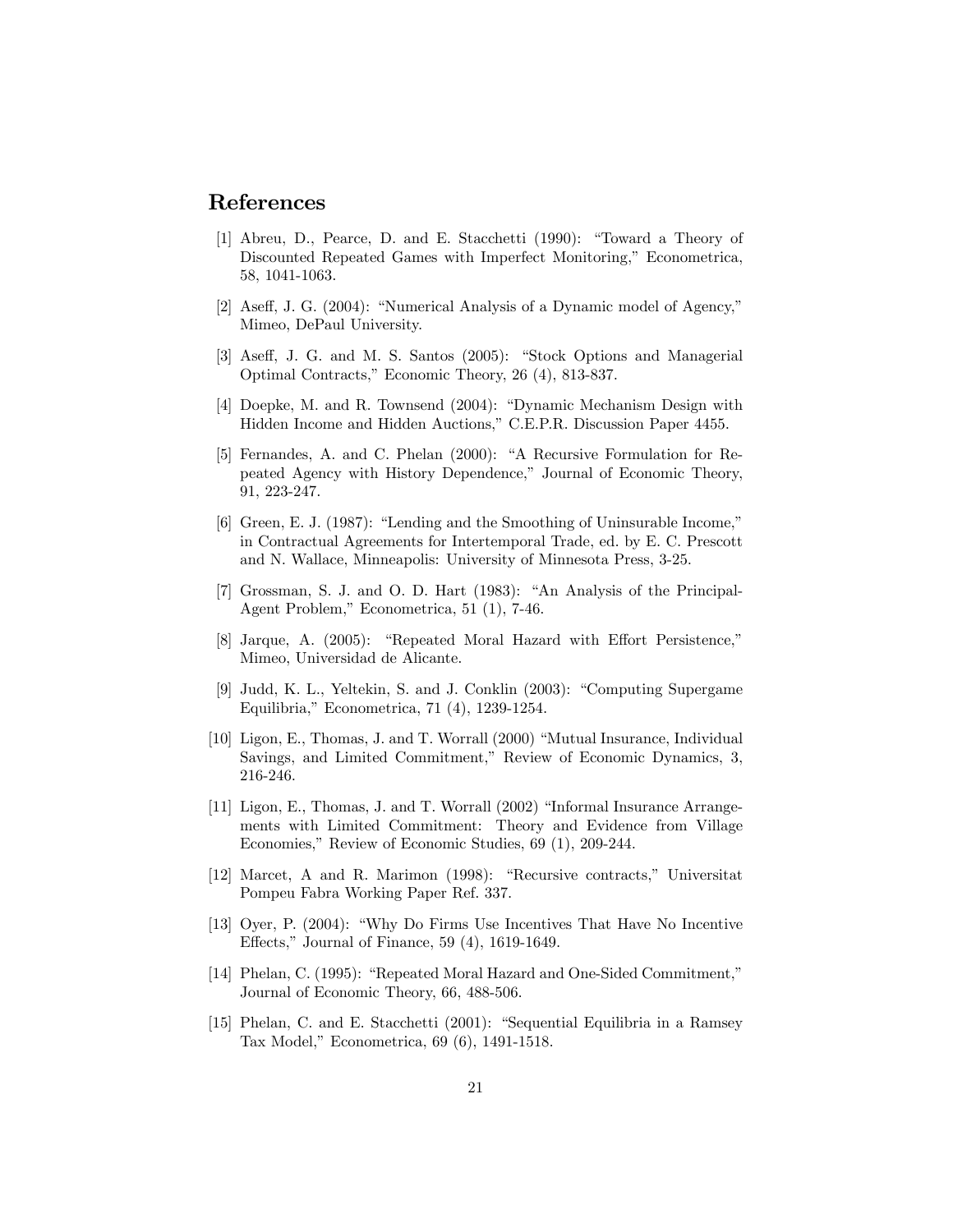- [16] Ray, D. (2002): "The Time Structure of Self-Enforcing Agreements," Econometrica, 70 (2), 547-582.
- [17] Rustichini, A. (1998): "Dynamic Programming Solution of Incentive Constrained Problems," Journal of Economic Theory, 78, 329-354.
- [18] Sleet, C. and S. Yeltekin (2001): "Dynamic Labor Contracts with Temporary Layoffs and Permanent Separations," Economic Theory, 18, 207-235.
- [19] Spear, S. E. and S. Srivastava (1987): "On Repeated Moral Hazard with Discounting," Review of Economic Studies, 54 (4), 599-617.
- [20] Stockey, N. L. and R. E. Lucas (1989): Recursive Methods in Economic Dynamics, Cambridge: Harvard University Press.
- [21] Thomas, J. and T. Worrall (2002) "Unemployment Insurance under Moral Hazard and Limited Commitment: Public vs Private Provision," Public Economics 0211002, EconWPA.
- [22] Wang, C. (1997): "Incentives, CEO Compensation, and Shareholder Wealth in a Dynamic Agency Model," Journal of Economic Theory, 76, 72-105.
- [23] Wang, C. (2000): "Renegotiation-Proof Dynamic Contracts with Private Information," Review of Economic Dynamics, 3, 396-422.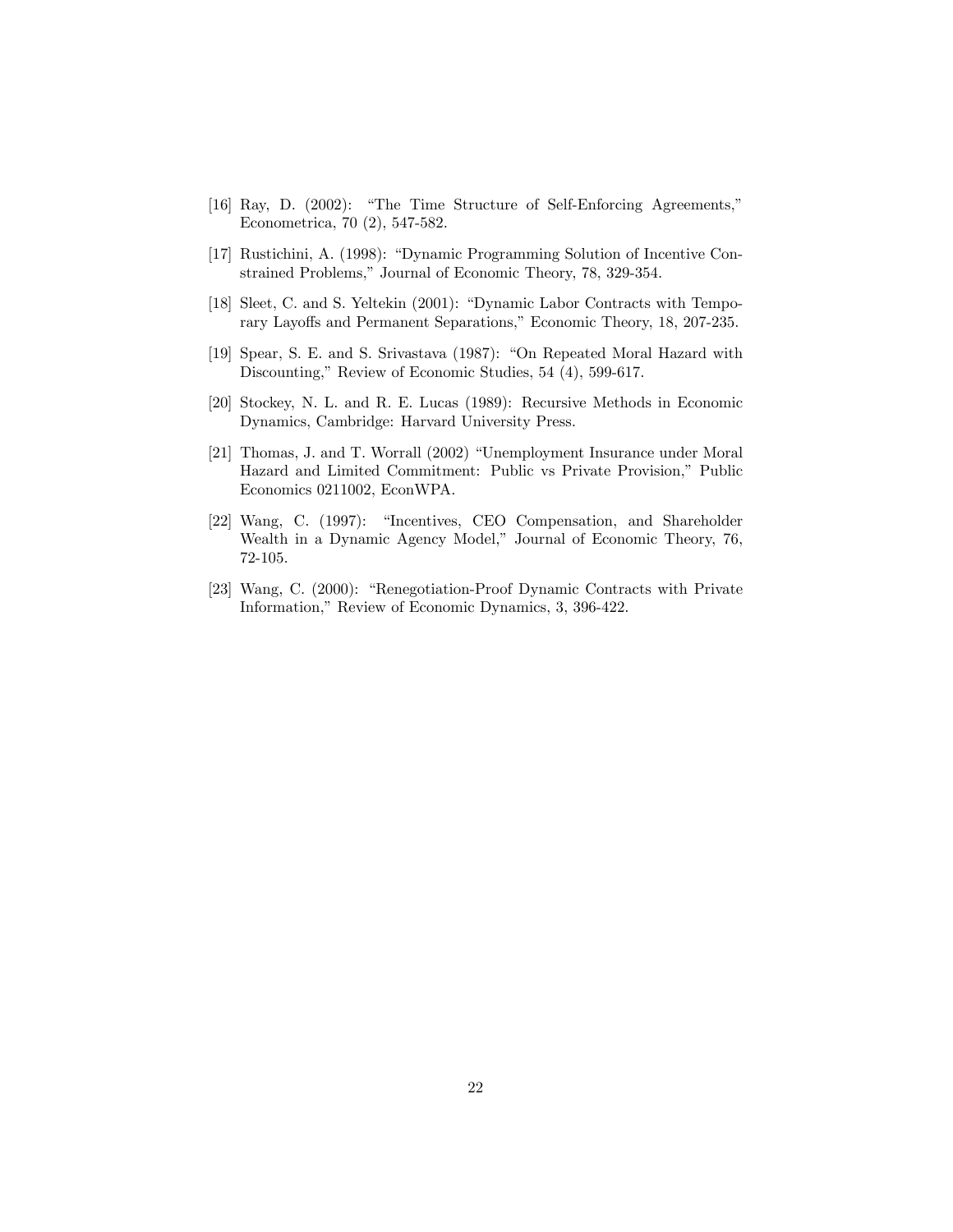### APPENDIX 1

**Proof of Proposition 1:** It is trivial to show (6) $\Rightarrow$  (3). Just take  $\tau = 0$ . In the other direction, let (3) hold, but assume that (6) is not satisfied, i.e.  $\exists \tau \in \mathbb{Z}_+$ and  $\widetilde{y}^{\tau-1} \in Y^{\tau}$  s.t.  $\exists a'_{-\theta y} : a'_{t} \left( \{-\theta y^{t-1} \right) \in A, \ \forall \{-\theta y^{t-1} \in \left( \{-\theta y, \widetilde{y}^{\tau-1} \right) \times Y^{t-\tau}, \exists a'_{t} \in A, \exists a'_{t} \in A \right)$  $\forall t \in \mathbb{Z}_+ : t \geq \tau \text{ and } V_\tau \left( a'_{-\theta y}, w_{-\theta y},^{-\theta} \tilde{y}^{\tau-1} \right) > V_\tau \left( a_{-\theta y}, w_{-\theta y},^{-\theta} \tilde{y}^{\tau-1} \right)$ . By Assumption 1, for  $\forall \tau \in \mathbb{Z}_+^+, \forall^{-\theta} y^{\tau-1} \in \neg \theta y \times Y^{\tau}$ , we have that  $V_{\tau}(w, \widetilde{a}, y^{\tau-1}) =$  $=$  $\sum^{\infty}$  $\sum_{t=\tau}^{\infty} \beta_A t^{-\tau} \sum_{y_t \in Y} ... \sum_{y_{\tau} \in Y} \left[ \nu \left( w_t \left( \{-theta} y^t \right) \right) - \widetilde{a}_t \left( \{-theta} y^{t-1} \right) \right] \prod_{i=\tau}^t \pi \left( y_i | \widetilde{a}_i \left( \{-theta} y^{i-1} \right) \right)$  does  $\begin{array}{lll}\n t=\tau & y_t \in Y & y_\tau \in Y \\
\text{not depend on } \left\{ \widetilde{a}_t \left( \begin{matrix} -\theta y^{t-1} \end{matrix} \right) : & \begin{matrix} -\theta y^{t-1} \in \\ -\theta y \times Y^{t-1} \end{matrix} \right\}_{t=0}^{\tau-1}.\n \end{array}$  Let  $a''_{-\theta y}$  :  $a''_t\left( \begin{matrix} -\theta y^{t-1} \end{matrix} \right) = a'_t\left( \begin{matrix} -\theta y^{t-1} \end{matrix} \right), \forall^{-\theta} y^{t-1} \in \left( \begin{matrix} -\theta y, \widetilde{y}^{\tau-1} \end{matrix} \right) \times Y^t, \forall t \in \mathbb{Z}_+ : t \geq \tau \text{ with } t \in \mathbb{Z}^+ \right)$  $a''_t\left(\begin{matrix} -\theta y^{t-1} \end{matrix}\right) = a_t\left(\begin{matrix} -\theta y^{t-1} \end{matrix}\right)$  elsewhere. We have  $V_\tau\left(a''_{-\theta y}, w_{-\theta y}, \begin{matrix} -\theta y^{\tau-1} \end{matrix}\right) =$  $V_{\tau}\left(a'_{-\theta y}, w_{-\theta y}, -\theta \tilde{y}^{\tau-1}\right)$ . Using the boundedness of  $v(.)$  and  $\pi(.)$  (given (1), (2) and  $w(.) \leq \overline{w}$  at every node), we obtain:

$$
V_0 ig( a''_{-\theta y}, w_{-\theta y},^{-\theta} y \big) =
$$
  
\n
$$
= \sum_{t=0}^{\tau-1} \beta_A^t \sum_{y_t \in Y} \dots \sum_{y_0 \in Y} \left[ v \left( w_t \left( \frac{-\theta y^t}{y} \right) - a_t'' \left( \frac{-\theta y^{t-1}}{y} \right) \right] \prod_{i=0}^t \pi \left( y_i | a_i'' \left( \frac{-\theta y^{i-1}}{y} \right) \right) +
$$
  
\n
$$
+ \beta_A^{\tau} \sum_{y_{t-1} \in Y} \dots \sum_{y_0 \in Y} V_{\tau} \left( a''_{-\theta y}, w_{-\theta y},^{-\theta} y^{\tau-1} \right) \prod_{i=0}^{t-1} \pi \left( y_i | a_i'' \left( \frac{-\theta y^{i-1}}{y} \right) \right)
$$
  
\n
$$
> V_0 \left( a_{-\theta y}, w_{-\theta y},^{-\theta} y \right), \tag{A 1}
$$

where the inequality follows from the construction of  $a''_{-\theta_y}$ ,  $V_{\tau}\left(a'_{-\theta y}, w_{-\theta y}, -\theta \tilde{y}^{\tau-1}\right) > V_{\tau}\left(a_{-\theta y}, w_{-\theta y}, -\theta \tilde{y}^{\tau-1}\right)$  and  $\pi > 0$  by Assumption 1. Given that  $a''_{-\theta y}$  is admissible after  $-\theta y$  by construction, (A 1) contradicts  $(3).$ 

**Proof of Proposition 2:** In order to show that (3) implies (7), just note that by Proposition 1. (3) $\Rightarrow$  (6), and that (6) $\Rightarrow$  (7). In the other direction, assume (7) holds at every node, but  $\exists$  an admissible plan  $a'_{\sim y}$ :  $V_0\left(a'_{-\theta_y}, w_{-\theta_y}, -\theta_y\right) > V_0\left(a'_{-\theta_y}, w_{-\theta_y}, -\theta_y\right)$ . We have  $V_0\left(a'_{-\infty_y}, w_{-\infty_y}, y^{-1}\right) =$  $=$   $\sum_{i=1}^{T}$  $\sum_{t=0}^{n} \beta_A^t \sum_{y_t \in \mathcal{I}}$  $y_t \in Y$  $\ldots$   $\sum$   $\left[$  $y_0 \in Y$  $v(w_t(-\theta y^t))$  -  $a'_t(-\theta y^{t-1}) \prod_t^t$  $i=0$  $\pi(y_i|a'_i\left({}^{-\theta}y^{i-1}\right)) +$ +  $\beta_A^{T+1}$   $\sum$  $y_T \in Y$  $\ldots$   $\sum$  $y_0 \in Y$  $V_{T+1}\left(a_{-\infty y}^{\prime},w_{-\infty y},y^{T}\right)\prod^{T}$  $i=0$  $\pi(y_i|a'_i\left(\begin{matrix}-\theta y^{i-1}\end{matrix}\right)).$  The second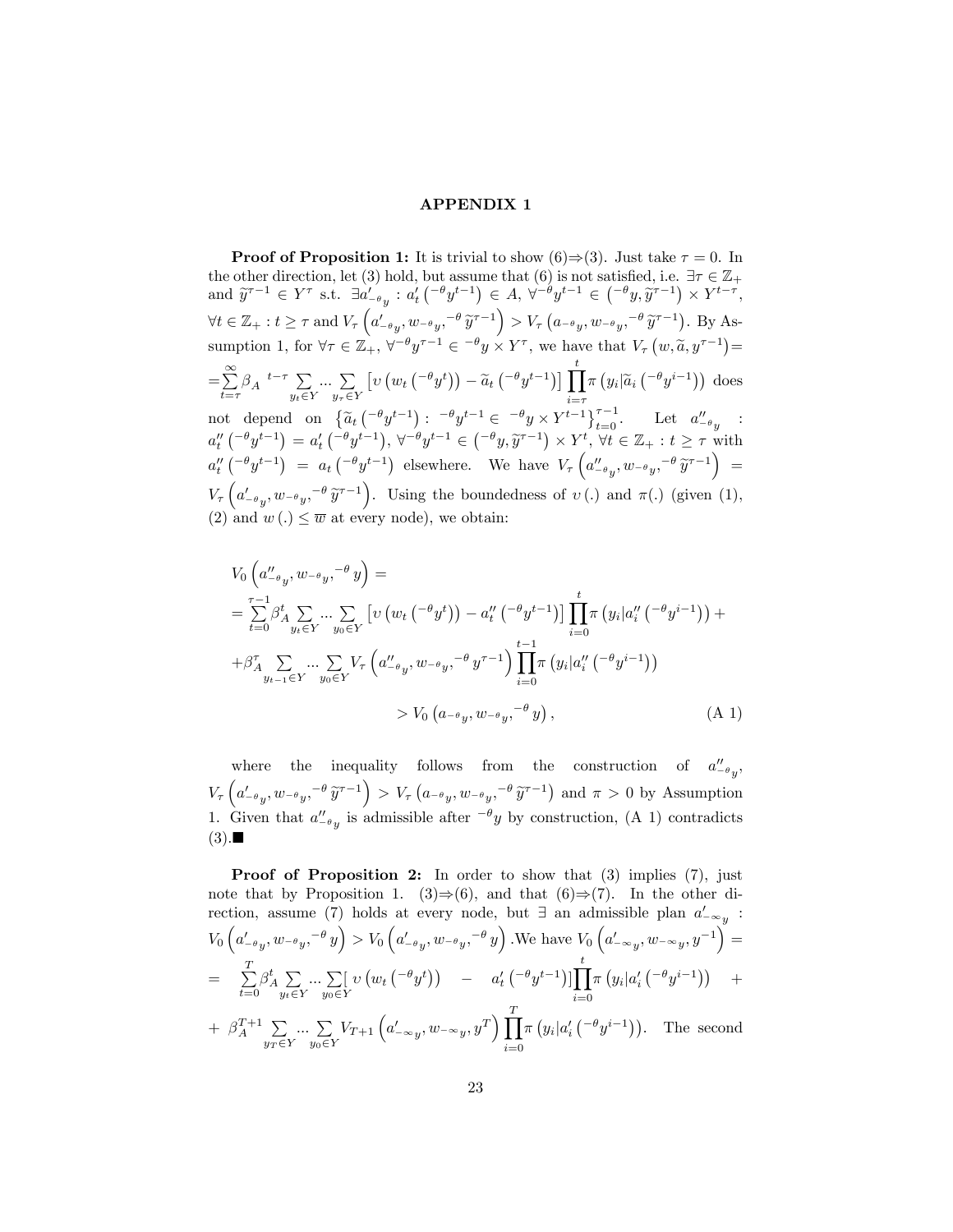term on the right-hand side can be made arbitrarily small by choosing  $T$  big enough (given the assumptions on  $\beta_A$ , v, A; (1), (2) and  $w(.) \leq \overline{w}$  at every node). Therefore,  $\exists T \in \mathbb{Z}_+$  and an admissible plan  $a''_{-\theta y}$  :  $a''_t(-\theta y^{t-1})$  =  $a'_t\left(\begin{matrix}-\theta y^{t-1}\end{matrix}\right), \forall^{-\theta} y^{t-1} \in \begin{matrix}-\theta y \times Y^t, \forall t \in \mathbb{Z}_+ : t \leq T, a''_t\left(\begin{matrix}-\theta y^{t-1}\end{matrix}\right) = a_t\left(\begin{matrix}-\theta y^{t-1}\end{matrix}\right),\end{matrix}$  $\forall^{-\theta} y^{t-1} \in \left^{-\theta} y \times Y^t, \ \forall t \ \in \ \mathbb{Z}_{++} \ : \ t \ > \ T \ \text{ and } \ V_0\left(a''_{-\theta}{}_y, w_{-\theta}{}_y, ^{-\theta} y\right) \ >$  $V_0\left(a_{-\theta y}, w_{-\theta y},^{-\theta} y\right)$  Then, take  $\tau \in \mathbb{Z}_+ : \tau \leq T$  s.t.  $\exists^{-\theta} y^{\tau-1} \in \neg^{\theta} y \times Y^{\tau}$ :  $a''_{\tau}(-\theta y^{\tau-1}) \neq a_{\tau}(-\theta y^{\tau-1})$  and  $\nexists \tau' \in \mathbb{Z}_{++} : \tau < \tau' \leq T : a''_{\tau'}(-\theta y^{\tau'-1}) \neq 0$  $a_{\tau'}\left(\begin{matrix}-\theta y^{\tau'-1}\end{matrix}\right)$  for some  $-\theta y^{\tau'-1} \in -\theta y \times Y^{\tau'}$ . If we define an admissible plan  $a_{-\theta y}^*$ :  $a_t^*$   $\left( \begin{matrix} -\theta y^{t-1} \end{matrix} \right) = a_t''$   $\left( \begin{matrix} -\theta y^{t-1} \end{matrix} \right)$ ,  $\forall^{-\theta} y^{t-1} \in \{-\theta y \times Y^t, \forall t \in \mathbb{Z}_+ \setminus \{\tau\}$ , and  $a^*_{\tau} \left( -\theta y^{\tau-1} \right) = a_{\tau} \left( -\theta y^{\tau-1} \right), \forall^{-\theta} y^{\tau-1} \in \{-\theta y \times Y^{\tau}, \text{ by (7) at } \forall^{-\theta} y^{\tau-1} \in \{-\theta y \times Y^{\tau}, \text{ by (8)} \}$ we have that  $V_\tau\left(a_{-\theta_y}^*, w_{-\theta_y}, -\theta_y^{\tau-1}\right) > V_\tau\left(a_{-\theta_y}^{"}, w_{-\theta_y}, -\theta_y^{\tau-1}\right), \forall^{-\theta_y^{\tau-1}} \in$  $\left(\theta^{\theta} \times Y^{\tau} \text{ from where } V_0\left(a_{-\theta}^*, w_{-\theta}^*, y_{-\theta}^* \right) > V_0\left(a_{-\theta}^{\prime\prime}, w_{-\theta}^*, y_{-\theta}^* \right).$  Proceeding in this way we can eliminate all the deviations (note that  $\tau \in \mathbb{Z}_+ : \tau \leq T$ ) to get that  $V_0(a_{-\theta y}, w_{-\theta y}, -\theta y) > V_0(a_{-\theta y}'', w_{-\theta y}, -\theta y)$ , i.e. a contradiction.

**Proof of Proposition 3:** Fix  $\tau \in \mathbb{Z}_+$  and  $\theta^{-\theta} y^{\tau-1} \in \theta^{-\theta} y \times Y^{\tau}$ . We have  $\frac{\overline{y}-w}{\overline{y}}$  $\frac{\overline{y}-w}{1-\beta_P} \geq U_\tau\left(a,w, -\theta y^{\tau-1}\right) \geq \underline{U}$ , where the first inequality follows from (1), (2) and the properties of A, Y,  $\pi$ ,  $\beta_P$  and the second - from (5). Therefore,  $U_{\tau}\left(a, w, \theta y^{\tau-1}\right)$  is bounded. Since  $\beta_P \in (0,1)$  and  $y_t \in$  $\big[\underline{y}, \overline{y}\big], \quad \text{ where }\quad \underline{y}, \quad \overline{y} \quad \in \quad \mathbb{R}_+ \quad \text{we}\quad \text{have}\quad \text{that}\quad \widehat{Y}_{-\theta y^{\tau-1}} \qquad :=$  $\sum_{i=1}^{\infty}$  $\sum_{t=\tau}^{\tau} \beta_P^{t-\tau} \sum_{y_t \in \Sigma}$  $y_t \in Y$  $\ldots$   $\sum$  $y_\tau \in Y$  $y_t$ <sup>t</sup>  $i = \tau$  $\pi(y_i|a_i\left(\begin{matrix}-\theta y^{i-1}\end{matrix}\right)) \in \left[\begin{matrix}\frac{y}{1-\beta}\end{matrix}\right]$  $\frac{y}{1-\beta_P}, \frac{\overline{y}}{1-\beta_P}$ i . Then,  $\widehat{W}\left(a,w,^{-\theta}y^{\tau-1}\right) \quad := \quad \sum_{t=\tau}^{\infty}\beta_P^{t-\tau}\sum_{y_t\in \mathbb{S}}$  $y_t \in Y$  $\ldots$   $\sum$  $y_\tau \in Y$  $w_t\left(\begin{matrix} -\theta y^t \end{matrix}\right) \prod^t$  $i = \tau$  $\pi(y_i|a_i\left({}^{-\theta}y^{i-1}\right)$  $\epsilon$  $\lceil \quad \underline{w}$  $\frac{w}{1-\beta_P}, \frac{\overline{y}}{1-\beta_P} - \underline{U}$ . Choose an arbitrary node  $\theta^{-\theta} y'^\tau \in \theta^{-\theta} y^{\tau-1} \times Y$ . Let's fix a for a moment. Since  $\widehat{W}(a, .,^{-\theta} y^{\tau-1})$  is strictly increasing in  $w_t({}^{-\theta}y^t),$  $\forall \neg \theta y^t \in (\neg \theta y, y^{\tau-1}) \times Y^{t-\tau+1}, \forall t \in \mathbb{Z}_+ : t \geq \tau \text{ and bounded from above by}$  $\frac{\overline{y}}{1-\beta_P}-\underline{U}$ , we can find  $\overline{w}$  ( $e^{-\theta}y'^{\tau}$ ) :=  $\sup_{(x,\tau)\in(1,(2),(5),\pi)}$  $(w,a):(1),(2),(5)$  hold after  $-\theta y$  $\{w_t\binom{-\theta y'^{\tau}}{\tau}\}$  by solving  $\widehat{W}\left(a, w_H, \frac{-\theta y^{\tau-1}}{1-\beta_P} \right) = \frac{\overline{y}}{1-\beta_P} - \underline{U}$  for  $w_H \left( \frac{-\theta y^{\prime \tau}}{1-\beta_P} \right)$ , where  $w_H : w_H \left( \frac{-\theta y^{\tau}}{1-\beta_P} \right) =$  $\underline{w}, \forall^{-\theta} y^t \in \left\{ \left( \begin{matrix} -\theta y, y^{\tau-1} \end{matrix} \right) \times Y^{t-\tau+1} \right\} \setminus \left\{ \begin{matrix} -\theta y'^{\tau} \end{matrix} \right\}, \forall t \in \mathbb{Z}_+ : t \geq \tau.$  Then, we have  $\frac{w}{1-\beta_P} + (\overline{w}(-\theta y^{i\tau}) - \underline{w}) \pi (y_{\tau}' | a_{\tau}(-\theta y^{\tau-1})) = \frac{\overline{y}}{1-\beta_P} - \underline{U}$ , from where  $\overline{w}\left( ^{-\theta}y^{\prime \tau}\right) =\frac{1}{\pi(y_{\tau}^{\prime}\vert a_{\tau}\left( ^{-\theta}y^{\tau-1}\right) )}\left( \frac{\overline{y}-w}{1-\beta_{F}}\right)$  $\frac{\overline{y} - \underline{w}}{1 - \beta_P} - \underline{U}$  + <u>w</u>. Note that  $\left(\frac{\overline{y} - \underline{w}}{1 - \beta_P}\right)$  $\frac{\overline{y} - \underline{w}}{1 - \beta_P} - \underline{U}$  is nonnegative by Assumption 3. Since  $\forall y \in Y$ ,  $\pi(y|.)$  is continuous in A, compact, we have that  $\forall y \in Y$ ,  $\exists \tilde{a}_y \in A : \underline{\pi}(y) := \min_{a_y \in A} \pi(y|a_y) = \pi(y|\tilde{a}_y)$ . Moreover, Y finite, therefore  $\exists \tilde{y} \in Y : \underline{\pi} := \min_{y \in Y} \underline{\pi}(y) = \underline{\pi}(\tilde{y})$ . Then, we have  $\pi = \pi(\tilde{y}|\tilde{a}_{\tilde{y}}) > 0$ , where the inequality follows from Assumption 1. By con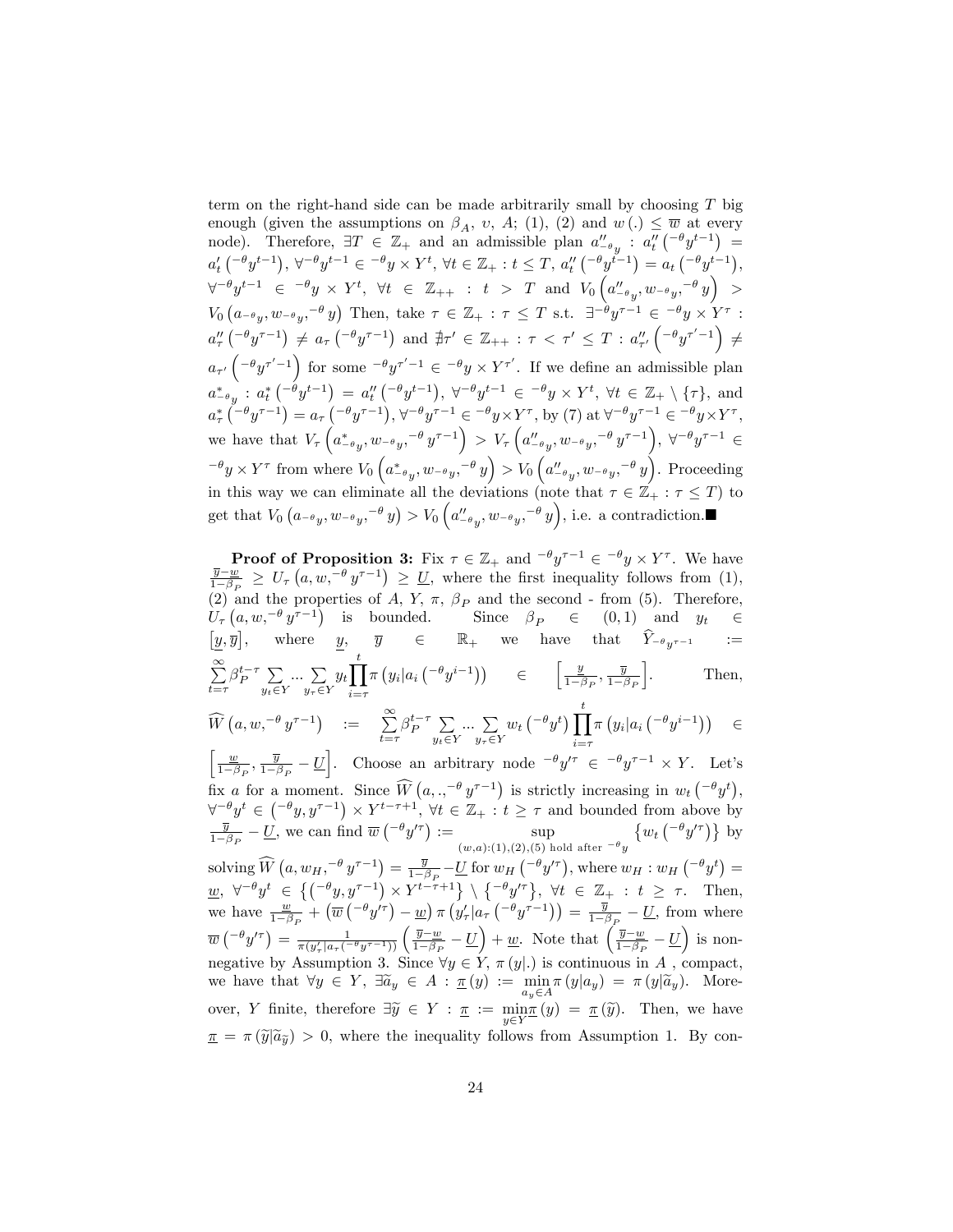struction,  $\pi \left( y'_\tau | a_\tau \left( -\theta y^{\tau-1} \right) \right) \geq \underline{\pi}$ , therefore  $\overline{w} \left( -\theta y'^{\tau} \right) \leq \frac{1}{\underline{\pi}}$  $\sqrt{\frac{y-w}{}}$  $\frac{\overline{y}-w}{1-\beta_P}-U\Big)+w.$ Since  $-\theta y^{\tau-1}$  was taken randomly, we are done.

For  $\forall^{-\theta} y \in Y^{\theta}$ , let  $\Omega_{-\theta} y := \{(a, w) : (1) \text{ and } (2') \text{ hold after } \neg^{\theta} y\}.$ 

**Proof of Proposition 4:** (a) Fix  $^{-\theta}y \in Y^{\theta}$ . Take  $\tau', \tau'' \in \mathbb{Z}_+ : \tau' \leq \tau''$ and arbitrary  $-\theta y'^{\tau'-1} \in Y^{\tau'} \times -\theta y$  and  $-\theta y''^{\tau''-1} \in Y^{\tau''} \times -\theta y$ . Take an arbitrary  $V' \in \left\{ V_{\tau'}^{IC2P} \left( -\theta y'^{\tau'-1} \right) \right\}$ . Then  $\exists$  a contract  $c' = (a', w')$  s.t.  $(1), (2), (4), (5), (7)$  hold after  $\frac{-\theta y'^{\tau'-1}}{(\sigma', \sigma'')^{\tau'-1}}$  and  $V_{\tau'}\left(c', \frac{-\theta y'^{\tau'-1}}{(\sigma', \sigma'')^{\tau'-1}}\right) = V'$ . Define  $c'' =$  $(a'', w'')$  s.t. for  $\forall^{-\theta} \hat{y}^t \in {\neg \theta} y''^{\tau''-1} \times Y^{t-\tau''+1}, \forall t \in \mathbb{Z}_+ : t \geq \tau'', a''_t ({\neg \theta} \hat{y}^{t-1}) :=$  $a'_{\tau'+t-\tau''}\left(\begin{matrix} -\theta y'^{\tau'-1+t-\tau''} \end{matrix}\right), \quad w''_t\left(\begin{matrix} -\theta \widehat{y}^t \end{matrix}\right) = w'_{\tau'+t-\tau''}\left(\begin{matrix} -\theta y'^{\tau'+t-\tau''} \end{matrix}\right), \quad \text{where}$  $(-\theta y'^{\tau'+t-\tau''}) \in -\theta y^{\tau'-1} \times Y^{t-\tau''+1} : y'_{\tau'+i} = \hat{y}_{\tau''+i}, \forall i \in \mathbb{Z}_+ : i \leq t - \tau''.$  By Assumption 1 and Proposition 3,  $V_{\tau''}\left(c'',-\theta y^{\tau''-1}\right)$  –  $V'$  =  $=$   $-\lim_{T\to\infty}$  $\beta_A^{T-\tau'}$  $\int \frac{\tau^{\prime\prime}-\tau^{\prime}-1}{\sum}$  $n = \tau$  $\sum$  $y_{T-n} \in Y$  $\ldots$   $\sum$  $y_{\tau'}\in Y$  $\left[v\left(w_t\left({}^{-\theta}y^t\right)\right)\right]$  -

 $-a_t'\left({}^{-\theta}y^{t-1}\right)]$  $\prod_{i=1}^{T-n} \pi\left(y_i|a_i'\left(y^{i-1}\right)\right) = 0$  and it is straightforward to show that  $i=\tau'$ <br>(1),(2),(4),(5),(7) hold after  $-\theta y^{\tau''-1}$  given the definition of c''. Therefore, we  $\overline{a}$ have  $V' \in \left\{ V_{\tau''}^{IC2P} \left( -\theta y^{\tau''-1} \right) \right\}$ . The same argument holds in the other direction, so we have proven that  $\left\{V_{\tau''}^{IC2P}\left(-\theta y^{\tau'-1}\right)\right\} = \left\{V_{\tau''}^{IC2P}\left(-\theta y^{\tau''-1}\right)\right\}.$ 

Fix  $^{-\theta}y \in Y^{\theta}$ .  $\{V^{IC2P}(-^{\theta}y)\}\$  is bounded given (1), (2) and (5) hold. Regarding the compactness of  $\{V^{IC2P}(\lbrace -\theta_y \rbrace)\}\$ , we should also prove that it is closed. Let's take an arbitrary convergent sequence  ${V_i}_{i=1}^{\infty}$  :  $V_i \in \left\{ V^{IC2P} \left( -\theta y \right) \right\}, \ \forall i \in \mathbb{Z}_{++} \ \text{with limit } V_{\infty}$ . We need to show that  $V_{\infty} \in$  $\{V^{IC2P}(-^{\theta}y)\}\.$  By the construction of the sequence, for  $\forall i \in \mathbb{Z}_{++}$ ,  $\exists c_i$ :  $(1), (2), (4), (5), (7)$  hold after  $\overline{\phantom{a}}^{g}y$  and  $V_0(c_i, \overline{\phantom{a}}^{g}y) = V_i$ . Moreover, by Proposition 3, (2') holds after  $^{-\theta}y$  for  $\forall i \in \mathbb{Z}_{++}$ . Then, for  $\forall i \in \mathbb{Z}_{++}$ ,  $c_i \in \Omega_{^{-\theta}y}$ . Let's endow  $\Omega_{-\theta_y}$  with the product topology. Then,  $\Omega_{-\theta_y}$  is compact as a product of compact spaces. Therefore,  $\exists$  a convergent subsequence  ${c_{i_k}}_{k=1}^{\infty}$  of  ${c_i}_{i=1}^{\infty}$ s.t.  $c_{\infty} := \lim_{k \to \infty} (c_{i_k}) \in \Omega_{-\theta_y}$ . Consequently,  $c_{\infty}$  satisfies (1) and (2) after  $-\theta_y$ .  $k \rightarrow \infty$ For  $\forall T \in \mathbb{Z}_+$  :  $T \geq \tau$ , let  $V^T_\tau(c, -\theta y^{\tau-1})$  :=  $=$   $\sum_{i=1}^{T}$  $\sum_{t=\tau}^{\tau} \beta_A^{t-\tau} \sum_{y_t \in \mathcal{I}}$  $y_t \in Y$  $\ldots$   $\sum$  $y_\tau \in Y$  $[v(w_t(\begin{smallmatrix} -\theta&^t\\ 0&\end{smallmatrix})) - a_t(\begin{smallmatrix} -\theta&^t-1\\ 0&\end{smallmatrix})] \prod^t$  $i = \tau$  $\pi(y_i|a_i\left(\begin{matrix}-\theta y^{i-1}\end{matrix}\right)).$ Note that  $V_\tau(c, -\theta y^{\tau-1})$   $- V_\tau^T(c, -\theta y^{\tau-1})$   $=$ 

$$
\operatorname{Note}
$$

$$
= \beta_A^{T+1} \sum_{y_T \in Y} \dots \sum_{y_r \in Y} V_{T+1} \left( c, \frac{-\theta}{y^{T-1}} \right) \prod_{i=\tau}^T \pi \left( y_i | a_i \left( \frac{-\theta}{y^{i-1}} \right) \right) \in \mathbb{R}
$$

 $\left[\beta_A^{T+1} \frac{\nu(w)-\overline{a}}{1-\beta_P}\right]$  $\frac{\partial \left(\underline{w}\right) - \overline{a}}{1 - \beta_P}, \beta_A^{T+1} \frac{\partial \left(\overline{w}\right) - a}{1 - \beta_P}$  $\frac{\mathbb{P}(\overline{w})-\underline{a}}{1-\beta_{\mathcal{P}}}, \forall T \in \mathbb{Z}_+ : T \geq \tau, \forall c \in \Omega_{-\theta_y}, \forall^{-\theta}y^{\tau-1} \in {}^{-\theta}y \times Y^{\tau},$  $\forall \tau \in \mathbb{Z}_+$ . Moreover,  $V_\tau^T(.,^{-\theta} y^{\tau-1})$  is continuous on  $\Omega_{-\theta}$ . Then,  $V_\tau(.,^{-\theta} y^{\tau-1})$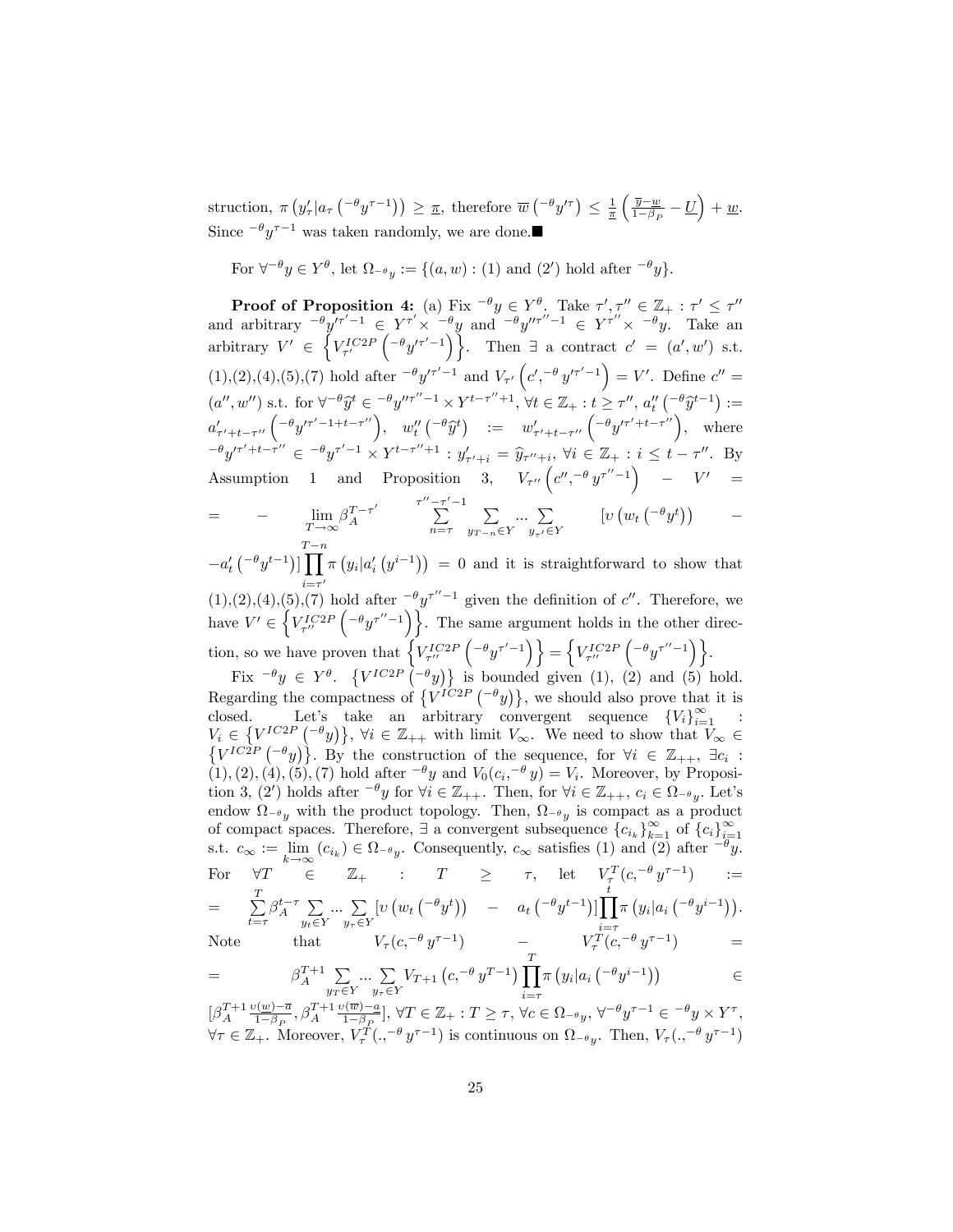is continuous on  $\Omega_{-\theta}$ . Analogously, we can show that  $U_{\tau}(\cdot, -\theta y^{\tau-1})$  is continuous on  $\Omega_{-\theta y}$ . As a result, we have that  $c_{\infty}$  satisfies (4), (5), (7) after  $y^{-\theta}$  and  $V_0\left(c_{\infty}, -\theta y\right)^{3} = V_{\infty}.$ 

Following the same logic, we can show that  $\{V_{\tau}^{ICAP} \left( -\theta y^{\tau-1} \right) \}$  is time invariant and compact and depends only on the last  $\theta$  stock price observations prior to signing.

(b) Analogous to the proof of  $(a)$ .

**Proof of Proposition 5:** Fix  $^{-\theta}y \in Y^{\theta}$ . By Propositions 2 and 3,  $\Gamma_{-\theta}y =$  $\{c:(1),(2),(4),(5),(7) \text{ hold}\}\subset \Omega_{-\theta y}$ . Let's endow  $\Omega_{-\theta y}$  with a metric inducing the product topology. Then, following the argument of the proof of Proposition 4, we obtain that  $\Gamma_{-\theta y}$  is compact and  $U_0$   $\left( ., -\theta y \right)$  is continuous on  $\Omega_{-\theta y}$ .

**Proof of Proposition 6:** Fix  $-\theta y \in Y^{\theta}$ . By Proposition 5, we have that  $\exists (a^{**}, w^{**}) : (1), (2), (3), (4), (5)$  hold after  $\left\{\theta y \text{ and } U_0\left(a^{**}, w^{**}, \left\{\theta y\right\}\right) = U_{-\theta y}^{**}$ . Let  $V^{**} := V_0(a^{**}, w^{**}, -\theta y)$ . By Proposition 2,  $V^{**} \in \{V^{IC2P}(\underline{V}, \underline{U})\}$  and  $U_{-\theta y}^{**} \in \left\{ U\left(V^{**};^{-\theta} y\right)\right\}$ . Therefore,  $U_{-\theta y}^{*} \geq U_{-\theta y}^{**}$ . Suppose  $U_{-\theta y}^{*} > U_{-\theta y}^{**}$ . Then,  $\exists V^* \in \left\{ V^{IC2P} \left( ^{-\theta} y \right) \right\} : U^{**}_{-\theta} \leftarrow U^* \left( V^{*}, ^{-\theta} y \right) \leq U^{*}_{-\theta} y$ . Since  $U^* \left( V^{*}, ^{-\theta} y \right) \in$  $\{U(V^*,\alpha^*y)\}, \exists (a^*,w^*) | (1), (2), (4), (5), (7) \text{ hold after } \alpha^*y, V_0(a^*,w^*,\alpha^*y) =$  $V^*$  and  $U_0(a^*, w^*, -\theta y) = U^* (V^*, -\theta y)$ . Then, by the definition of  $U_{-\theta y}^{**}$  and Proposition 2 we have that  $U_{-\theta y}^{**} \ge U^* \left( V^*, -\theta y \right)$ , i.e. a contradiction is reached. Consequently,  $U_{-\theta y}^* = U_{-\theta y}^{**}$  and the supremum in the definition of  $U_{-\theta y}^*$  is achieved.

For  $\forall^{-\theta}y \in Y^{\theta}$  and  $\forall V \in \{V^{ICAP} \left( ^{-\theta}y \right) \}, \text{ define } \Gamma_{-\theta}^{ICAP} \left( V \right) :=$  $\left\{c: (1), (2'), (4), (7) \text{ hold after } ^{-\theta}y \text{ and } V_0(a, w, ^{-\theta}y) = V\right\}$  and  $G_{-\theta y}^{ICAP}(V) :=$  $\left\{c \in \Gamma^{ICAP}_{-\theta y}(V) : U_0\left(c, ^{-\theta} y\right) = U^{ICAP^*}(V, ^{-\theta} y)\right\}.$ 

**Lemma 1**: For  $\forall^{-\theta} y \in Y^{\theta}$ ,  $\Gamma_{-\theta y}^{ICAP}$  (.) is upper hemi-continuous (uhc) on  $\{V^{ICAP}(-\theta y)\}.$ 

**Proof:** Fix  $\theta \to \theta$  and  $V \in \{V^{ICAP} \left( \theta \right) \}$  and note that  $\Gamma_{\theta}^{ICAP} \left( V \right)$  is  $-\theta y$ non-empty and compact. Take a sequence  $\{V_i\}_{i=1}^{\infty}$  s.t.  $V_i \in \{V^{ICAF}(-{}^{\theta}y)\}\,$ ,  $\forall i \in \mathbb{Z}_{++}$  and  $V_i \rightarrow V$ . Let  $c_i \in \Gamma_{-\theta}^{ICAP}(V_i)$  for  $\forall i \in \mathbb{Z}_{++}$ . Note that  $\Gamma^{ICAP}_{-\theta y}$   $(V_i) \subset \Omega_{-\theta y}$ ,  $\forall i \in \mathbb{Z}_{++}$  with  $\Omega_{-\theta y}$  compact. Then,  $\exists$  a subsequence  ${c_{i_j}}_{j=1}^{\infty}$  of  ${c_i}_{i=1}^{\infty}: c_{i_j} \longrightarrow_{\infty} c \in \Omega_{-\theta y}$ . Since  $V_{\tau}(\cdot, -\theta y^{\tau-1})$  is continuous on  $\Omega_{-\theta y}$ , c satisfies (4) and (7) after  $-\theta y$  and  $V_0(c, -\theta y) = V$ . Therefore,  $c \in$  $\Gamma_{- \theta}^{ICAP} \v (V)$  .  $\blacksquare$ 

**Proof of Proposition 7:** Fix  $^{-\theta}y \in Y^{\theta}$  and  $V \in \{V^{ICAP}(-^{\theta}y)\}\$ . Take a sequence  $\{V_i\}_{i=1}^{\infty}$  s.t.  $V_i \in \{V^{ICAP}(-\theta y)\}, \forall i \in \mathbb{Z}_{++}$  and  $V_i \rightarrow V$ . Let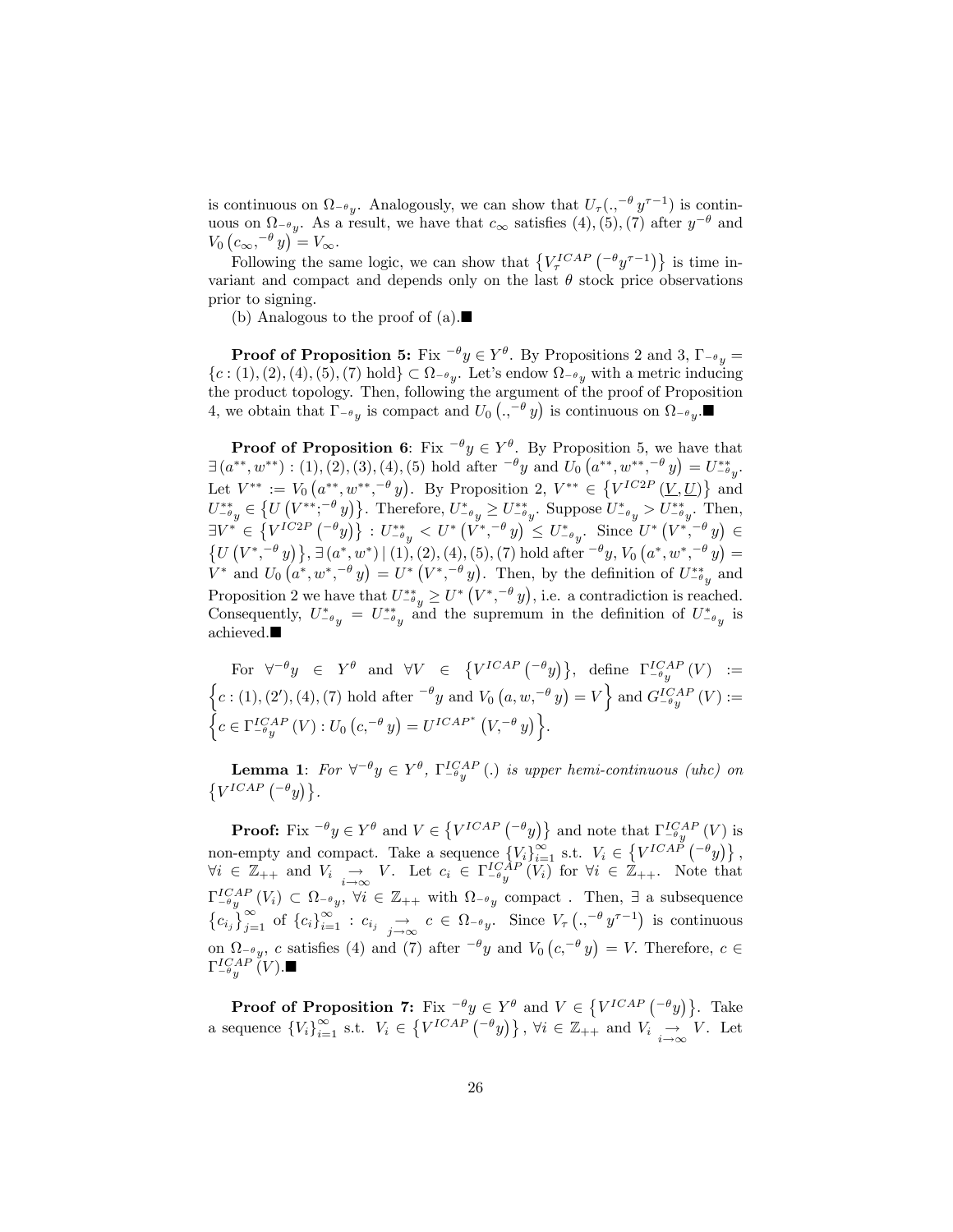$c_i \in G_{-\theta y}^{ICAP} (V_i)$  for  $\forall i \in \mathbb{Z}_{++}$ . Define  $U_{-\theta y}^{ICAP*} := \overline{\lim_{V_i \to 1}}$  $V_i \rightarrow V$  $U^{ICAP^*}$   $(V_i, ^{-\theta} y).$  $\exists$  a subsequence  $\{c_{i_j}\}_{j=1}^{\infty}$  of  $\{c_{i}\}_{i=1}^{\infty}$  :  $\lim_{j\to\infty}U_0(c_{i_j}, -\theta y) = \overline{U^{ICAP*}_{-\theta y}}$ . Since  $j \rightarrow \infty$  $G_{-\theta y}^{ICAP}$  (.)  $\subset \Gamma_{-\theta y}^{ICAP}$  (.) and  $\Gamma_{-\theta y}^{ICAP}$  (.) is uhc from Lemma 1,  $\exists$  a subsequence  ${c_i}_j \}_{n=1}^{\infty}$  of  ${c_i}_j \}_{j=1}^{\infty}$  :  $c_{i_j} \rightarrow \infty$  c with  $c \in \Gamma_{-\theta y}^{ICAP}$  (V). Then,  $\overline{U_{-\theta y}^{ICAP^*}}$  =  $\lim_{n\to\infty} U_0\left(c_{i_{j_n}}, -\theta y\right) = U_0\left(c, -\theta y\right) \leq U^{ICAP^*}\left(V, -\theta y\right)$  where the first equality comes from the fact that  $\left\{c_{i_{j_n}}\right\}_{n=1}^{\infty}$  is a subsequence of  $\left\{c_{i_j}\right\}_{j=1}^{\infty}$  and  $\lim_{\delta \to \infty} U_0 \left( c_{i_j}, -\theta \right) = \overline{U_{-\theta}^{ICAP^*}}$ , the second follows from the continuity of  $U_0 \left( ., -\theta \right)$  $j \rightarrow \infty$ and the third obtains directly from  $c \in \Gamma_{-\theta y}^{ICAP}(V)$  and the definition of  $U^{ICAP*}(V, ^{-\theta} y)$ . Therefore,  $U^{ICAP*}(., ^{-\theta} y)$  is usc on  $\{V^{ICAP}({}^{-\theta} y)\}$ .

Regarding the boundedness of  $U^{ICAP^*}$  (.,  $-\theta y$ ), note that for  $\forall V \in$  $\{V^{ICAP} \left( ^{-\theta} y\right) \}, U^{ICAP^*} \left( V, ^{-\theta} y\right) = U_0 \left( c_V, ^{-\theta} y\right) \text{ for some } c_V \in \Gamma_{-\theta}^{ICAP} \left( V \right) \subset$  $\Omega_{-\theta}$  with  $\Omega_{-\theta}$  non-empty and compact. Since  $U_0$   $\left(.,^{-\theta}y\right)$  :  $\Omega_{-\theta}$   $\longrightarrow \mathbb{R}$  is continuous on a compact set, it is also bounded. Consequently,  $U^{ICAP^*}$  ( $, -\theta y$ ) is bounded on  $\{V^{ICAP} \left( ^{-\theta} y \right) \}$ .

**Lemma 2:** For  $\forall^{-\theta} y \in Y^{\theta}$ ,  $\forall V \in \{V^{ICAP} \left( \{-\theta y\right) \}, let c_V^* : (1), (2'), (4),$ V (7) hold after  $^{-\theta}y$ ,  $V_0(c_V^*, -\theta y) = V$  and  $U_0(c_V^*, -\theta y) = U^{ICAP^*}(V, -\theta y)$ .  $Then, \quad \forall^{-\theta} y^{\tau-1} \in \left[-\theta y \times Y^{\tau}, \quad \forall \tau \in \left[\mathbb{Z}_+,\right] \left[U_{\tau}\left(c_V^{*}, -\theta y^{\tau-1}\right)\right] \right] =$  $=U^{ICAP^*}\left(V_\tau\left(c_V^*,^{-\theta} y^{\tau-1}\right),^{-\theta} \tilde{y}\right), where \;^{-\theta} \tilde{y}=\tau^{-\theta} y^{\tau-1}.$ 

**Proof:** Note that for  $\forall^{-\theta} y^{\tau-1} \in \neg^{\theta} y \times Y^{\tau}$ ,  $\forall \tau \in \mathbb{Z}_{+}$ , we have<br>t  $V_{\tau} (c_V^*, \neg^{\theta} y^{\tau-1}) \in \{V^{ICAP} (\neg^{\theta} \tilde{y})\}$  and therefore, that  $V_{\tau} (c_V^*, -\theta y^{\tau-1}) \in \{V^{ICAP} ( -\theta \tilde{y})\}$  $U^{ICAP^*}$   $(V_\tau (c_V^*, -\theta y^{\tau-1}), -\theta \tilde{y})$  is well defined. Since for  $\tau = 0$ , the result is trivial, fix an arbitrary  $\tau \in \mathbb{Z}_{++}$  and  $\theta y^{\tau-1} \in \theta y \times Y^{\tau}$  and assume that the lemma does not hold. Then  $\exists c' : (1), (2'), (4), (7)$  hold after  $\overline{c} \theta \overline{y}$ ,<br>  $V_0(c', -\theta \overline{y}) = V_\tau(c^*_{V}, -\theta y^{\tau-1})$  and  $U_0(c', -\theta \overline{y}) > U_\tau(c^*_{V}, -\theta y^{\tau-1})$ . Let's con- $\text{struct} \quad \text{a} \quad \text{supercontract} \quad c'' \qquad : \qquad \left( a''_t \left( \begin{smallmatrix} -\theta y^{t-1} \end{smallmatrix} \right) , w''_t \left( \begin{smallmatrix} -\theta y^{t} \end{smallmatrix} \right) \right) \qquad \text{and} \qquad$  $\left(a_{t-\tau}^{\prime}\left(-\theta \tilde{y}^{t-\tau-1}\right), w_{t-\tau}^{\prime}\left(-\theta \tilde{y}^{t-\tau}\right), \right), \forall^{-\theta} y^{t} = \left(-\theta y^{t-1}, y_{t}\right) \in \left(-\theta y^{\tau} \times Y^{t-\tau}\right);$  $\tau y^t = \tilde{y}^{t-\tau}, \forall t \in \mathbb{Z}_{++} : t \geq \tau, \text{ with } (a''_t(y^{t-1}), w''_t(y^t)) =$ t  $(a_{V,t}^*(y^{t-1}), w_{V,t}^*(y^t))$  otherwise. By the definition of  $c_V^*$  and the construction of c'' we have that c'' satisfies (1), (2'), (4), (7) after  $-\theta y$  and  $V_0(c'', -\theta y) =$  $V_0(c_V^*, -\theta y) = V$ . Then,  $U_0(c'', -\theta y) \in$  $\{U^{t \ncap} (V, \neg \theta y)\}.$  However, since  $U_{\tau}\left(c'',^{-\theta}y^{\tau-1}\right) > U_{\tau}\left(c_V^*,^{-\theta}y^{\tau-1}\right)$ , we have that  $U_0\left(c'',^{-\theta}y\right) > U_0\left(c_V^*,^{-\theta}y\right)$ , which contradicts the fact that  $U_0(c_V^*, -\theta y)$  =  $\overline{U}^{^{ICAP}}{}^{*}\left(V, ^{-\theta}y\right)$  .

The lemma says that at any contingency, the expected discounted utility of the principal who has signed the ICAP supercontract maximizing his/her utility at period 0 while guaranteeing the agent particular initial expected discounted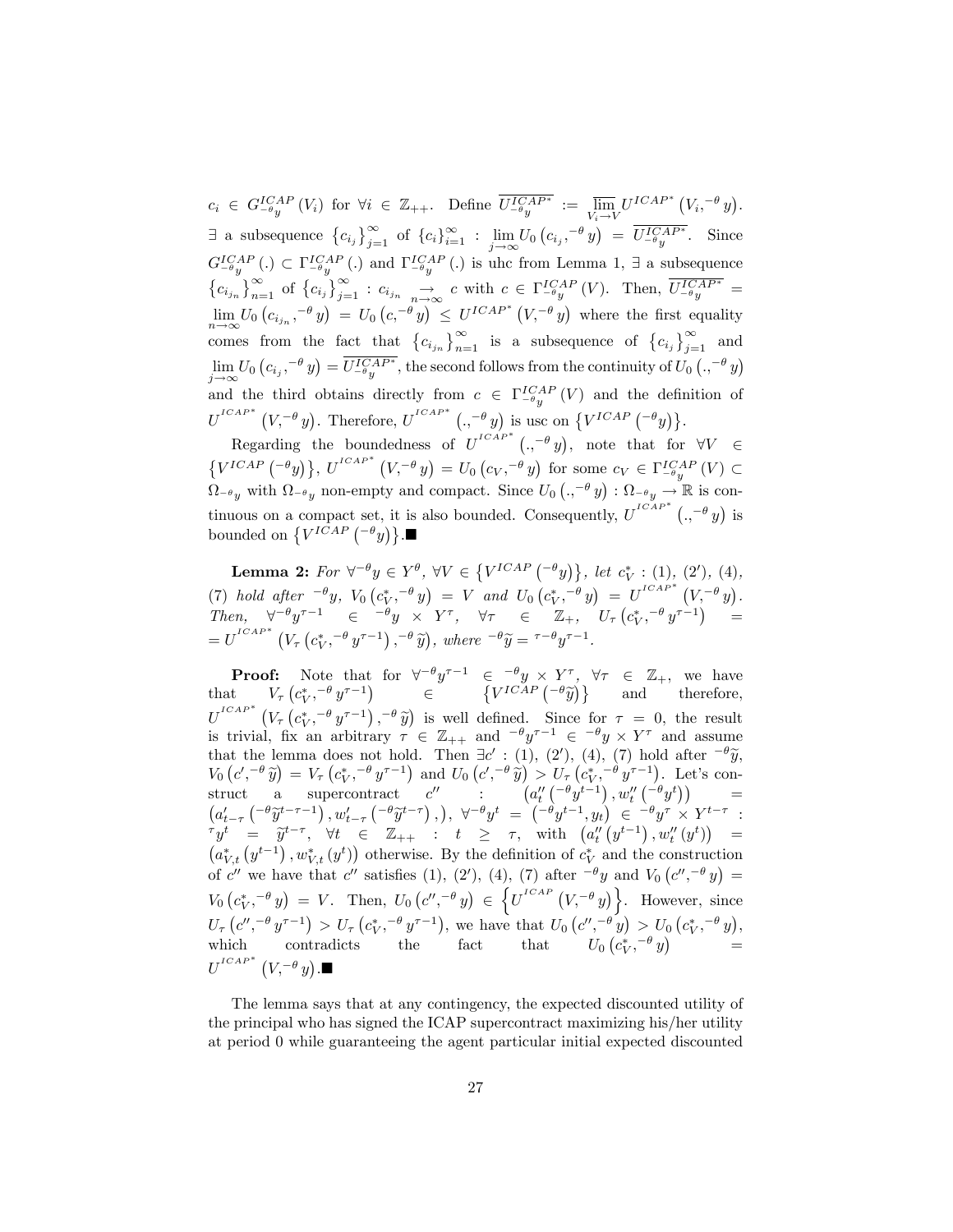utility also gives the maximum initial utility the principal can get by signing a new ICAP supercontract guaranteeing the agent an initial utility equal to the utility the agent would receive in that contingency under the previous contract. In other words, at the optimum the principal can neither lose nor gain by breaching the original contract and signing a new one guaranteeing the same utility stream to the agent.

For  $\forall^{-\theta} y \in Y^{\theta}$  and  $\forall V_{-\theta y} \in \{V^{ICAP} \left( ^{-\theta} y \right) \}$ , define  $\Gamma_R^{ICAP} \left( V_{-\theta y}, ^{-\theta} y \right) :=$  $\{ \{a_{-\theta y}\left(V_{-\theta y}\right), w_{-\theta y}\left(V_{-\theta y}, y\right), V_{+}^{'}_{\{-\theta y}\left(V_{-\theta y}, y\right)\}\}_{y\in Y} : (8) - (12) \text{ hold}\}.$ 

**Proof of Proposition 8:** Take an arbitrary  $V \in \{V^{ICAP}\}\$ . Fix  $^{-\theta}y \in$  $Y^{\theta}$ . Given the existence of  $U^{ICAP^*}$   $(V_{-\theta y}, -\theta y)$ ,  $\exists (a_{-\theta y}, w_{-\theta y}) : (1), (2')$ , (4), (7) hold after  $e^{-\theta}y$ ,  $V_0(a-e_y, w-e_y, e^{-\theta}y) = V_{-\theta}y$  and  $U_0(a-e_y, w-e_y, e^{-\theta}y) :=$  $U^{ICAP^*}$   $(V_{-\theta y}, -\theta y)$ . For  $\forall y \in Y$ , let  $a_{-\theta y} (V_{-\theta y}) := a_0 (-\theta y)$ ,  $w_{-\theta y} (V_{-\theta y}, y) :=$  $w_0\left({}^{-\theta}y,y\right), \text{ and } \ V_+{}_{^{-\theta}y}\left(V_{^{-\theta}y},y\right) \ := \ V_1\left(a_{^{-\theta}y},w_{^{-\theta}y},\left({}^{-\theta}y,y\right)\right). \ \ \text{Then, we im-}$ mediately have that (11) holds. Moreover, (1)  $\Rightarrow$  (8), (2')  $\Rightarrow$  (9), (7)  $\Rightarrow$ (10). As in the proof of Proposition 4 (a), for  $\forall y \in Y$ , we can construct  $\left(a'_{-\theta+1y,y},w'_{-\theta+1y,y}\right)$  : (1), (2'), (4), (7) hold after  $\left(-\theta+1y,y\right)$  and  $V_0\left(a'_{-\theta+1y,y},w'_{-\theta+1y,y},\left(\frac{-\theta+1}{y,y}\right)\right) = V_1\left(a_{-\theta y},w_{-\theta y},\left(\frac{-\theta}{y,y}\right)\right),$  from where we have that (12) is satisfied. Furthermore, by Lemma 2  $\forall y \in Y$ ;  $U_{1}\left(a_{-\theta y},w_{-\theta y},\left(^{-\theta}y,y\right)\right) \;\;=\;\; U^{^{ICAP}}\left(V_{1}\left(a_{-\theta y},w_{-\theta y},\left(^{-\theta}y,y\right)\right),\left(^{-\theta+1}y,y\right)\right) \;\;=\;\;$  $= U^{ICAP^*} (V_{+} - \theta_y(V_{-} \theta_y, y), (-\theta + 1y, y)),$  where  $U^{ICAP^*} (., -\theta_y)$  is usc and bounded from Proposition 7. Then,  $U^{ICAP*}(V_{-\theta y}, -\theta y)$  =  $= U_0 \left( a_{-\theta}{}_{y}, w_{-\theta}{}_{y},^{-\theta} y \right) = \sum$  $\sum_{y \in Y}$   $\left[ \quad y \quad - \quad w_0 \left( \begin{matrix} -\theta y, y \end{matrix} \right) \quad + \right]$  $+ \beta_P U_1 (a_{-\theta y}, w_{-\theta y}, {\binom{-\theta y, y}}] \pi (y | a_0 {\binom{-\theta y}}) = \sum_{\substack{\longrightarrow \\ \text{all } y}} [y - w_{-\theta y} (V_{-\theta y}, y) +$  $y \in Y$  $+\beta_P U^{I^{CAP}}(V_{+}$   $_{-\theta_y}(V_{-\theta_y}, y), (-\theta+1y, y))] \pi (y|_{a_{-\theta_y}}(V)).$  Then, by the definition of  $T(.)$ , we have that  $T_{-\theta y}\left(U^{ICAP^*}\right)$  $\left(V_{-\theta_y}\right) \;\; \geq \;\; U^{^{ICAP^*}}\left(V_{-\theta_y}, ^{-\theta}y\right).$ Since  $\theta_y$  and  $V = \{V_{-\theta y}(V)\}_{-\theta y \in Y^{\theta}}$  were chosen randomly, the result generalizes to  $T\left(U^{ICAP^*}\right) \geq U^{ICAP^*}.$ 

Fix an arbitrary  $V \in \{V^{ICAP}\}\$ and  $^{-\theta}y \in Y^{\theta}$ . We have demonstrated above that  $\Gamma_R^{ICAP}$   $(V_{-\theta y}, -\theta y) \neq \emptyset$ . Then, since  $\Gamma_R^{ICAP}$   $(V_{-\theta y}, -\theta y)$  can be shown to be compact and  $U^{ICAP*}$  is upper semicontinuous and bounded,  $\exists \{a_{-\theta y}^*(V_{-\theta y}), w_{-\theta y}^*(V_{-\theta y}, y), V_{+}^*_{-\theta y}(V_{-\theta y}, y)_{y \in Y} : (8) - (12) \text{ hold and} \}$  $T_{-\theta}y\left(U^{ICAP^*}\right)$  $(V_{-\theta y})$  =  $\sum_{y \in Y}$  $\sum_{y \in Y}$   $\left[ \quad y \quad - \quad w_{-\theta}^* \left( V_{-\theta} y, y \right) \right]$ +  $+\beta_P U^{ICAP^*}\left(V_{+}^*_{-\theta y}\left(V_{-\theta y},y\right),\left(\begin{matrix}-\theta+1y,y\end{matrix}\right)\right]$   $\pi\left(y|a_{-\theta y}^*(V)\right)$ . By (12), for  $\forall y \in$  $Y, V^*_{+} = \ell_y \left( V^-_{-\theta} y, y \right) \in \left\{ V^{ICAP} \left( {}^{-\theta+1} y, y \right) \right\}, \text{ from where } \exists (c^*_y) : (1), (2'), (4), (7)$ hold after  $(-\theta+1y, y), \quad V_0\left(c_y^*, \left(-\theta+1y, y\right)\right) = V^*_{+\,-\theta y}\left(V_{-\theta y}, y\right)$  and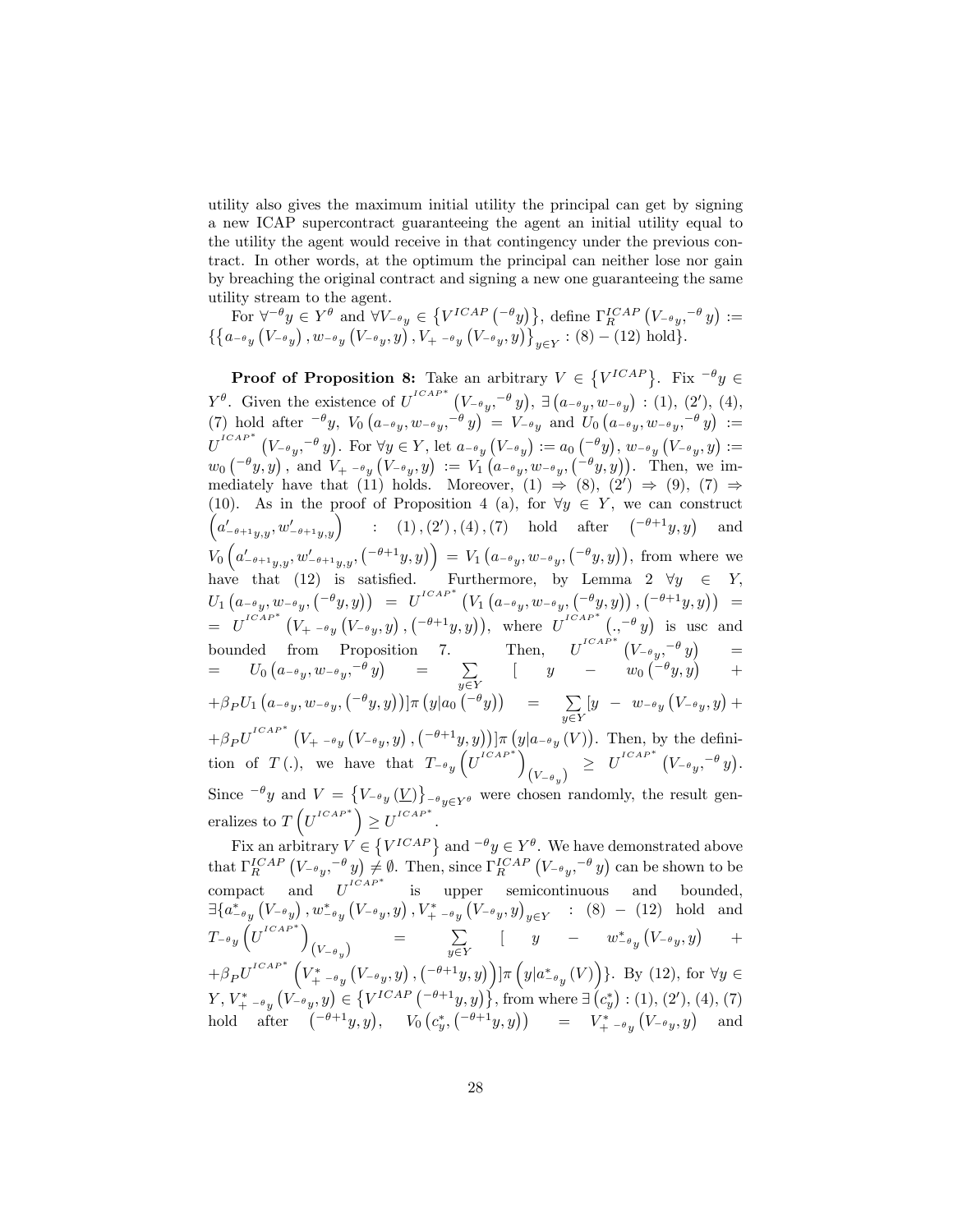$U_0\left(c_y^*, \left({}^{-\theta+1}y,y\right)\right) := U^{^{ICAP^*}}\left(V^*_{+} -_{\theta y}\left(V_{-\theta y},y\right), \left({}^{-\theta+1}y,y\right)\right).$  Then, define  $c^{**}$ :  $\left(a_0^{**}\left( ^{-\theta}y\right), w_0^{**}\left( ^{-\theta}y,y\right)\right) = \left(a_{-\theta y}^*\left(V_{-\theta y}\right), w_{-\theta y}^*\left(V_{-\theta y}, y\right)\right), \forall y \in Y, \text{ and }$  $\left(a_{\tau}^{**}\left(-\theta y^{\tau-1}\right), w_{\tau}^{**}\left(-\theta y^{\tau}\right)\right) = \left(a_{y,\tau-1}^{*}\left(-\theta \widetilde{y}^{\tau-2}\right), w_{y,\tau-1}^{*}\left(-\theta \widetilde{y}^{\tau-1}\right)\right), \forall^{-\theta} y^{\tau} =$  $\left( \begin{matrix} -\theta y^{\tau-1}, y_{\tau} \end{matrix} \right) \in \left( \begin{matrix} -\theta y, y \end{matrix} \right) \times Y^{\tau} : \begin{matrix} y_{\tau} \ y_{\tau} \end{matrix} = \tilde{y}_{\tau-1}, \forall \tau \in \mathbb{Z}_{++}, \forall y \in Y.$  It is immediate that  $c^{**}$  satisfies (1), (2'), (4), (7) after  $(-\theta y, y)$ ,  $\forall y \in Y$ . Moreover,  $(8) \Rightarrow a_0^{**}$   $({}^{-\theta}y) \in A$ ,  $(9) \Rightarrow w_0^{**}$   $({}^{-\theta}y, y) \in [\underline{w}, \overline{w}]$ ,  $\forall y \in Y$ . By construction  $y_0^{**}(-\theta y) \in A$ , (9)  $\Rightarrow w_0^{**}(-\theta y, y)$ and (10), we have that (7) holds at  $-\theta y$ . By (11), we obtain that  $V_0(e^{**}, -\theta y)$  $= V_{-\theta y} \in \{V^{ICAP}(\theta y)\},\$  from where (4) is satisfied at  $-\theta y$ . Finally, we have that  $U_0\left(c^{**},^{-\theta} y\right) = T\left(U_{w^H}^*\left(V; \underline{V}\right)\right)$ . Therefore,  $T_{-\theta y}\left(U^{ICAP^*}\right)$  $(V_{-\theta_{y}})$  $\{U^{ICAP} (V_{-\theta y}, -\theta y)\}\$ , from where  $U^{ICAP*} (V_{-\theta y}, -\theta y) \geq T_{-\theta y} (U^{ICAP*})$  $(V_{-\theta_y})^{\mathfrak{a}}$ As before, this immediately generalizes to  $T\left(U^{ICAP^*}\right) \geq U^{ICAP^*}$ .

Proof of Proposition 9: (a) Analogously to the proof of Lemma 1, we can show that for  $\forall^{-\theta} y \in Y^{\theta}$ ,  $\Gamma_R^{ICAP}$  (.) is uhc on  $\{V^{ICAP} (\neg \theta y)\}$ . Then, following an argument similar to the proof of Proposition 7, we conclude that  $T(U)_{(.)}$  is usc on  $\{V^{ICAP} \, (-\theta y)\}$ . It is trivial to show that  $T(U)_{(.)}$  is also bounded.

(b) The result follows by the argument of Theorem 3.3 in Stokey and Lucas (1979), p. 54 since it is trivial that  $T$  satisfies the Blackwell's sufficient conditions.

(c) Assume on the contrary that  $\mu\left(\tilde{U}, U^{ICAP*}\right) > 0$ . We have that  $\mu\left(\widetilde{U},U^{t\scriptscriptstyle{CAP}^*}\right) \;=\; \mu\left(T\left(\widetilde{U}\right),T\left(U^{t\scriptscriptstyle{CAP}^*}\right)\right) \;\leq\; \beta_{P}\mu\left(\widetilde{U},U^{t\scriptscriptstyle{CAP}^*}\right)\!, \; \text{ where the }$ equality follows from the fact that both  $\tilde{U}$  and  $U^{ICAP*}$  are fixed points of T (the first - by assumption, the second - by Proposition  $7$ ) and the inequality obtains by (b). However, this contradicts  $\beta_P \in (0,1)$ . Consequently,  $\mu\left(\widetilde{U},U^{^{ICAP}}\right)=0.$ 

(d) Since T maps  $USCB\left(\left\{V^{ICAP,w^H}\right\},\mathbb{R}\right)$  into itself, the existence of  $T^n(U)$  is guaranteed for  $\forall n \in \mathbb{Z}_+$ . Using Proposition 8 and successively applying (b), we obtain  $\mu\left(T^{n}(U),U^{ICAP^{*}}\right) \leq \beta_{P}^{n}\mu\left(U,U^{ICAP^{*}}\right)$ . Note that  $\mu\left(U, U^{ICAP^*}\right) < \infty$  since U is bounded by assumption and  $U^{ICAP^*}$  is bounded by Proposition 7. Therefore, given  $\beta_P \in (0,1),$  the result follows.

**Proof of Proposition 10:** Just take  $U \in \{USCBA \left( \{V^{ICAP} \left( ^{-\theta} y \right) \}, \mathbb{R} \cup \{ -\infty \} \right) \}_{-\theta y \in Y^{\theta}}, \leftarrow \theta y \in Y^{\theta},$  $V_{\infty} \in \left\{ V^{ICAP} \left( \begin{matrix} -\theta y \end{matrix} \right) \right\}$  and  $\left\{ V_i \right\}_{i=1}^{\infty}$  s.t.  $V_i \in \left\{ V^{ICAP} \left( \begin{matrix} -\theta y \end{matrix} \right) \right\}$ ,  $\forall i \in \mathbb{Z}_+$  and  $V_i \underset{i \to \infty}{\to} V_{\infty}$ . If  $\lim_{i} \underline{T}_{-\theta y}(U)_{(V_i)} = -\infty$ , the result is trivial. If  $\lim_{i} \underline{T}_{-\theta y}(U)_{(V_i)} >$  $-\infty$ , we can always extract a subsequence  $\{V_{i_k}\}_{k=1}^{\infty}$  of  $\{V_i\}_{i=1}^{\infty}$  s.t.  $\underline{T}_{-\theta y}(U)_{(V_{i_k})}>-\infty, \forall k \in \mathbb{Z}_+ \text{ and } \lim_{k\to\infty} \underline{T}_{-\theta y}(U)_{(V_{i_k})}=\lim_{i \to -\theta y}(U)_{(V_i)}$ . Since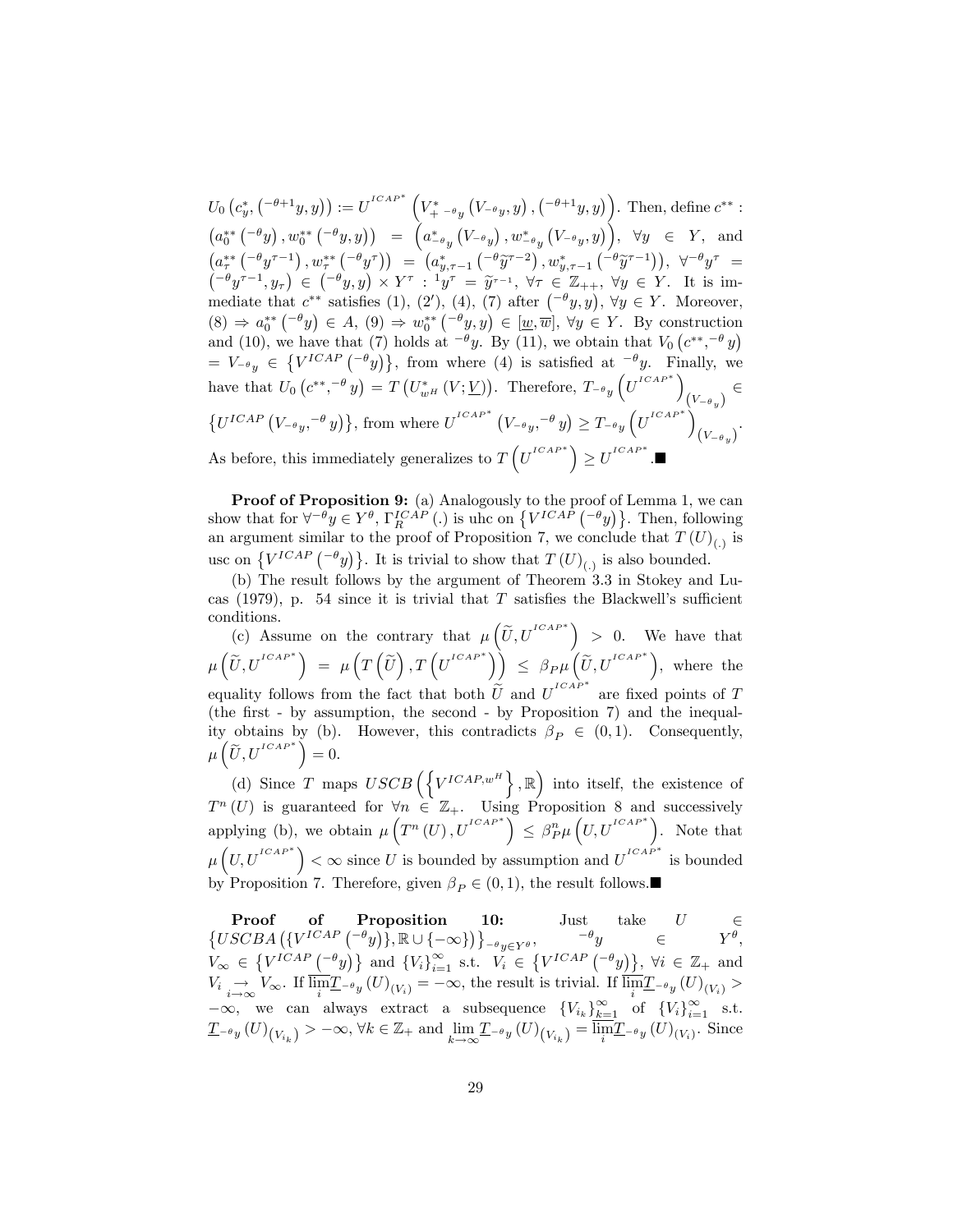$\Lambda_R \left( V_{i_k}, U, \neg \theta \right) \neq \emptyset$ ,  $\forall k \in \mathbb{Z}_+$ , we can apply the argument used in the proof of Proposition 7 to obtain  $\lim_{i} \underline{T}_{-\theta} (U)_{(V_i)} \leq \underline{T}_{-\theta} (U)_{(V_{\infty})}$ .

Proof of Proposition 11: (a) Notice that  $U^{ICAP^*}$  $\in$  $\{USCB\left(\{V^{ICAP} \left(-\theta y\right)\},\mathbb{R}\right)\}\$  $\{USCBA\left(\{V^{ICAP} \left( ^{-\theta}y\right)\}, \mathbb{R} \cup \{-\infty\}\right)\}\right]_{-\theta y \in Y^{\theta}}$ . Then, directly from the definition of T and <u>T</u>, we have  $\underline{T}(U^{ICAP^*}) \leq T(U^{ICAP^*}) = U^{ICAP^*}$ , where the equality follows from Proposition 8. Since  $\underline{T}_{-\theta y}$  is monotonic for  $\forall^{-\theta} y \in$  $Y^{\theta}$ ,  $\{D_i\}_{i\in \mathbb{Z}_+}$  is a weakly decreasing sequence of bounded from above usc functions, therefore  $\exists D_{\infty} \in \{USCBA \left( \{V^{ICAP} \left( \begin{matrix} -\theta y \end{matrix} \right) \}, \mathbb{R} \cup \{ -\infty \} \right) \}_{-\theta y \in Y^{\theta}}$ :  $D_i\left(V_{-\theta y}, -\theta y\right) \underset{i\to\infty}{\to} D_{\infty}\left(V_{-\theta y}, -\theta y\right), \ \forall V_{-\theta y} \in \left\{V^{ICAP} \left(-\theta y\right)\right\}, \ \forall^{-\theta} y \in Y^{\theta}$ 

(b) First we are going to prove  $\underline{T}(D_{\infty}) \geq D_{\infty}$ . Fix  $^{-\theta}y \in Y^{\theta}$  and  $V_{-\theta y} \in \{V^{ICAP} \left( ^{-\theta}y\right)\}$ . Let us assume that  $D_{\infty} \left( V_{-\theta y} \right. ^{-\theta}y) > -\infty$  because otherwise the result is trivial. Since  $D_{\infty}(V_{-\theta}$ ,  $-\theta y$  is a limit of a weakly decreasing sequence, we have that  $D_i\left(V_{-\theta y}, -\theta y\right) > -\infty$ ,  $\forall i \in \mathbb{Z}_+$ . Consequently,  $D_i\left(V_{-\theta y}, -\theta y\right) \geq \underline{U}_{-\theta y}$ ,  $\forall i \in \mathbb{Z}_+$  since  $D_i\left(V_{-\theta y}, -\theta y\right) < \underline{U}_{-\theta y} \Rightarrow$  $\Lambda_R \left( V_{-\theta y}, D_i, ^{-\theta} y \right) = \emptyset \Rightarrow D_{i+1} \left( V_{-\theta y}, ^{-\theta} y \right) = -\infty$ . This immediately implies that  $D_{\infty}(V_{-\theta y}, -\theta y) \geq \underline{U}_{-\theta y}$ . Moreover,  $\Gamma_R(V_{-\theta y}, D_{i-1}, -\theta y) \neq \emptyset$ ,  $\forall i \in \mathbb{Z}_{++}$ since if  $\Gamma_R \left( V_{-\theta y}, D_{i-1}, -\theta y \right) = \emptyset$ , we would have  $D_i \left( V_{-\theta y}, -\theta y \right) = -\infty$ . Then, for  $\forall i \in \mathbb{Z}_{++}$ , since  $D_{i-1}$  is usc and  $\Gamma_R(V_{-\theta y}, D_{i-1}, -\theta y)$  is compact (trivial given  $D_{i-1}$  is usc),  $\exists c_i (V_{-\theta y})$   $\in$   $\Gamma_R (V_{-\theta y}, D_{i-1}, -\theta y)$  :  $D_i\left(V_{-\theta y}, -\theta y\right)$  =  $\sum$  $\sum_{y \in Y}$   $\qquad \qquad$   $\qquad \qquad$   $\qquad \qquad$   $\qquad \qquad$   $\qquad \qquad$   $\qquad \qquad$   $\qquad \qquad$   $\qquad \qquad$   $\qquad \qquad$   $\qquad \qquad$   $\qquad \qquad$   $\qquad \qquad$   $\qquad \qquad$   $\qquad \qquad$   $\qquad \qquad$   $\qquad \qquad$   $\qquad \qquad$   $\qquad \qquad$   $\qquad \qquad$   $\qquad \qquad$   $\qquad \qquad$   $\qquad \qquad$   $\qquad \qquad$   $\q$ 

 $+\beta_P D_{i-1} (V_{+i} (V_{-\theta y}, y), (-^{\theta+1} y, y))] \pi (y|a_i (V_{-\theta y})) \ge U_{-\theta y}$ .<sup>14</sup> Since for  $\forall i \in$  $\mathbb{Z}_{++}$ ,  $\Gamma_R \left( V_{-\theta y}, D_{i-1}, -\theta y \right) \subset \Gamma_R^{ICAP} \left( V_{-\theta y}, -\theta y \right)$  and  $\Gamma_R^{ICAP} \left( V_{-\theta y}, -\theta y \right)$  is compact,  $\exists$  a convergent subsequence of  $\left\{c_i\left(V_{-\theta y}\right)\right\}_{i=1}^{\infty}$ ,  $\left\{c_{i_k}\left(V_{-\theta y}\right)\right\}_{k=1}^{\infty}$ , s.t.  $c_{\infty}(V_{-\theta y}) := \lim_{k \to \infty}$  $\lim_{k\to\infty} c_{i_k} (V_{-\theta y}) \in \Gamma_R^{ICAP} (V_{-\theta y}, -\theta y)$ . Fix an arbitrary  $y \in Y$ . Then, we have  $D_{\infty} (V_{+} \propto (V_{-} \theta_y, y), (-\theta + 1y, y))$  =

$$
=\lim_{j\to\infty}D_{i_j-1}\left(V_{+}\propto\left(V_{-}\overset{\,\,}{\theta}_y,y\right),\left(\overset{\,\,}{\cdot}\overset{\,\,}{\theta}+\overset{\,\,}{1}y,y\right)\right)^\cdot\quad\qquad\geq\quad
$$

$$
\geq \qquad \qquad \lim_{j \to \infty} \overline{\lim_{k}} D_{i_j-1} \left( V_{+ i_k} \left( V_{- \theta} y, y \right), \left( \begin{matrix} -\theta + 1 y, y \end{matrix} \right) \right) \geq
$$

$$
\geq \lim_{j \to \infty} \overline{\lim}_{k} D_{i_{k-1}} \left( V_{+ i_{k}} \left( V_{- \theta_{y}}, y \right), \left( \frac{-\theta + 1}{y}, y \right) \right) =
$$

$$
= \overline{\lim_{k}} D_{i_k-1} \left( V_{+ i_k} \left( V_{- \theta y}, y \right), \left( ^{-\theta+1} y, y \right) \right), \qquad \text{where}
$$

the first equality follows from  $\{D_{i_j-1}\}_{j=1}^{\infty}$  being a subsequence of a sequence converging to  $D_{\infty}$  by (a), the first inequality - from the upper semicontinuity of  $D_{i_j-1}$ , the second inequality - from the fact that  $\{D_i\}_{i=0}^{\infty}$  is weakly decreasing, hence  $D_{i_k-1} (V_{+ i_k} (V_{-{\theta}_y}, y),({-{\theta}+1y}, y)) \leq D_{i_j-1} (V_{+ i_k} (V_{-{\theta}_y}, y),({-{\theta}+1y}, y)),$  $\forall k \geq j$ , and the last equality is trivial. Notice that  $D_{i_k-1}\left(V_{+i_k}\left(V_{-\theta y},y\right),\left(\begin{matrix}-\theta+1y,y\end{matrix}\right)\right) \geq \underline{U}_{-\theta+1y,y}, \forall k \in \mathbb{Z}_{++}$  since by construction

<sup>&</sup>lt;sup>14</sup>Here, I suppress the dependence of  $c_i\left(V_{-\theta_y}\right)$  on  $^{-\theta}y$  in order to simplify the notation.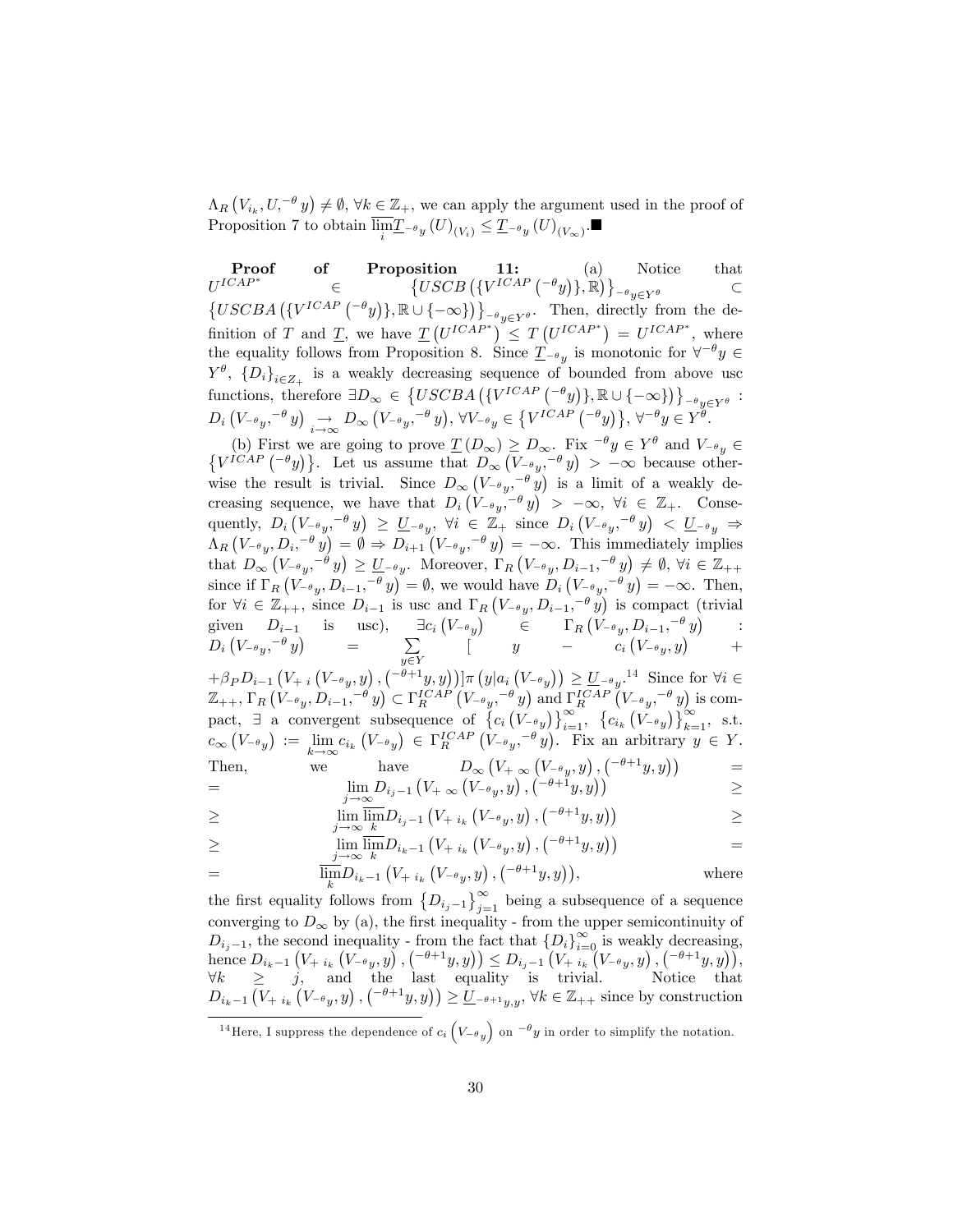$c_{i_k}\left(V_{-\theta y}\right)$   $\in \Gamma_R\left(V_{-\theta y}, D_{i_k-1}, -\theta y\right)$   $\neq \emptyset$ . Then, we have that  $D_\infty\left(V_{+} \propto (V_{-\theta}y,y)\right), \left(\begin{matrix} -\theta+1y,y \end{matrix}\right) \quad \geq \quad U_{-\theta+1}y,y, \quad \text{from \ where \ } c_\infty\left(V_{-\theta}y\right) \quad \in$  $\Gamma_R \left( V_{-\theta_y}, D_{\infty}, -\theta_y \right)$ . Finally,  $\underline{T}_{-\theta_y} \left( D_{\infty} \right)_{\left( V_{-\theta_y} \right)} = \max_{\substack{c \in V_{-\theta_x} \\ c \in V_{-\theta_x}}}$  $c(V_{-\theta y}) \in$  $\Gamma_{R,w}$  H $(V_{-\theta_y}, D_{\infty}, -\theta_y)$  $\sum$  $\sum_{y\in Y} [y -\qquad w\left(V_{-\theta y},y\right)+\qquad \beta_P D_{\infty}\left(V_{+}\left(V_{-\theta y},y\right),\left(^{-\theta+1}y,y\right)\right)]\qquad \pi\left(y|a\left(V_{-\theta y}\right)\right)\qquad\geq$  $\geq$   $\sum_{\substack{ } }$  $\sum_{y \in Y}$   $\left[\begin{array}{ccc} y & - & w_{\infty} (V_{-\theta} y, y) \end{array}\right]$  +  $+\beta_P D_{\infty} (V_{+ \infty} (V_{-\theta y}, y), (-\theta + 1y, y))] \pi (y | a_{\infty} (V_{-\theta y})) \geq \lim_k$  $\overline{\mathrm{m}}\sum_{k}$  $\sum_{y\in Y} [y -w_{i_k} (V_{-\theta y}, y) + \beta_P D_{i_k-1} (V_{+\ i_k} (V_{-\theta y}, y), (-\theta + 1 y, y))] \pi (y | a_{i_k} (V_{-\theta y})) =$  $=\overline{\lim_{k}}D_{i_{k}}\left(V_{-\theta y},^{-\theta} y\right)=D_{\infty}\left(V_{-\theta y},^{-\theta} y\right),$  where the first equality follows from the fact that  $\Gamma_R \left( V_{-\theta y}, D_{\infty}, -\theta y \right)$  is non-empty,  $D_{\infty} \left( V_{-\theta y}, -\theta y \right) \geq \underline{U}_{-\theta y}, D_{\infty}$  is usc and  $\Gamma_R (V_{-\theta_y}, D_{\infty}, -\theta_y)$  is compact, the first inequality - from  $c_{\infty} (V_{-\theta_y}) \in$  $\Gamma_R \left( V_{-\theta y}, D_\infty, -\theta y \right)$ , the second inequality - by using the result obtained earlier by developing for  $D_{\infty}(V_{+} \n\in (V_{-\theta_y}, y), (-\theta+1y, y)),$  the following equality - by construction, and the last equality - by construction and (a).

To conclude the proof, we need to show that  $\underline{T}(D_{\infty}) \leq D_{\infty}$ . Fix  $\overline{y} = Y^{\theta}$ and  $V_{-\theta y} \in \{V^{ICAP}(-\theta y)\}\.$  If  $\underline{T}_{-\theta y}(D_{\infty})(V_{-\theta y}) = -\infty$ , the result is trivial, so assume  $\underline{T}_{-\theta y}(D_{\infty})_{(V_{-\theta_y})} > -\infty \Rightarrow \Lambda_R(V_{-\theta_y}, D_{\infty}, ^{-\theta}y) \neq \emptyset$ . From (a), we have that for  $\forall i \in \mathbb{Z}_+$ ,  $D_{\infty} \leq D_i$ , from where  $\Lambda_R \left( V_{-\theta y}, D_{\infty}, -\theta y \right) \subset$  $\Lambda_R\left(V_{-\theta}v,D_i,^{-\theta}v\right),\hspace{0.5cm} \forall i \hspace{0.5cm}\in\hspace{0.5cm} \mathbb{Z}_+. \hspace{0.5cm} \text{Then,} \hspace{0.5cm} \text{for} \hspace{0.5cm} \forall i \hspace{0.5cm}\in\hspace{0.5cm} \mathbb{Z}_+,$  $\frac{T_{-\theta y}(D_{\infty})_{(V_{-\theta y})}}{(V_{\theta y})}$  = max  $c(V_{-\theta y}) \in$  $\Lambda_R(V_{-\theta_y}, D_{\infty}, -\theta_y)$  $\sum$  $\sum_{y \in Y}$  [y – w  $(V_{-\theta y}, y)$  +

$$
+ \beta_P D_{\infty} \left( V_+ \left( V_{-\theta} y, y \right), \left( ^{-\theta+1} y, y \right) \right) ] \pi \left( y | a \left( V_{-\theta} y \right) \right) \leq \max_{\substack{c \left( V_{-\theta} y \right) \in \mathbb{R} \\ \Lambda_R \left( v_{-\theta} y, D_i, -\theta y \right) }} \sum_{y \in Y} [y -
$$

 $-w\left(V_{-\theta y},y\right)$   $+\beta_P D_i\left(V_+\left(V_{-\theta y},y\right),\left(\begin{matrix}-\theta+1y,y\end{matrix}\right)\right)]\pi\left(y|a\left(V_{-\theta y}\right)\right)$  =  $= D_{i+1} (V_{-\theta y}, -\theta y)$ . Consequently,  $\underline{T}_{-\theta y} (D_{\infty})_{(V_{-\theta y})} \leq \lim_{i \to \infty} D_{i+1} (V_{-\theta y}, -\theta y) =$  $D_{\infty}\left(V_{-\theta y},^{-\theta} y\right).$ 

(c) Let  $D' \in \{USCBA \left( \{V^{ICAP} \left( ^{-\theta} y \right) \}, \mathbb{R} \cup \{ -\infty \} \right) \}_{^{-\theta} y \in Y^{\theta}} : \underline{T}(D') = D'.$ Note that  $\exists \overline{D} \in \{USCB\left( \{V^{ICAP} \left( \begin{matrix} -\theta & y \end{matrix} \right) \}, \mathbb{R} \right) \}$  $e_{y \in Y^{\theta}} : D \geq D'$ . Consequently,  $T(\overline{D}) \geq T(D') \geq D'$ , where the first inequality follows from the monotonicity of T, while the second comes from  $T \geq \underline{T}$  and the fact that  $\underline{T}(D') = D'$ . Repeating the argument, we obtain  $T^n(\overline{D}) \geq D'$  for  $\forall n \in \mathbb{Z}_+$ . Then, by Proposition 9 (d) we have that  $U^{ICAP^*} = \lim_{n \to \infty} T_U^n(\overline{D}) \geq D'$ , where the convergence is in terms of  $\mu$ . Fix  $^{-\theta}y \in Y^{\theta}$  and  $V_{-\theta y} \in \{V^{ICAP} \left( ^{-\theta}y \right) \}$ . By the monotonicity of  $\underline{T}$ , we have  $D_i = \underline{T}^i \left( U^{ICAP^*} \right) \geq \underline{T}^i \left( D' \right) = D', \forall i \in \mathbb{Z}_+$ . Therefore,  $D_{\infty} \geq D'.$ 

Lemma 3:  $\underline{T}\left(\widehat{U}^*\right) \geq \widehat{U}^*.$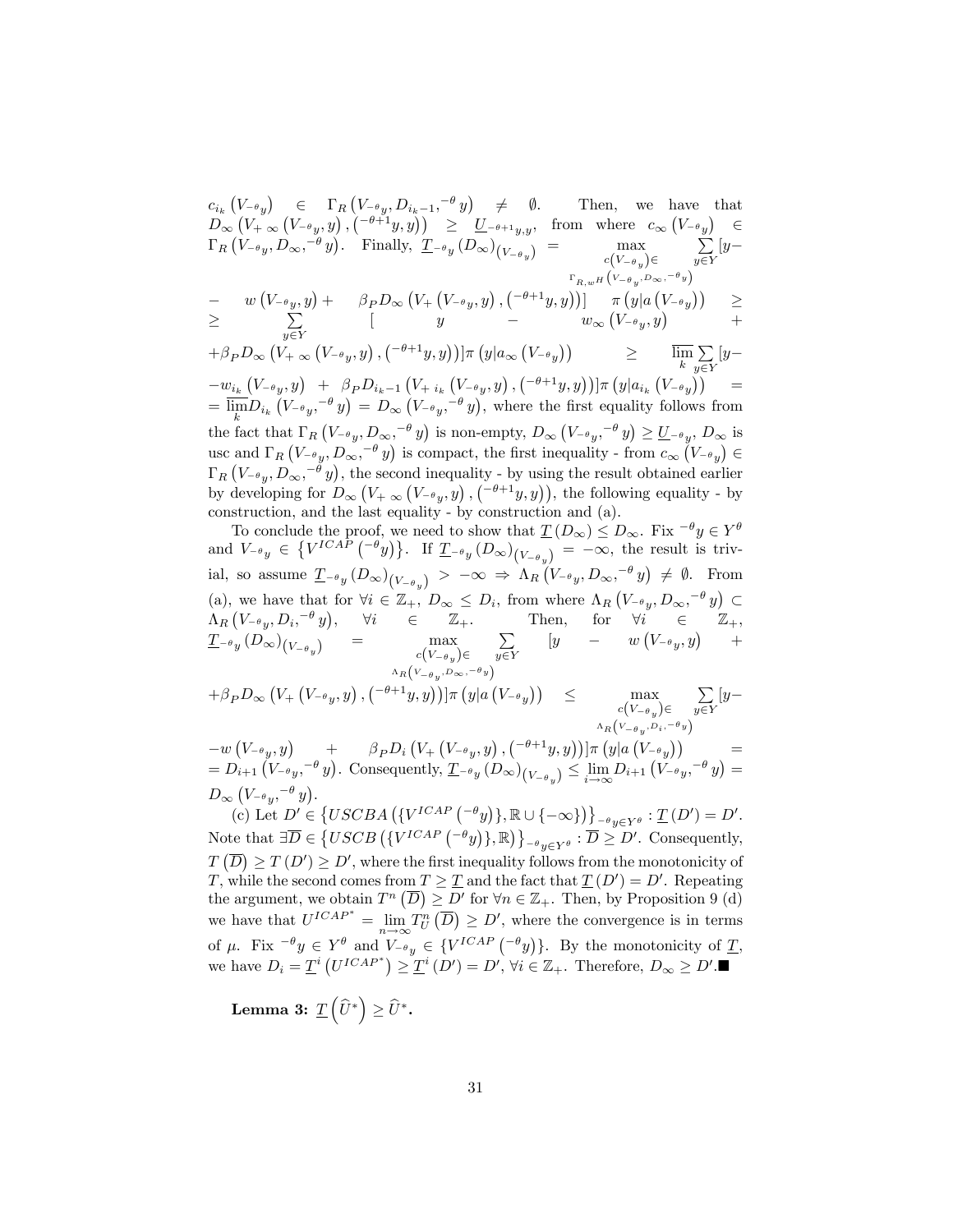**Proof:** (Adapted from the first part of the proof of Proposition 8) Fix an arbitrary  ${}^{\neg \theta} y \in Y^{\theta}$ . If  $V_{\neg \theta y} \in \{V^{ICAP} \({}^{\neg \theta} y)\} \setminus \{V^{IC2P} \({}^{\neg \theta} y)\}, \hat{U}^* \({}^{\vee\neg \theta} y, {}^{\neg \theta} y) =$  $-\infty$  and the result is trivial. Therefore, take  $V_{-\theta y} \in \{V^{IC2P}(\theta y)\}$ . Then,  $\hat{U}^*\left(V_{-\theta y}, -\theta y\right) = U^*\left(V_{-\theta y}, -\theta y\right)$ . Given the existence of  $U^*$   $(V_{-\theta y}^{\quad -\theta} y)$ , we have that  $\exists c : (1), (2), (4), (5), (7)$  hold after  $-\theta y$ ,  $V_0\left(c^{i-\theta} y\right) = V_{-\theta} y$  and  $U_0\left(c^{i-\theta} y\right) = U^* \left(V_{-\theta} y^{i-\theta} y\right)$ . By Proposition 3, we have that (2') holds. For  $\forall y \in Y$ , let  $a(V_{-\theta y}) := a_0 \begin{pmatrix} -\theta y \end{pmatrix}$ ,  $w(V_{-\theta y}, y) :=$  $w_0\left({}^{-\theta}y,y\right), V_+\left(V_{-\theta}y,y\right):= V_1\left(c, \left({}^{-\theta}y,y\right)\right).$  Then we immediately have that (11) holds. Moreover,  $(1) \Rightarrow (8), (2') \Rightarrow (9), (7) \Rightarrow (10)$ . For  $\forall y \in Y$ , we can construct  $c'$  :  $(1), (2), (4), (5), (7)$  hold after  $(-\theta+1y, y)$  and  $V_0\left(c',\binom{-\theta+1}{y,y}\right)=V_1\left(c,\binom{-\theta}{y,y}\right),$  from where we have that  $V_+\left(V_{-\theta,y},y\right)\in$  $\{V^{IC2P}(\text{--}^{\theta+1}y,y)\}\subset \{V^{ICAP}(\text{--}^{\theta+1}y,y)\},\$ i.e. (12) holds. From (5), we have  $U^*\left(V_{-\theta y}, -\theta y\right) \geq U_{-\theta y}$ . Furthermore, by slightly modifying the argument of Lemma 2, we have that  $\forall y \in Y, \quad U^* \left( V_+ \left( V_{-\theta_y}, y \right), \left( -\theta + 1y, y \right) \right) =$  $U^* \left(V_1 \left(c, \left(\begin{matrix} -\theta y, y \end{matrix}\right)\right), \left(\begin{matrix} -\theta + 1 y, y \end{matrix}\right) \right) = U_1 \left(c, \left(\begin{matrix} -\theta y, y \end{matrix}\right)\right).$  Then, (5)  $\Rightarrow$  $U^*\left(V_+\left(V_{-\theta y},y\right),\left(\begin{matrix}-\theta+1y,y\end{matrix}\right)\right) \geq U_{-\theta+1y,y}, \forall y \in Y.$  Finally,  $\widehat{U}^*$  is usc (by the argument used in the proof of Proposition 7 given the qualifications stated in the proof of Proposition 10) and bounded from above. Then, by the definition of  $\underline{T}$ , we have that  $\underline{T}_{-\theta y}(\widehat{U}^*)$  $\left(V_{-\theta_y}\right) \geq \widehat{U}^*\left(V_{-\theta_y}, ^{-\theta}y\right)$ .

Lemma 4:  $\underline{T}\left(\widehat{U}^*\right) \leq \widehat{U}^*.$ 

Proof: (Adapted from the second part of the proof of Proposition 8) Take  $^{-\theta}y \in Y^{\theta}$ . If  $V_{-\theta y} \in \{V^{ICAP}(-^{\theta}y)\}\setminus \{V^{IC2P}(-^{\theta}y)\},\$  $\widehat{U}^* (V_{-\theta y}, -\theta y) = -\infty$  and by the definition of  $\underline{T}$  we have  $\underline{T}_{-\theta y} (\widehat{U}^*)$  $(V_{-\theta_{y}})^{=}$  $-\infty$ . What remains is to prove the result on  $\{V^{IC2P}(\begin{matrix} -\theta y \end{matrix})\}$ . Fix an arbitrary  $V_{-\theta y} \in \left\{ V_{\cdot}^{IC2P} \left( -\theta y \right) \right\}$  and note that  $\widehat{U}^* \left( V_{-\theta y}, -\theta y \right) = U^* \left( V_{-\theta y}, -\theta y \right) \ge$  $\underline{U}_{-\theta y}$ . If  $\underline{T}_{-\theta y}(\widehat{U}^*)$  $(V_{-\theta_y}) \leq U_{-\theta_y}$ , the result is trivial. Therefore, assume  $T_{-\theta}y\left(\widehat{U}^*\right)$  $(V_{-\theta_y}) > U_{-\theta_y}$ . Then,  $\underline{T}_{-\theta_y}(\widehat{U}^*)$  $(V_{-\theta_y})$  = max  $c(V_{-\theta_y})$  $c(V_{-\theta y}) \in$  $\Gamma_R(V_{-\theta_y}, \hat{U}^*,{}^{-\theta_y})$  $\sum$  $\sum_{y\in Y} [y-$ 

 $-w\left(V_{-\theta y},y\right)$  +  $\beta_P \widehat{U}^*\left(V_+\left(V_{-\theta y},y\right),\left^{-\theta+1}y,y\right)\right)]\pi\left(y|a\left(V_{-\theta y},y\right)\right)$  with  $\Gamma_R\left(V_{-\theta y}, \hat{U}^*, -\theta y\right) \neq \emptyset$ . Given  $\hat{U}^*$  is usc and  $\Gamma_R\left(V_{-\theta y}, \hat{U}^*, -\theta y\right)$  is compact,  $\exists c^* (V_{-\theta y}) : (8) - (12) \text{ hold}, \hat{U}^* (V_+^* (V_{-\theta y}, y), (-\theta+1y, y)) \ge \underline{U}_{-\theta+1y,y}, \forall y \in Y$ and  $\mathcal{I}_{-\theta y}(\widehat{U}^*)$  $(V_{-\theta y})$  =  $\sum_{y \in Y} [y - w^* (V_{-\theta y}, y) +$  $y \in Y$  $\beta_P \hat{U}^* \left(V_+^* \left(V_{-\theta y}, y\right), \left( {-\theta +1}y, y\right) \right) ] \pi \left(y | a^* \left(V_{-\theta y}\right)\right)$ . By (12),  $V_+^* \left(V_{-\theta y}, y\right) \in$  $\{V^{ICAP}(-^{\theta+1}y,y)\},\;$  which together with  $\hat{U}^*\left(V^*_{+}(V_{-\theta y},y),(-^{\theta+1}y,y)\right) \geq$  $\underline{\tilde{U}}_{-\theta+1y,y}$  implies that  $V^*_{+}(V_{-\theta y},y) \in \{V^{IC2P}(\tilde{-\theta}+1y,y)\}.$  Since  $\widehat{U}^*\left(V_+^*\left(V_{-\theta y}, y\right), \left( ^{-\theta +1}y, y\right)\right) \;=\; U^*\left(V_+^*\left(V_{-\theta y}, y\right), \left( ^{-\theta +1}y, y\right)\right),\;\exists c_y^*: \;(1),\; (2),$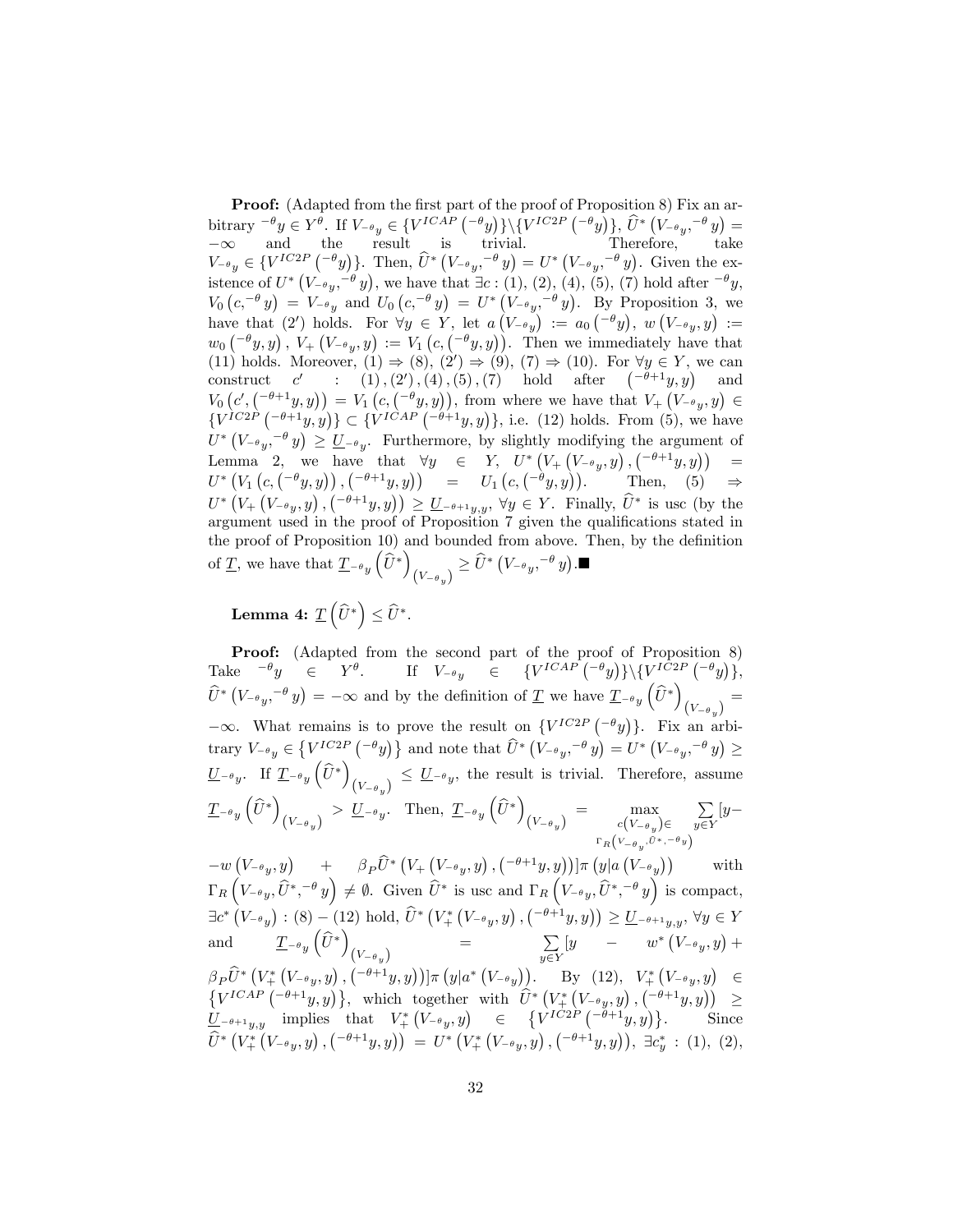(4), (5), (7) hold after  $(-\theta+1y, y)$ ,  $V_0(c^*_{y}, (-\theta+1y, y)) = V^*_{+}(V_{-\theta}y, y)$ and  $U_0\left(c_y^*, \binom{-\theta+1}{y}, y\right) := \hat{U}^*\left(V^*_+\left(V_{-\theta_y}, y\right), \binom{-\theta+1}{y}, y\right)$ . Note that this is true for  $\forall y \in Y$ . Then, define  $c^{**}$  :  $(a_{\tau}^{**}(-\theta y), w_{0}^{**}(-\theta y, y)) = (a^{*}(V_{-\theta y}), w^{*}(V_{-\theta y}, y)), \forall y \in Y, \text{ and}$ <br>  $(a_{\tau}^{**}(-\theta y^{\tau-1}), w_{\tau}^{**}(-\theta y^{\tau})) = (a_{y, \tau-1}^{*}(-\theta \tilde{y}^{\tau-2}), w_{y, \tau-1}^{*}(-\theta \tilde{y}^{\tau-2}, \tilde{y}_{\tau-1})),$  $\forall^{-\theta} y^{\tau} = \left( \begin{matrix} -\theta y^{\tau-1}, y_{\tau} \end{matrix} \right) \in \left( \begin{matrix} -\theta y, y \end{matrix} \right) \times Y^{\tau} : {}^{1}y^{\tau} = \widetilde{y}^{\tau}, \forall \tau \in \mathbb{Z}_{++}, \forall y \in Y$ 

It is immediate that  $c^{**}$  satisfies (1), (2), (4), (5), (7) after  $(-\theta y, y)$ ,  $\forall y \in Y$ . Moreover,  $(8) \Rightarrow a_0^{**}(-^{\theta}y) \in A$ ,  $(9) \Rightarrow w_0^{**}(-^{\theta}y, y) \geq \underline{w}$ ,  $\forall y \in Y$ . By construction and (10), we have that (7) holds at  $\theta$ . By (11), we obtain that  $V_0\left(c^{**},^{-\theta} y\right) = V_{-\theta y} \in \{V^{IC2P} \left(-\theta y\right)\}\,$  from where (4) is satisfied at  $-\theta y$ . Furthermore, we have that  $U_0(e^{**}, -\theta y) = T_{-\theta y}(\widehat{U}^*)$  $(V_{-\theta_y}) > U_{-\theta_y}$ . Therefore,  $T_{-\theta}y(\hat{U}^*)$  $(V_{-\theta_y}) \in \{U^{IC2P} (V_{-\theta_y}, -\theta_y)\}, \text{ from where } \hat{U}^* (V_{-\theta_y}, -\theta_y) =$  $U^*\left(V_{-\theta}y,-\theta y\right) \geq T_{-\theta}y\left(\widehat{U}^*\right)$  $(V_{-\theta_y})$ .

Proof of Proposition 12: From Lemmas 3 and 4.■

**Proof of Proposition 13:** Since  $U^* \in \{USCBA \left( \{V^{ICAP} \left( -\theta_y \right) \}, \mathbb{R} \cup \{-\infty\} \right) \}_{-\theta_y \in Y^{\theta}}$ , by Propositions 11 (c) and 12 we obtain  $\hat{U}^* \leq D_{\infty}$ . What remains to be shown is that  $\hat{U}^* \geq D_{\infty}$ . Fix  $e^{-\theta}y \in Y^{\theta}$  and  $V_{-\theta y} \in \{V^{ICAP} \begin{pmatrix} -\theta y \end{pmatrix}\}\$ . If  $D_{\infty}(V_{-\theta y}, -\theta y) = -\infty$ , the result is trivial; therefore, assume  $D_{\infty}(V_{-\theta y}, -\theta y) > -\infty$ . Then,  $D_{\infty}(V_{-\theta y}, -\theta y) =$  $=\qquad \underline{T}_{-\theta y}\left(D_{\infty}\right)_{\left(V_{-\theta y}\right)}\qquad \ =\qquad \qquad \max_{\theta\in\mathbb{R}^d\left(V_{-\theta y}\right)}$  $c_{-\theta}y(V_{-\theta}y)\in$  $\Gamma_R(V_{-\theta_y}, D_{\infty}, ^{-\theta_y})$  $\sum$  $\sum_{y\in Y} [y - w(\nu_{-\theta y}, y) +$ 

 $+\beta_P D_{\infty}\left(V_+\left(V_{-\theta y,y}y\right),\left(\frac{-\theta+1}{2}y,y\right)\right)]\pi\left(y|a\left(V_{-\theta y}\right)\right)$  with  $\Gamma_R\left(V_{-\theta y},D_{\infty},-\theta y\right)$  nonempty and  $D_{\infty}(V_{-\theta y}, -\theta y) \ge U_{-\theta y}$  since otherwise we would have  $D_{\infty}(V_{-\theta y}, -\theta y) = -\infty$ . Since  $D_{\infty}$  is usc and  $\Gamma_R(V_{-\theta y}, D_{\infty}, -\theta y)$  is compact, we have that  $\exists c^*_{-\theta_y} (V_{-\theta_y}) \in \Gamma_R (V_{-\theta_y}, D_{\infty}, ^{-\theta} y)$  s.t.  $T_{-\theta_y} (D_{\infty})_{(V_{-\theta_y})} =$ =  $\sum_{x,y} \left[ y - w^* \left( V_{-\theta y}, y \right) + \beta_P D_{\infty} \left( V_+^* \left( V_{-\theta y}, y \right), \left( \begin{matrix} -\theta + 1_y, y \end{matrix} \right) \right) \right] \pi \left( y | a^* \left( V_{-\theta y} \right) \right).$  $y \in Y$ Note that from  $D_{\infty}(V^*_+(V_{-\theta y}, y), (-\theta+1 y, y)) \ge U_{-\theta+1 y, y}, \forall y \in Y$ , we

have  $D_{\infty}(V^*_+(V_{-\theta y},y),({-\theta+1}y,y)) = \underline{T}_{-\theta+1y,y}(D_{\infty})_{V^*_+(V_{-\theta y},y)}$  =  $=$  max  $c_{-\theta_{y,y}}(V^*_+(V_{-\theta_{y}},y)) \in$  $\Gamma_R\Big(V^*_+\Big(V_{-\theta\,y},y\Big),D_\infty, \left( ^{-\theta+1}y,y\right)\Big)$  $\sum$  $y'\in Y$  $[y' - w (V^*_+(V_{-\theta y}, y), y') + w (V^*_+(V_{-\theta y}, y), y')$ 

 $+ \quad \beta_P D_\infty \left( V_+ \left( V_+^* \left( V_{-\theta y} , y \right) , y' \right) , \left( y^{-\theta+2} , y , y' \right) \right) ] \pi \left( y' | a \left( V_+^* \left( V_{-\theta y} , y \right) \right) \right) \quad \text{with}$  $\Gamma_R\left(V^*_+(V_{-\theta_y},y),D_\infty,\left({-\theta+1}y,y\right)\right)$  nonempty, so the previous analysis applies. Proceeding in this way, we can construct a supercontract  $c$  s.t.  $a_{\tau} \left( \begin{matrix} -\theta y^{\tau-1} \end{matrix} \right) \qquad := \qquad a_{-\theta y^{\tau-1}}^* \left( V_+^* \tau \left( V_{-\theta y}^{}, -\theta y^{\tau-1} \right) \right), \qquad w_{\tau} \left( \begin{matrix} -\theta y^{\tau} \end{matrix} \right) \qquad :=$  $w_{-\theta y^{\tau-1}}^*\left(V_+^*\right.^\tau\left(V_{-\theta y},^{-\theta}y^{\tau-1}\right),y_\tau\right),\,\forall^{-\theta}y^\tau=\left({^{-\theta}y^{\tau-1}},y_\tau\right)\in\,^{-\theta}y\times Y^\tau\times Y,\,\forall\tau\in$  $\mathbb{Z}_{+}$ , where  $V_{+}^{* \tau} (V_{-\theta y}$ ,  $^{-\theta} y^{\tau-1}) := V_{+ \ \langle y_{\tau-1} \rangle}^{*} \circ ... \circ V_{+ \ \langle y_{0} \rangle}^{*} (V_{-\theta y}$ ,  $^{-\theta} y)$ ,  $\tau \in \mathbb{Z}_{+}$  and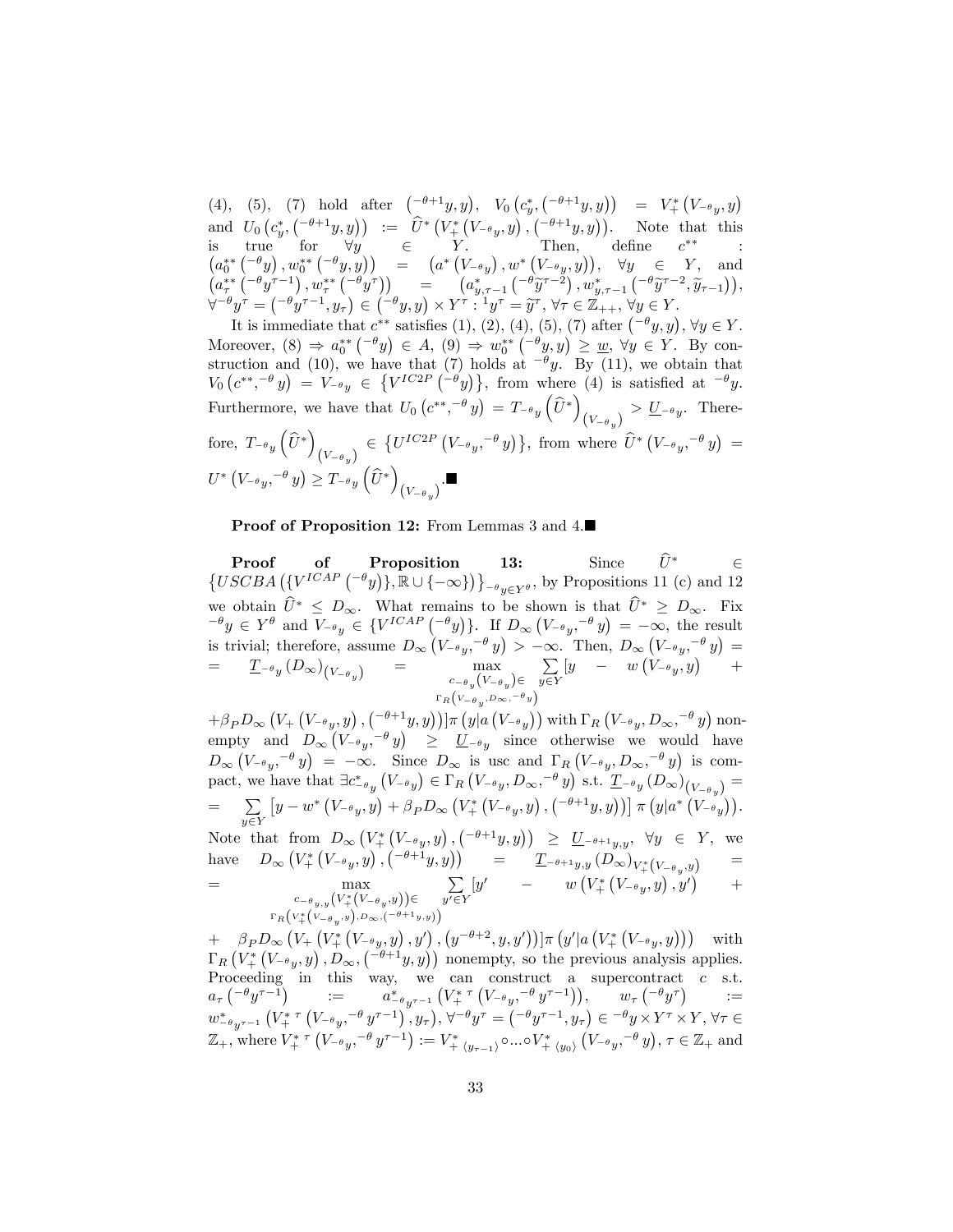$V^*_{+}{}^0(V_{-\theta y},^{-\theta} y) := V_{-\theta y}$  with  $V^*_{+}{}_{\langle \widetilde{y} \rangle}(\widetilde{V},^{-\theta} y^{t-1}) := V^*_{+}{}_{-\theta y^{t-1}}$ +  $\langle \widetilde{y} \rangle$  $\left(\widetilde{V}, \widetilde{y}\right),\, \forall \widetilde{y}\in Y,$  $\forall \widetilde{V} \in \{V^{ICAP}(t-\theta y^{t-1})\}, \forall^{-\theta} y^{t-1} \in \neg \theta y \times Y^t, \forall t \in \mathbb{Z}_+.$  We immediately have  $(8) \Rightarrow (1)$  and  $(9) \Rightarrow (2)$ . By  $(11)$ ,  $V_\tau (c, -\theta y^{\tau-1}) = V^*_{+}^{\tau} (V_{-\theta y} - \theta y^{\tau-1}),$  $\forall^{-\theta} y^{\tau-1} \in {}^{-\theta} y \times Y^{\tau}, \forall \tau \in \mathbb{Z}_+ \text{ since by (12) } V^*_{+}^{\tau} (V_{-\theta} y, {}^{-\theta} y^{\tau-1}) \in \mathbb{Z}_+ \times \mathbb{Z}_+ \times \mathbb{Z}_+ \times \mathbb{Z}_+ \times \mathbb{Z}_+ \times \mathbb{Z}_+ \times \mathbb{Z}_+ \times \mathbb{Z}_+ \times \mathbb{Z}_+ \times \mathbb{Z}_+ \times \mathbb{Z}_+ \times \mathbb{Z}_+ \times \mathbb{Z}_+ \times \mathbb{Z}_+ \times \mathbb{Z}_+ \times \math$  $\{V^{ICAP}(\tau^{-\theta}y^{\tau-1})\}$  and is therefore bounded, while  $V_{\tau}(c, -\theta y^{\tau-1})$  is bounded given (8) and (9). In particular,  $V_0(c, -\theta y^{\tau-1})=V_{-\theta y}$ . Then (10)  $\Rightarrow$  (7). Furthermore,  $V_{\tau}$   $(c, ^{-\theta} y^{\tau-1}) \in \{V^{ICAP} (\tau^{-\theta} y^{\tau-1})\}, \forall ^{-\theta} y^{\tau-1} \in {}^{-\theta} y \times Y^{\tau}, \forall \tau \in \mathbb{Z}_{+}$ implies that (4) holds. We also have that  $U_{\tau} (c, -\theta y^{\tau-1})$  =  $D_{\infty}\left(V_{+}^{* \tau}\left(V_{-}^{\theta} y, -\theta y^{\tau-1}\right), \tau-\theta y^{\tau-1}\right), \ \forall^{-} \theta y^{\tau-1} \in \{-\theta y \times Y^{\tau}, \ \forall \tau \in \mathbb{Z}_{+} \text{ since }$  $U_{\tau}\left(c,-\theta y^{\tau-1}\right)$  is bounded given (8) and (9) and  $D_{\infty}\left(.,\tau-\theta y^{\tau-1}\right)$  is bounded from above by  $max$  $\tau-\theta y^{\tau-1} \in Y^{\theta}$  $\sqrt{ }$ max  $\widehat{V} \in \{V^{ICAP}(\tau - \theta y \tau - 1)\}$  $\left\{U^{ICAP^*}\left(\widetilde{V},\tau^{-\theta}y^{\tau-1}\right)\right\}\right\}$  (well defined by Proposition 7 and Y finite) and from below by  $U$ . In particular,  $U_0\left(c^{-\theta}y\right) = D_{\infty}\left(V_{-\theta y}, -\theta y\right)$ . Then, (5) is satisfied at any node. Therefore,  $V_{-\theta y} \in \{V^{IC2P}(\tilde{-\theta}y)\}$  and  $D_{\infty}(V_{-\theta y}, -\theta y) \in \{U(V_{-\theta y}, -\theta y)\}$ . Then,  $\widehat{U}^*\left(V_{-\theta}{}_{y},^{-\theta}y\right)=U^*\left(V_{-\theta}{}_{y},^{-\theta}y\right)\geq D_\infty\left(V_{-\theta}{}_{y},^{-\theta}y\right).$ 

Lemma 5:  $\{V^{ICAP}\}\subset B\left(\{V^{ICAP}\}\right)$ .

**Proof:** Let  $V \in \{V^{ICAP}\}\$ . Fix an arbitrary  $^{-\theta}y \in Y^{\theta}$ . By  $V_{-\theta}y \in Y$ .  $\{V^{ICAP} \left( ^{-\theta} y \right) \}$ ,  $\exists c : (1), (2'), (4), (7)$  hold after  $^{-\theta} y$  and  $V_0 \left( w, a, ^{-\theta} y \right) = V_{-\theta} y$ . By construction  $V_{-\theta y} \in \left[\underline{V}_{-\theta y}, \widehat{V}\right]$ . For  $\forall y \in Y$ , let  $a_{-\theta y} (V_{-\theta y}) := a_0 (-\theta y)$ ,  $w_{-\theta_y}\left(V_{-\theta_y},y\right) \: = \: w_0\left(\begin{smallmatrix} -\theta_y, y \end{smallmatrix}\right), \: \text{and} \: \: V_{+} \:_{-\theta_y}\left(V_{-\theta_y}, y\right) \: := \: V_1\left(c, \left(\begin{smallmatrix} -\theta_y, y \end{smallmatrix}\right)\right). \: \: \text{Given}$ these choices, we immediately have that (11) holds. Moreover,  $(1) \Rightarrow (8)$ ,  $(2') \Rightarrow$ (9), (7)  $\Rightarrow$  (10). Note that for  $\forall y \in Y, \{V^{ICAP} \left( -\theta +1y, y \right) \} \cap \left[ \underline{V}_{-\theta+1y,y}, +\infty \right) =$  $\{V^{ICAP} \left( ^{-\theta +1}y,y \right) \}$ . Since for  $\forall y \in Y$  we can construct a supercontract  $c_{y}^{\prime}$  : (1), (2), (4), (7) hold after  $(-\theta+1y, y)$  and  $V_0(c'_y, (-\theta+1y, y)) = V_1(c, (-\theta y, y)),$ we have that (12') is satisfied. Therefore,  $V_{-\theta y} \in B\left(\left\{V^{ICAP}(-\theta y)\right\}\right)$ . Since  $e^{-\theta}y \in Y^{\theta}$  was chosen randomly, this generalizes to  $V \in B(\lbrace V^{ICAP} \rbrace)$ .

The lemma establishes that  ${V^{ICAP}}$  is self-generating in the terminology of Abreu, Pearce and Stacchetti (1990).

**Lemma 6:** Assume  $W = \{W_{-\theta y}\}$  $e^{-\theta}y \in Y^{\theta}$  :  $\emptyset \neq W_{-\theta}y \subset B_{-\theta}y(W)$ ,  $\forall^{-\theta}y \in Y$  $Y^{\theta}$ . Then,  $B(W) \subset \{V^{ICAP}\}.$ 

**Proof:** Let the condition of the Lemma hold and take  $V \in B(W)$ . Fix an arbitrary  ${}^{-\theta}y \in Y^{\theta}$ . Since  $V_{-\theta y} \in B_{-\theta y}(W)$ ,  $\exists c_{-\theta y}(V_{-\theta y}) : (8)-(11)$  and  $(12')$ hold. By (12') and  $W_{-\theta+1_{y,y}} \subset B_{-\theta+1_{y,y}}(W)$ , we obtain that  $V_{+}$   $\rightarrow$   $_{y}(V_{-\theta,y}, y) \in$  $B_{-\theta+1_{y,y}}(W)$ . Then,  $\forall y \in Y$ ,  $\exists c_{(-\theta y,y)} (V_{+} - \theta_y (V_{-\theta_y}, y))$  :(8)-(11) and (12') hold. Proceeding this way, we can construct a supercontract  $c : a_{\tau} \left( \begin{matrix} -\theta y^{\tau-1} \end{matrix} \right) :=$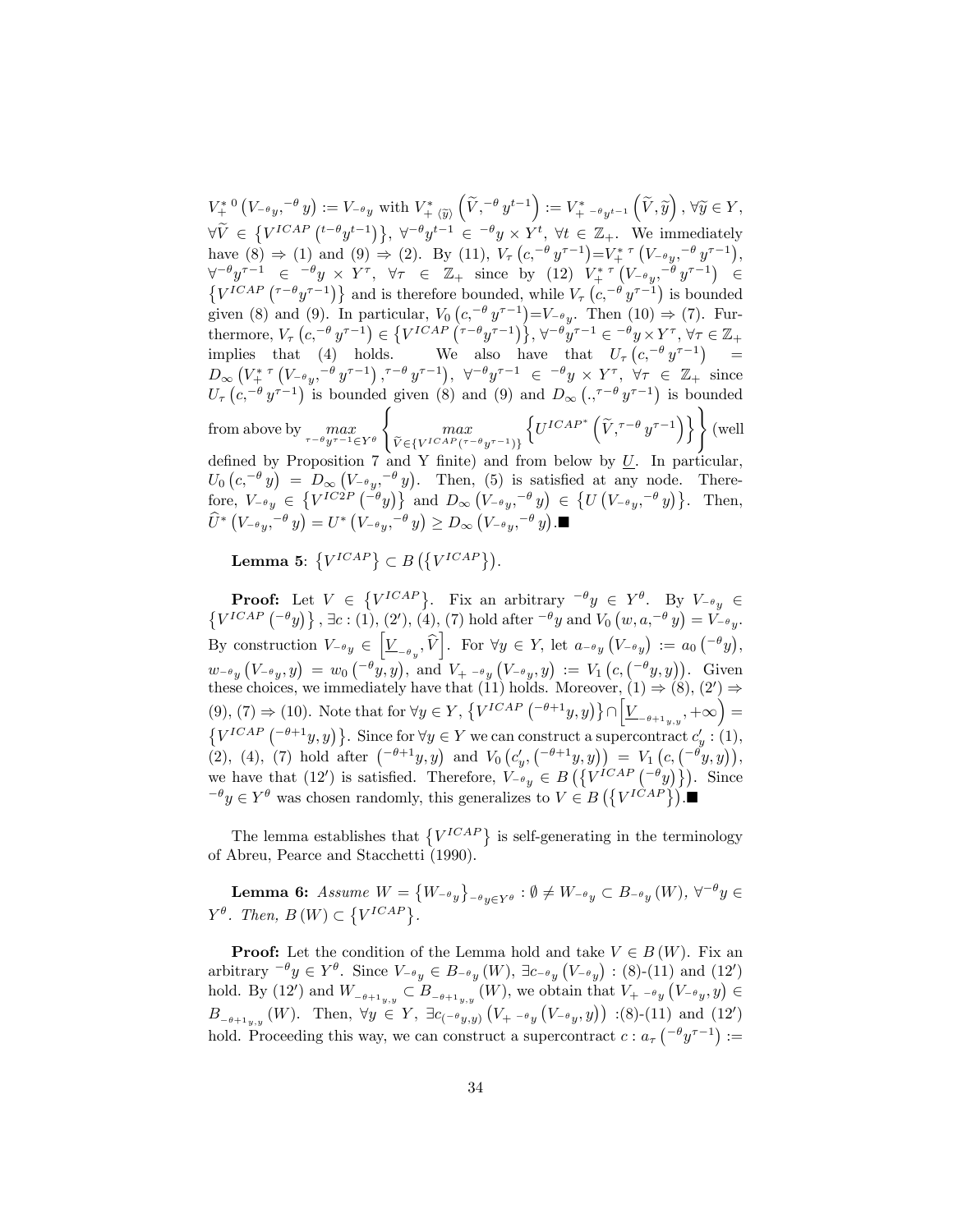$a_{-\theta}y_{\tau-1}\left(V_{+}^{\tau}\left(V_{-\theta}{}_{y},^{-\theta}y^{\tau-1}\right)\right),\;\;w_{\tau}\left({^{-\theta}y^{\tau}}\right)\;\;:=\;\;w_{-\theta}{}_{y^{\tau-1}}\left(V_{+}^{\tau}\left(V_{-\theta}{}_{y},^{-\theta}y^{\tau-1}\right),y_{\tau}\right),$  $\forall^{-\theta} y^{\tau} = (\overline{-\theta} y^{\tau-1}, y_{\tau}) \in \overline{-\theta} y \times Y^{\tau} \times Y, \forall \tau \in \mathbb{Z}_+, \text{ where } V^{\tau}_{+}(V_{-\theta}y, \overline{-\theta} y^{\tau-1}) :=$  $V_{+\langle y_{\tau-1}\rangle} \circ ... \circ V_{+\langle y_0\rangle} (V_{-\theta y} , ^{-\theta} y), \tau \in \mathbb{Z}_+ \text{ and } V^0_+ (V_{-\theta y} , ^{-\theta} y) := V_{-\theta y} \text{ with }$  $V_{+}(\widetilde{y})\left(\widetilde{V},^{-\theta}y^{t-1}\right) := V_{+} - \theta y^{t-1}\left(\widetilde{V},\widetilde{y}\right), \ \forall \widetilde{y} \in Y, \ \forall \widetilde{V} \in \left\{V^{ICAP}\left(^{t-\theta}y^{t-1}\right)\right\},$  $\forall^{-\theta} y^{t-1} \in {}^{-\theta} y \times Y^t, \forall t \in \mathbb{Z}_+$ . By construction, (8)-(11), (12') hold at  $\forall^{-\theta} y^{t-1} \in$  $e^{-\theta}y \quad \times \quad Y^{\tau}, \qquad \forall \tau \qquad \in \qquad \mathbb{Z}_{+} \qquad \text{and} \qquad V_{\tau}\left(c, \frac{-\theta}{y^{t-1}}\right) -V^{\tau}_{+}(V_{-\theta y}, -\theta y^{\tau-1}) = \lim_{T \to \infty}$  $\lim_{T \to \infty} \beta_A T \sum_{y_{\tau+T-1}}$  $y_{\tau+T-1} \in Y$  $\ldots$   $\sum$  $y_\tau \in Y$  $[V_{\tau+T}(w, a, y^{\tau+T-1})]$  – -  $V_+^{\tau+T} (V_{-\theta y}, ^{-\theta} y^{\tau+T-1})$ ]  $\prod_{\alpha=1}^{r+T-1}$  $\pi(y_i|a_i(y^{\tau-1})) = 0.$  In particular,

 $i = \tau$  $V_0\left(c^{-\theta} y\right) = V_{-\theta y}$ . At every node, we have  $(8)\Rightarrow (1), (9)\Rightarrow (2'), (10)\Rightarrow (7)$ . For every node, but  $^{-\theta}y$ , (12') implies (4). Since  $V_{-\theta y} \in B_{-\theta y}(W) \subset \left[\underline{V}_{-\theta y}, \widehat{V}\right]$ , (4) also holds at  $\theta$ . Therefore,  $V_{-\theta y} \in \{V^{ICAP}(\theta y)\}\,$ , which generalizes to  $V \in \left\{V^{ICAP}\right\}$ .

The lemma says that the image of every nonempty, self-generating set is a subset of  $\{V^{ICAP}\}.$ 

Proof of Proposition 14: (a) By Assumption 3 and Lemma 5, we have that the condition of Lemma 6 holds. Therefore, we obtain  $B(\lbrace V^{ICAP} \rbrace) \subset$  $\{V^{ICAP}\}\$ , which together with Lemma 5 implies the result.

(b) It follows by Lemma 6.

**Lemma 7:** Assume  $W' = \{W'_{-\theta y}\}$  $\overline{1}$  $e^{-\theta}y \in Y^{\theta}$ and  $W'' = \begin{cases} W''_{-\theta} & \text{if } w \leq w \end{cases}$  $\overline{1}$  $e^{-\theta}y \in Y^{\theta}$ :  $W'_{-\theta_y} \subset W'_{-\theta_y} \subset \mathbb{R}, \ \forall^{-\theta_y} \in Y^{\theta}$ . Then,  $B_{-\theta_y}(W') \neq \emptyset \Rightarrow B_{-\theta_y}(W') \subset$  $B_{-\theta y}(W'')$ ,  $\forall^{-\theta} y \in Y^{\theta}$ .

### Proof: Trivial.

Lemma 8:  $Assume W = \{W_{-\theta y}\}$  $e^{-\theta}y \in Y^{\theta}$ :  $W^{-\theta}y \subset \mathbb{R}$  compact,  $\forall^{-\theta}y \in Y^{\theta}$ . Then,  $B_{-\theta y}(W) \neq \emptyset \Rightarrow B_{-\theta y}(W)$  compact,  $\forall^{-\theta} y \in Y^{\theta}$ .

**Proof:** Let the condition of the Lemma hold and assume  $B_{-\theta y}(W) \neq \emptyset$  for some  $e^{-\theta} y \in Y^{\theta}$ . Note that  $B_{-\theta} y(W) \subset \left[\underline{V}_{-\theta} y, \widehat{V}\right] \subset \mathbb{R}$  is bounded by definition. We should also show that it is closed. Take an arbitrary convergent sequence  ${V_i}_{i \in \mathbb{Z}_{++}} : V_i \in B_{-\theta y}(W), \forall i \in \mathbb{Z}_{++} \text{ with } V_i \underset{i \to \infty}{\to} V_{\infty}.$  We need to prove that  $V_{\infty} \in B_{-\theta_y}(W)$ . By construction, we have that for  $\forall i \in \mathbb{Z}_{++}$ ,  $V_i \in \left[\underline{V}_{-\theta_y}, \widehat{V}\right]$ and  $\exists c_i : (8) - (11)$ ,  $(12')$  hold for  $V_i$ . By  $V_i \in \left[\underline{V}_{-\theta_y}, \widehat{V}\right]$ ,  $\forall i \in \mathbb{Z}_{++}$ , we obtain  $V_{\infty} \in \left[\underline{V}_{-\theta_y}, \widehat{V}\right]$ . By (8),(9),(12') and  $\{V^{ICAP} \left(-\theta_y\right)\} \subset \left[\underline{V}_{-\theta_y}, \widehat{V}\right]$  $\subset$  $\left[\underline{V}, \widehat{V}\right] \subset \mathbb{R}, \forall^{-\theta} y \in Y^{\theta}$ , we have that  $\{c_i\}_{i \in \mathbb{Z}_{++}}$  is uniformly bounded, therefore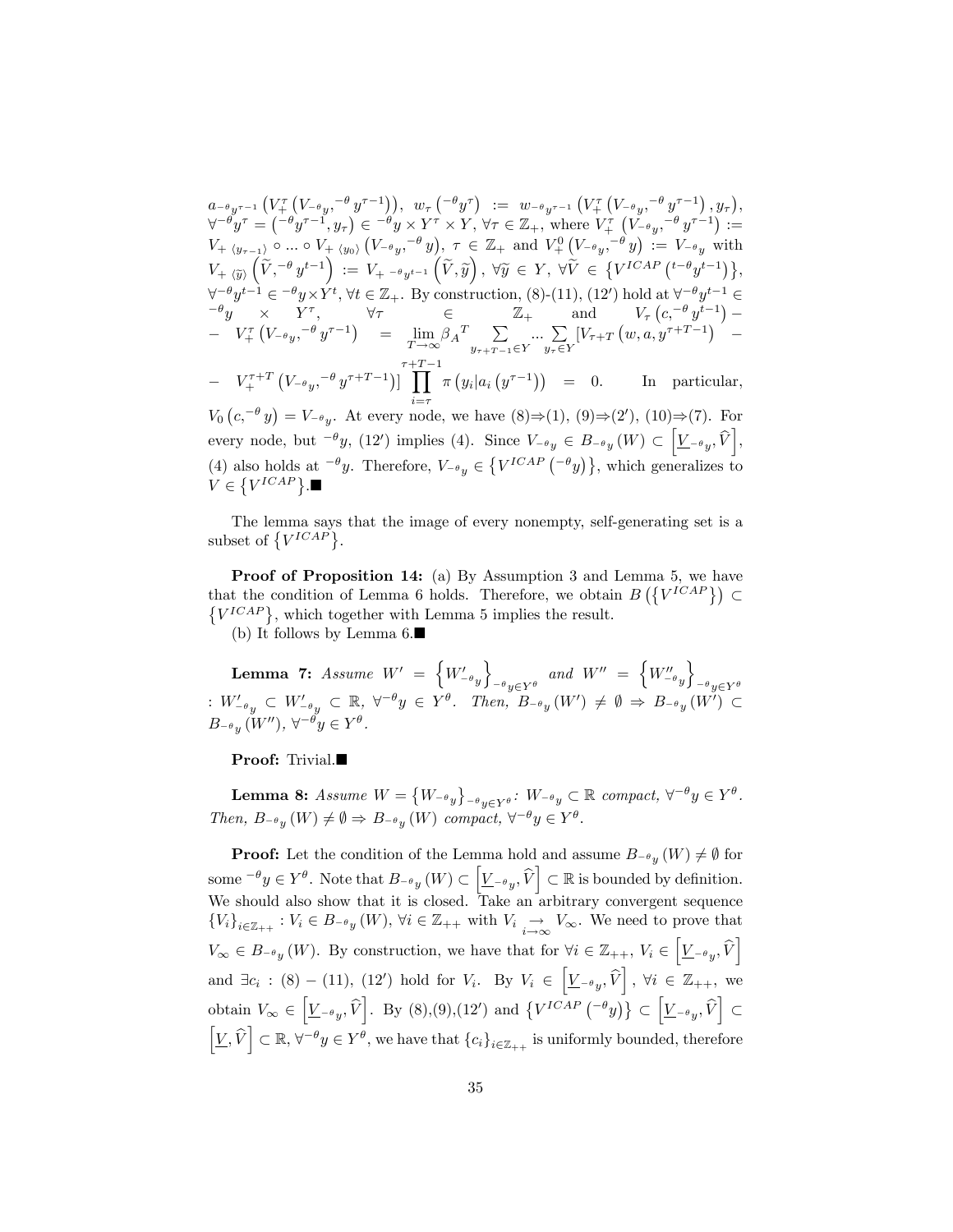$\exists$  a subsequence  ${c_i}_k$ ,  ${}_{k \in \mathbb{Z}_{++}}$  of  ${c_i}_i$ ,  ${}_{i \in \mathbb{Z}_{++}}$  :  $c_{i_k} \rightarrow c_{\infty}$ . We immediately have that  $c_{\infty}$  satisfies (8)-(11) for  $V_{\infty}$ . Finally, since (12') is satisfied for  $\forall i \in \mathbb{Z}_{++}$ and  $\{V^{ICAP}(-^{\theta}y)\}\)$  is compact by Proposition 4 (a) for  $\forall^{-\theta}y \in Y^{\theta}$ , we also have that  $(12')$  holds for  $c_{\infty}$ .

**Proof of Proposition 15:** For  $\forall^{-\theta}y \in Y^{\theta}$  and  $\forall i \in \mathbb{Z}_+$ , denote by  $W_i\left(\begin{matrix}-\theta_y\end{matrix}\right)$  the element of  $W_i$  corresponding to initial history  $-\theta_y$ . By the condition of the Proposition and Assumption 3, we have that  $\emptyset \neq \{V^{ICAP} \left( \begin{matrix} -\theta y \end{matrix} \right)\} \subset$  $W_0\left(\begin{array}{c}\begin{array}{c}\begin{array}{c}\end{array}\\ \end{array}\right) \subset \mathbb{R}, \forall^{-\theta} y \in Y^{\theta}$ . Since by Proposition 14 (a) and Assumption 3,  $B_{-\theta_y}(\lbrace V^{ICAP} \rbrace) = \lbrace V^{ICAP} (\lbrace -\theta_y \rbrace) \rbrace \neq \emptyset, \forall \lbrace -\theta_y \in Y^{\theta}, \exists y \in \text{ann} \text{ apply Lemma 7} \rbrace$ to obtain  $\emptyset \neq \left\{V^{ICAP} \left( \begin{matrix} -\theta y \end{matrix} \right) \right\} \subset W_1 \left( \begin{matrix} -\theta y \end{matrix} \right) \subset \mathbb{R}, \forall^{-\theta} y \in Y^{\theta}$ . Using  $W_1 \subset W_0$ and repeating the argument, we reach  $\{V^{ICAP}\}\subset W_{i+1}\subset W_i, \forall i \in \mathbb{Z}_+$ Then,  ${W_i}_{i \in \mathbb{Z}_+}$  is a sequence of non-empty, compact (by Lemma 8 since  $W_0$ ) compact), monotonically decreasing (nested) sets; therefore it converges to  $W_{\infty} = \bigcap_{i \in \mathbb{Z}_+} W_i \supset \{ V^{ICAP} \}$  with  $W_{\infty}$  compact. What remains to be shown is that  $W_{\infty} \subset \{V^{ICAP}\}\.$  By Lemma 6, it is enough to show that  $W_{\infty} \subset B(W_{\infty})$ . Let  $V \in W_{\infty}$ . This implies that  $V \in W_i$ ,  $\forall i \in \mathbb{Z}_+$ . Fix an arbitrary  $\{-\theta y \in Y^{\theta}$ . We have that  $\exists c_i (V_{-\theta y})$  :(8)-(11), (12') hold for  $V_{-\theta y}$ . By (8), (9), (12') and  $W_i\left(\begin{matrix} -\theta y \end{matrix}\right) \subset W_0\left(\begin{matrix} -\theta y \end{matrix}\right) \subset \mathbb{R}, \forall i \in \mathbb{Z}_+,$  we have that  $\{c_i\left(\begin{matrix} V_{-\theta} y \end{matrix}\right)\}\$  $i \in \mathbb{Z}_+$  is uniformly bounded; therefore,  $\exists$  a subsequence  $\{c_{i_k}(V_{-\theta y})\}$  $\mathit{k}\in\mathbb{Z}_{+}$  of  $\Big\{ \mathit{c}_{i}\left(V_{-\mathit{\theta_{y}}}\right)\Big\} _{i\in\mathbb{Z}_{+}^{+}}^{\infty}$  $\sum_{i\in\mathbb{Z}_+}$  :  $c_{i_k}(V_{-\theta y}) \underset{k \to \infty}{\to} c_{\infty}(V_{-\theta y})$ . It is immediate that  $c_{\infty}(V_{-\theta y})$  satisfies (8)-(11) for  $V_{-\theta y}$ . Moreover,  $V_+\left(V_{-\theta y}, y\right) \geq \underline{V}_{-\theta+1y,y}, \forall y \in Y$ . We also need to show that for  $\forall y \in Y, V_{+} \in (V_{-\theta}y, y) \in W_{\infty}(\tilde{\theta}+1y, y)$ . Fix an arbitrary  $y \in Y$ and assume, on the contrary, that  $V_{+} \propto (V_{-\theta} y, y) \notin W_{\infty}(-\theta + 1y, y)$ . Since  $W_{\infty} \left( \zeta^{-\theta+1} y, y \right) = \bigcap_{i \in \mathbb{Z}_+} W_i \left( \zeta^{-\theta+1} y, y \right) = \bigcap_{k \in \mathbb{Z}_+} W_{i_k} \left( \zeta^{-\theta+1} y, y \right)$ , we have that  $\exists k' \in \mathbb{Z}_+$  $\mathbb{Z}_+ : V_{+} \n\in (V_{-\theta y}, y) \notin W_{i_{k'}}\left( -\theta + 1y, y \right)$ . Furthermore,  $\{W_{i_{k'}}\}$  $k \in \mathbb{Z}_+$  was shown to be a monotonically decreasing (nested) sequence, from where  $V_{+ i_k}(V_{-\theta_y}, y)$  $\epsilon$  $W_{i_k} \subset W_{i_{k'}}\left(\begin{matrix} -\theta+1y, y \end{matrix}\right), \forall k \in \mathbb{Z}_+ : k \geq k'.$  Since  $W_{i_{k'}}\left(\begin{matrix} -\theta+1y, y \end{matrix}\right)$  is closed and  $V_{+ i_k}(V_{- \theta y}, y) \longrightarrow_{k \to \infty} V_{+ \infty} (V_{- \theta y}, y),$  we obtain that  $V_{+ \infty} (V_{- \theta y}, y) \in$  $W_{i_{k'}}\left(\begin{matrix}-\theta+1\\y,y\end{matrix}\right)$ , i.e. a contradiction is reached. This proves  $V_{+}\infty$   $(V_{-\theta y},y)\in$  $W_{\infty}(\overline{-\theta+1}y, y), \forall y \in Y$ . Consequently, (12'') holds for  $c_{\infty}(V_{-\theta y})$ . Finally, note that  $V_{-\theta y} \in \left[\underline{V}_{-\theta y}, \widehat{V}\right]$  follows immediately from  $V_{-\theta y} \in W_1\left(-\theta y\right)$ . Therefore,  $V_{-\theta y} \in B_{-\theta y} (W_{\infty}),$  which generalizes to  $V \in B(W_{\infty}).$ 

For  $\forall W = \{W_{-\theta y}\}\$  $e^{-\theta}y \in Y^{\theta}$  :  $W^{-\theta}y \in \mathbb{R}, \ \ \forall^{-\theta}y \in Y^{\theta}$  let  $B'(W) :=$  $\left\{B_{-\theta}^{\prime}\left(W\right)\right\}$  $-\theta$ <sub>y</sub> $\in Y^{\theta}$ with  $B_{-\theta_y}^\prime(W):=\{V_{-\theta_y}\in \left[\underline{V}_{-\theta_y},\widehat{V}\right]:\exists c_{-\theta_y}\left(V_{-\theta_y}\right):$  (8)-(11) and (12") hold, where (12") is defined as  $V_{+}$   $\rightarrow$   $_{y}(V_{-\theta y}, y) \in W_{-\theta+1_{y,y}}$ .

 $\textbf{Lemma 9:} \ \ \textit{Take} \ \ W_0' := \big\{ W_0' \left( \begin{smallmatrix} -\theta \end{smallmatrix} \right) \big\}_{-\theta \textit{y} \in Y^{\theta}} \ \ \textit{with} \ \ W_0' \left( \begin{smallmatrix} -\theta \end{smallmatrix} \right) := \Big[ \underline{V}_{-\theta \textit{y}}, \widehat{V} \Big],$  $\forall^{-\theta} y \in Y^{\theta}$  and let  $W'_{i+1} := B'(W'_{i})$  for  $\forall i \in \mathbb{Z}_{+}$ . Then,  $W'_{i+1} \subset W'_{i}$ ,  $\forall i \in \mathbb{Z}_{+}$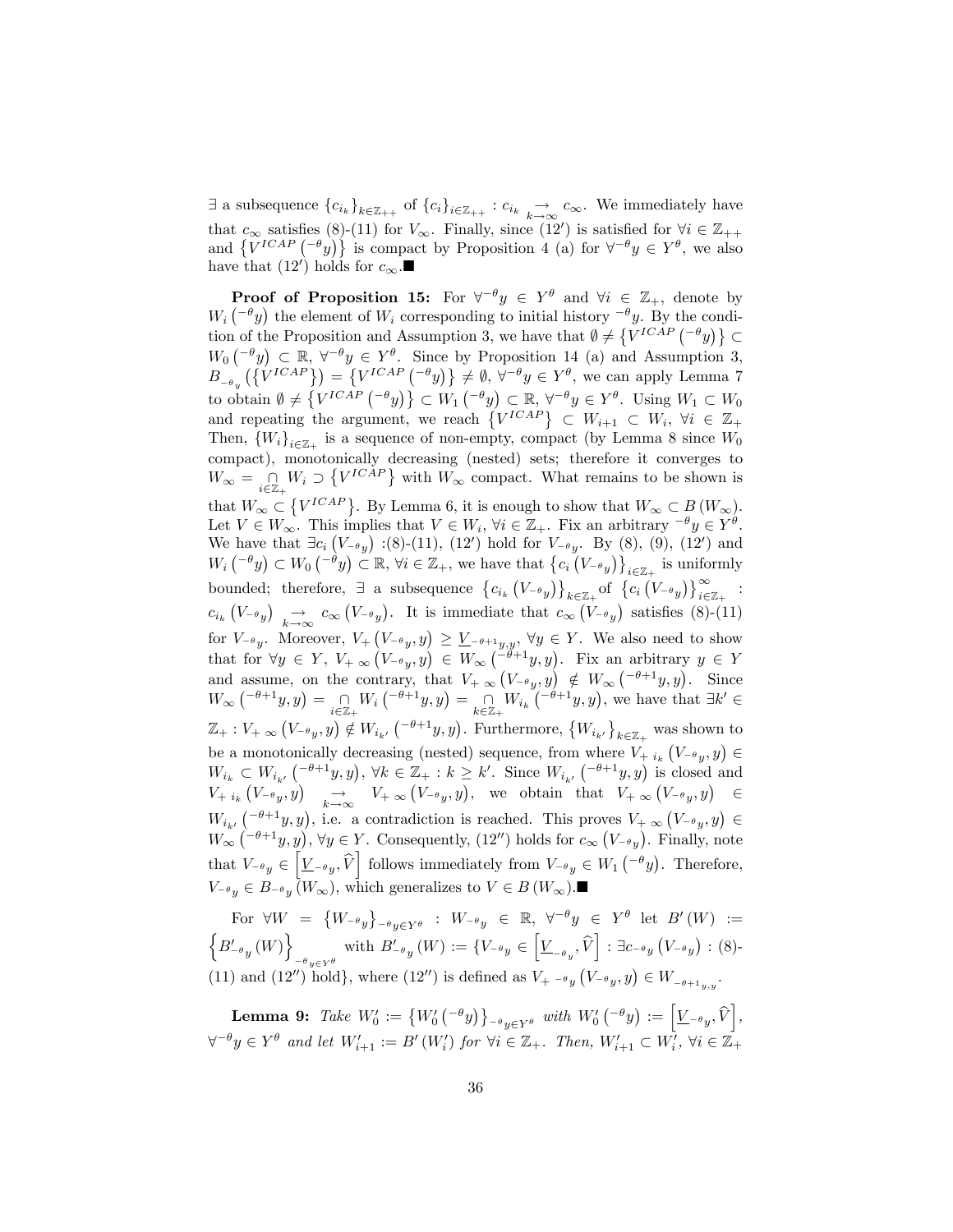and  $W'_{\infty} := \lim_{i \to \infty} W'_i = \{ V^{ICAP} \}.$ 

**Proof:** We have that  $W'_0$  is compact and  $\{V^{ICAP}\}\subset W'_0\subset \mathbb{R}^{N^{\theta}}$ . Note that for  $\forall W \subset \mathbb{R}^{N^{\theta}} : B_{-\theta_y}(W) \neq \emptyset$ ,  $B_{-\theta_y}(W) \subset B'_{-\theta_y}(W)$ . Then, by Lemma 7 and Proposition 14 (a), we obtain  ${V^{ICAP}} \subset B(W_0') \subset B'(W_0')$ . Using the same arguments plus the monotonicity of  $B'$  (trivial), we have  $\{V^{ICAP}\}\subset W'_i, \forall i\in$  $\mathbb{Z}_+$ . Moreover, by construction  $B'(W'_0) \subset W'_0$ . Then, the condition  $B(W'_0) \subset$  $W'_0$  is satisfied. Observe that for  $\forall^{-\theta} y \in Y^{\theta}$ ,  $W'_1({}^{-\theta} y) = \{V_{-\theta_y} \in Y^{\theta} \}$  $\left[\underline{V}_{-\theta y}, \hat{V}\right]$ :  $\exists c (V_{-\theta y}) : (8)-(11), (12'')\} = \{V_{-\theta y} \in \left[\underline{V}_{-\theta y}, \widehat{V}\right] : \exists c (V_{-\theta y}) : (8)-(11), (12')\} =$  $B_{-\theta} (W_0')$  since, by construction,  $W_0'(-\theta+1y, y) \cap$  $\left[ \underline{V}_{-\theta+1_{y,y}},+\infty\right) \quad =% \quad \ \ \, \nonumber$  $W_0'(-\theta+1y, y), \forall y \in Y$ . Furthermore, by  $W_1' \subset W_0'$  and the monotonicity of B', we obtain  $W'_{i+1} \subset W'_{i}$ ,  $\forall i \in \mathbb{Z}_{+}$ . Then, it is trivial that  $W'_{i+1} = B(W'_{i})$ . Therefore, Proposition 15 applies to  ${W_i'}_{i \in \mathbb{Z}}$ .

**Lemma 10:** Let V and  ${W_i'}_{i \in \mathbb{Z}_+}$  be defined as in Lemma 8. Take  $W_0 := W_0'$ and let  $\widetilde{W}_{i+1} := \widetilde{B}\left(\widetilde{W}_{i}\right)$  for  $\forall i \in \mathbb{Z}_{+}$ . Then,  $\widetilde{W}_{i} = W'_{i}$ ,  $\forall i \in \mathbb{Z}_{+}$ .

**Proof:** Assume  $W_{i-1} = W'_{i-1}$  for some  $i \in \mathbb{Z}_{++}$ . Then,  $W_{i-1} \subset W'_{0}$  by  $i-1$ Lemma 8. Consequently, for  $\forall^{-\theta} y \in Y^{\theta}$ ,  $\widetilde{W}_i \left( \{-\theta y \right) \subset W'_i \left( \{-\theta y \right)$ , i.e.  $\widetilde{W}_i \subset W'_i$ . Fix  $\theta^{\theta} y \in Y^{\theta}$  and let  $V \in W'_{i} (\theta^{\theta} y)$ . By Lemma 8,  $W'_{i} \subset W'_{i-1} = \widetilde{W}_{i-1}$  from where  $V \in \widetilde{W}_{i-1} \left( \begin{matrix} -\theta_y \end{matrix} \right)$ . Then,  $V \in \widetilde{B}_{-\theta_y} \left( \widetilde{W}_{i-1} \right)$ . Since  $\overline{\theta}_y$  and V were chosen randomly, we obtain  $W_i' \subset W_i$ .

We have that  $W_0 = W'_0$  by definition and have just shown that  $W_{i-1} =$  $W'_{i-1}$  would imply  $W_i = W'_i$ ; therefore, by induction we obtain that  $W_i = W'_i$ ,  $\forall i \in \mathbb{Z}_{+}$ .

Proof of Proposition 16: From Lemmas 9 and 10.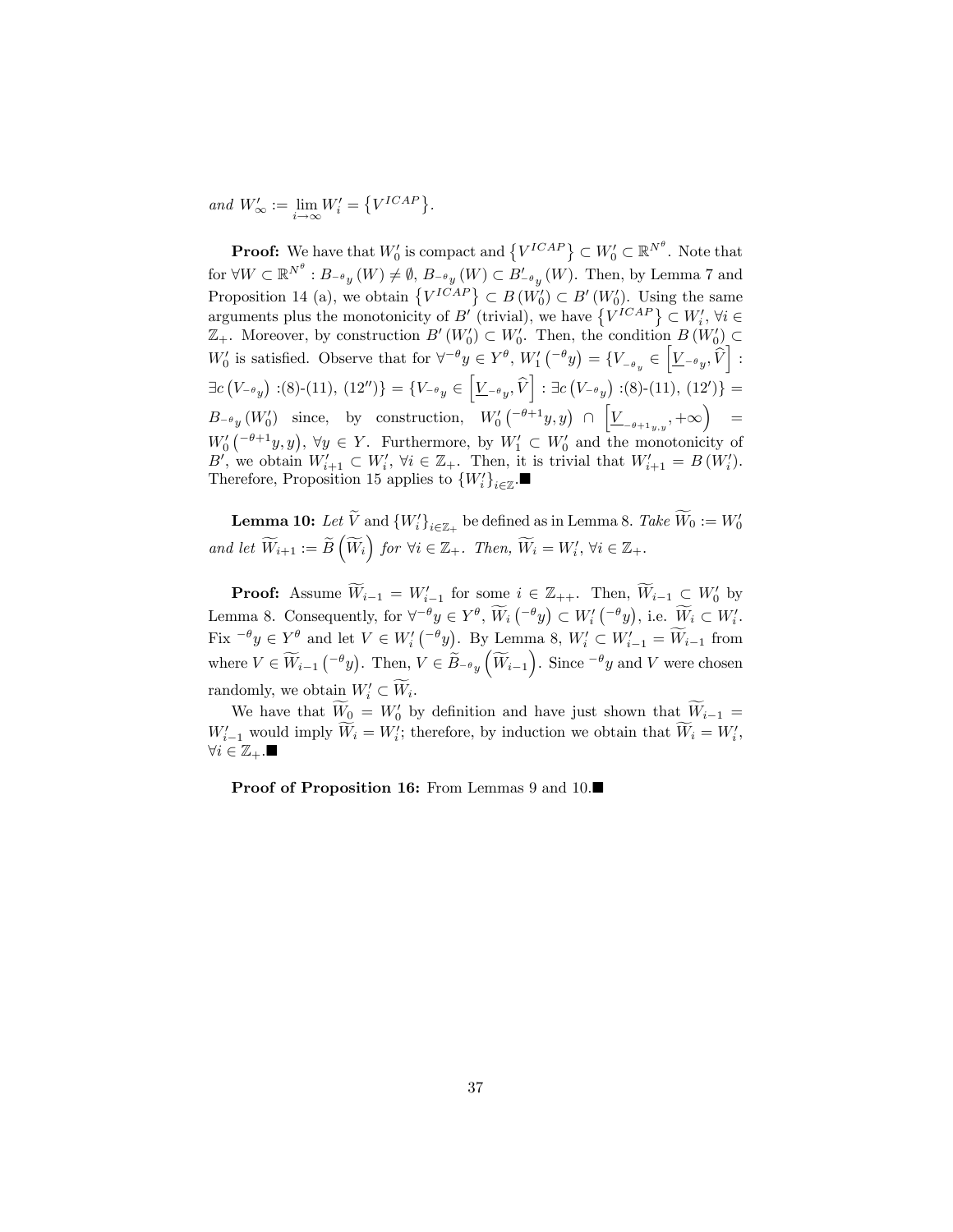### APPENDIX 2

| Case       |                      | $\overline{1}$ |          | $\overline{2}$ |         | 3         |         |
|------------|----------------------|----------------|----------|----------------|---------|-----------|---------|
|            |                      |                |          |                |         |           |         |
| <b>LLL</b> |                      | $-3.1325$      | 843.0178 | $-3.1325$      | 29.4635 | $-3.1325$ | 22.4035 |
| <b>LLM</b> | $y_{(1)}$            | $-1.4325$      | 843.0178 | $-1.4325$      | 29.4635 | $-1.4325$ | 22.4035 |
|            | $y_{\left(2\right)}$ | $-1.4325$      | 843.0178 | $-1.4325$      | 29.4635 | $-1.4325$ | 22.4035 |
|            | $y_{(3)}$            | 0.0000         | 843.0178 | 0.0000         | 29.4635 | 0.0000    | 22.4035 |
| <b>LLH</b> | $y_{(1)}$            | 0.8075         | 843.0178 | 0.8056         | 29.4635 | 0.8050    | 22.4035 |
|            | $y_{(2)}$            | 0.8075         | 843.0178 | 0.8056         | 29.4635 | 0.8050    | 22.4035 |
|            | $y_{(3)}$            | 3.6725         | 843.0178 | 3.6725         | 29.4635 | 3.6725    | 22.4030 |
| <b>LMM</b> | $y_{(1)}$            | $-0.1425$      | 843.0178 | $-0.1460$      | 29.4635 | $-0.1461$ | 22.4035 |
|            | $y_{(2)}$            | 0.0000         | 843.0178 | 0.0000         | 29.4635 | 0.0000    | 22.4035 |
|            | $y_{(3)}$            | 0.0000         | 843.0178 | 0.0000         | 29.4635 | 0.0000    | 22.4035 |
|            | $y_{(1)}$            | 0.8275         | 843.0178 | 0.8182         | 29.4635 | 0.8280    | 22.4035 |
| LMH        | $y_{(2)}$            | 0.8200         | 843.0178 | 0.8200         | 29.4635 | 0.8200    | 22.4035 |
|            | $y_{(3)}$            | 3.6725         | 843.0178 | 3.6725         | 29.4635 | 3.6725    | 22.4030 |
| <b>LHH</b> | $y_{(1)}$            | 3.3575         | 843.0178 | 3.3635         | 29.4635 | 3.3632    | 22.3724 |
|            | $y_{(2)}$            | 3.6725         | 843.0178 | 3.6725         | 29.4635 | 3.6725    | 22.3783 |
|            | $y_{(3)}$            | 3.6725         | 843.0178 | 3.6725         | 29.4635 | 3.6725    | 22.3783 |
| <b>MMM</b> |                      | 0.0000         | 843.0178 | 0.0000         | 29.4635 | 0.0000    | 22.4035 |
| <b>MMH</b> | $y_{(1)}$            | 0.8100         | 843.0178 | 0.8100         | 29.4635 | 0.8100    | 22.4035 |
|            | $y_{(2)}$            | 0.8100         | 843.0178 | 0.8100         | 29.4635 | 0.8100    | 22.4035 |
|            | $y_{(3)}$            | 3.6725         | 843.0178 | 3.6725         | 29.4635 | 3.6725    | 22.4030 |
| <b>MHH</b> | $y_{(1)}$            | 3.3600         | 843.0178 | 3.3594         | 29.4635 | 3.3592    | 22.3623 |
|            | $y_{(2)}$            | 3.6725         | 843.0178 | 3.6725         | 29.4635 | 3.6725    | 22.3703 |
|            | $y_{(3)}$            | 3.6725         | 843.0178 | 3.6725         | 29.4635 | 3.6725    | 22.3703 |
| <b>HHH</b> |                      | 3.6725         | 843.0178 | 3.6725         | 29.4635 | 3.6725    | 22.4001 |

Table 1 State Space of the Optimal ICAP Contract

| Table 2                                                              |  |
|----------------------------------------------------------------------|--|
| Effects of Changing the Minimum Reservation Utility of the Principal |  |
| (LLL, case 1)                                                        |  |

| $\overline{w}$                  | 1145.5526             | 1010.7817             | 876.0108              |
|---------------------------------|-----------------------|-----------------------|-----------------------|
| ≎                               | 843.0178              | 791.6873              | 736.8045              |
| $\lceil$ $\frac{1}{CAP} \rceil$ | $[-3.1325, 843.0178]$ | $[-3.1325, 791.6873]$ | $[-3.1325, 736.8045]$ |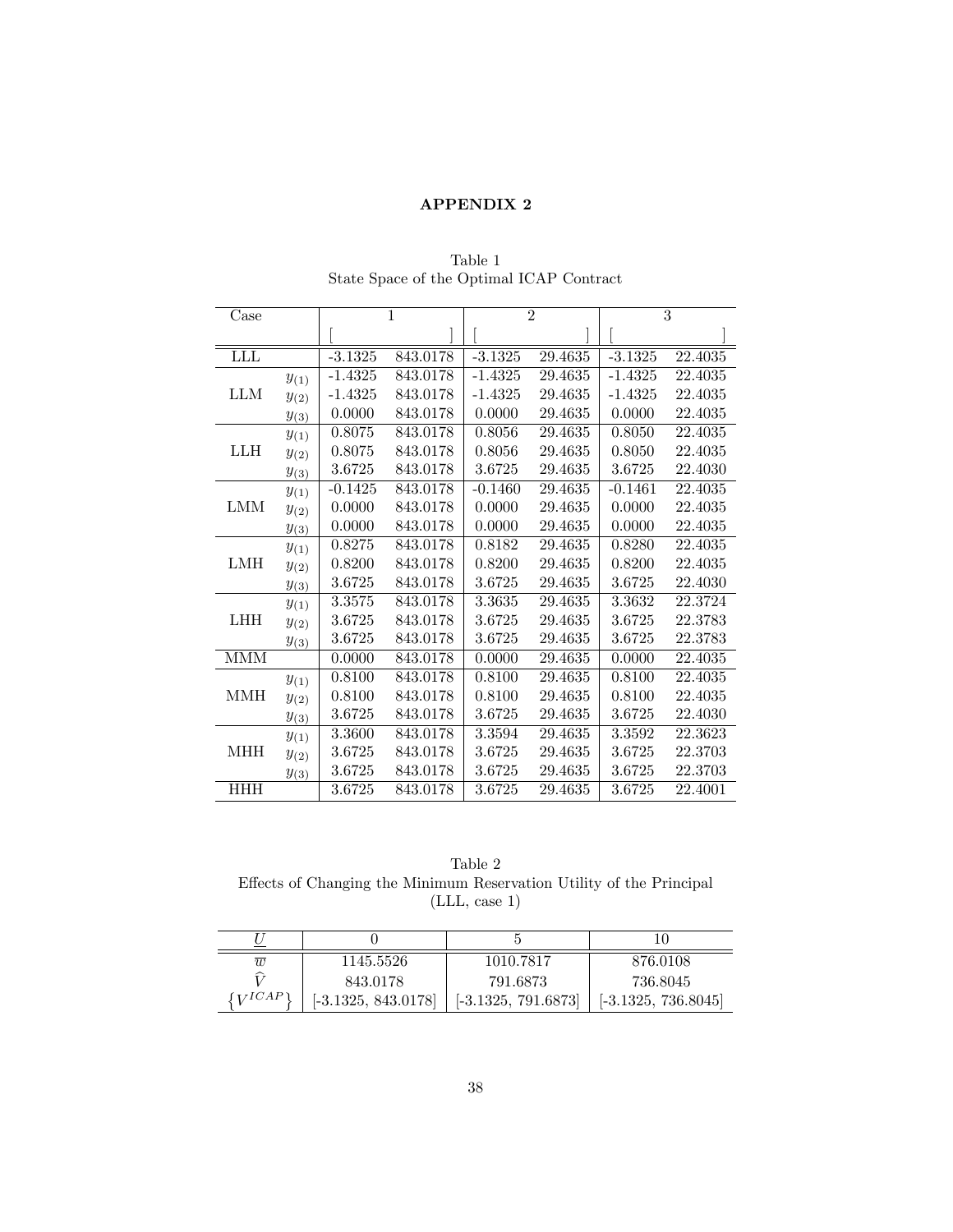

Figure 1:  $U^{ICAP^*} (., y_i), i \in \{1, 2, 3\}$  (LMH, case 1)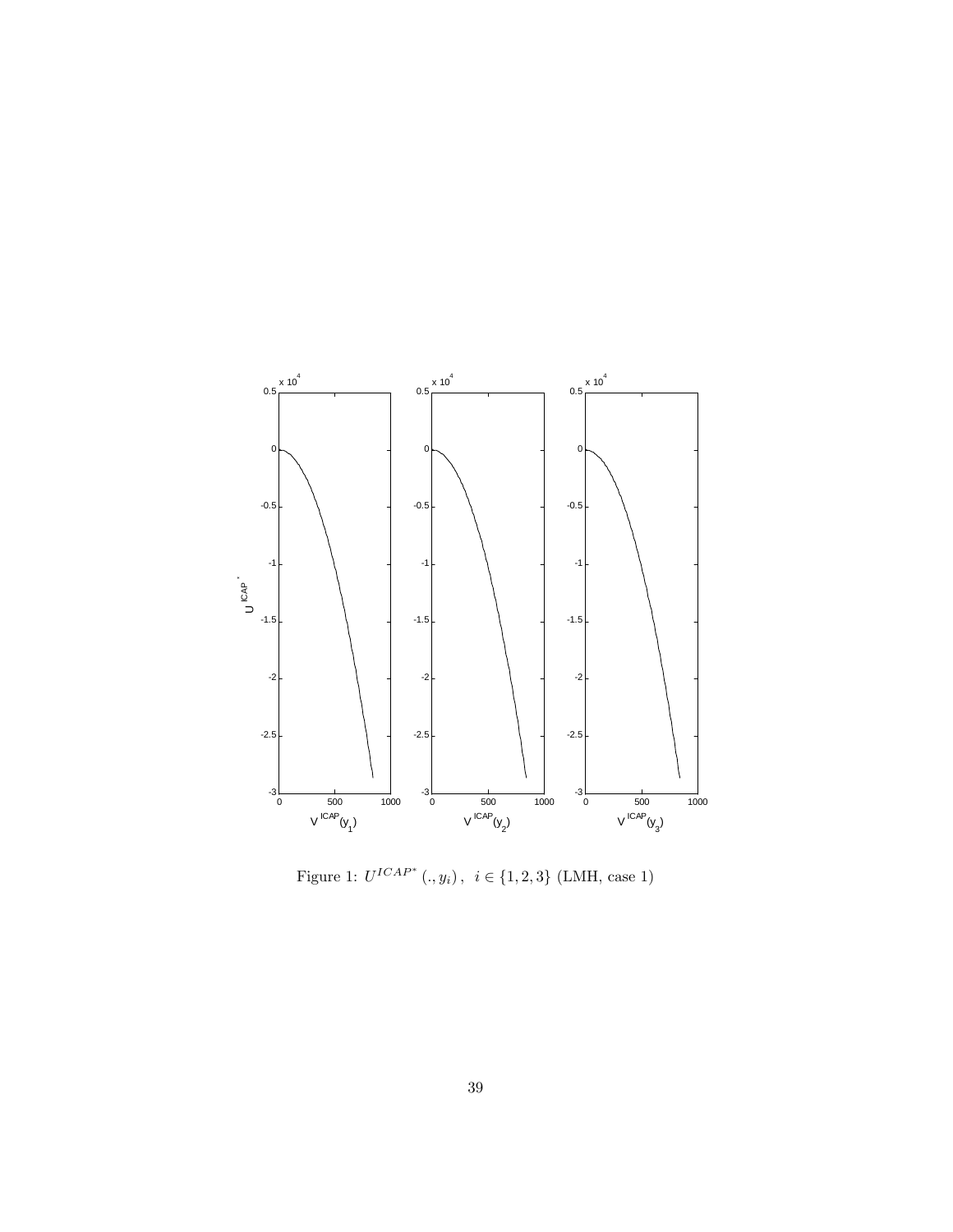

Figure 2:  $U^* (., y_i), U^{ICAP^*} (., y_i), i \in \{1, 2, 3\}$  (LMH, case 1)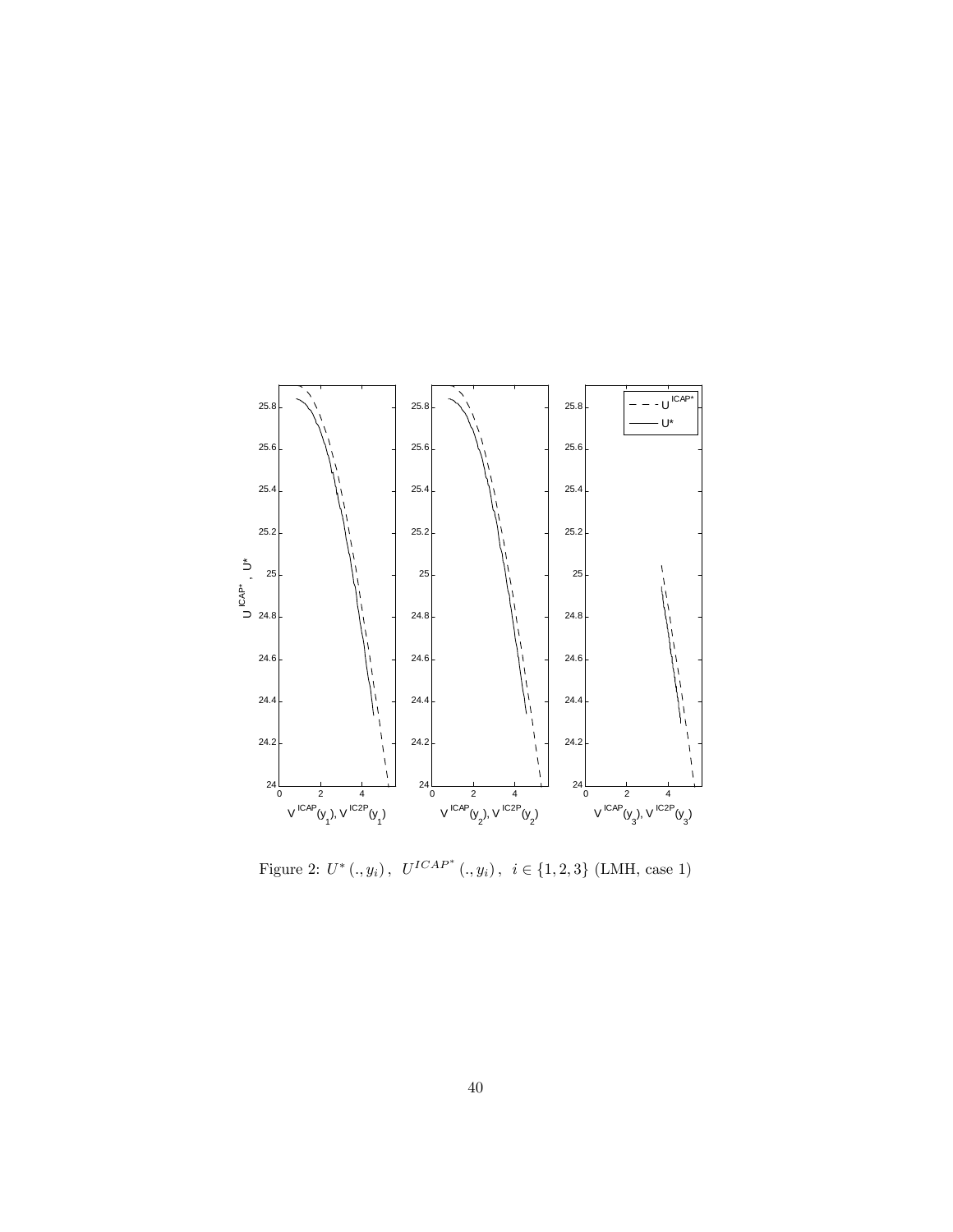

Figure 3:  $U^{ICAP^*}$ (.),  $U^*(.)$  (LLL, case 3)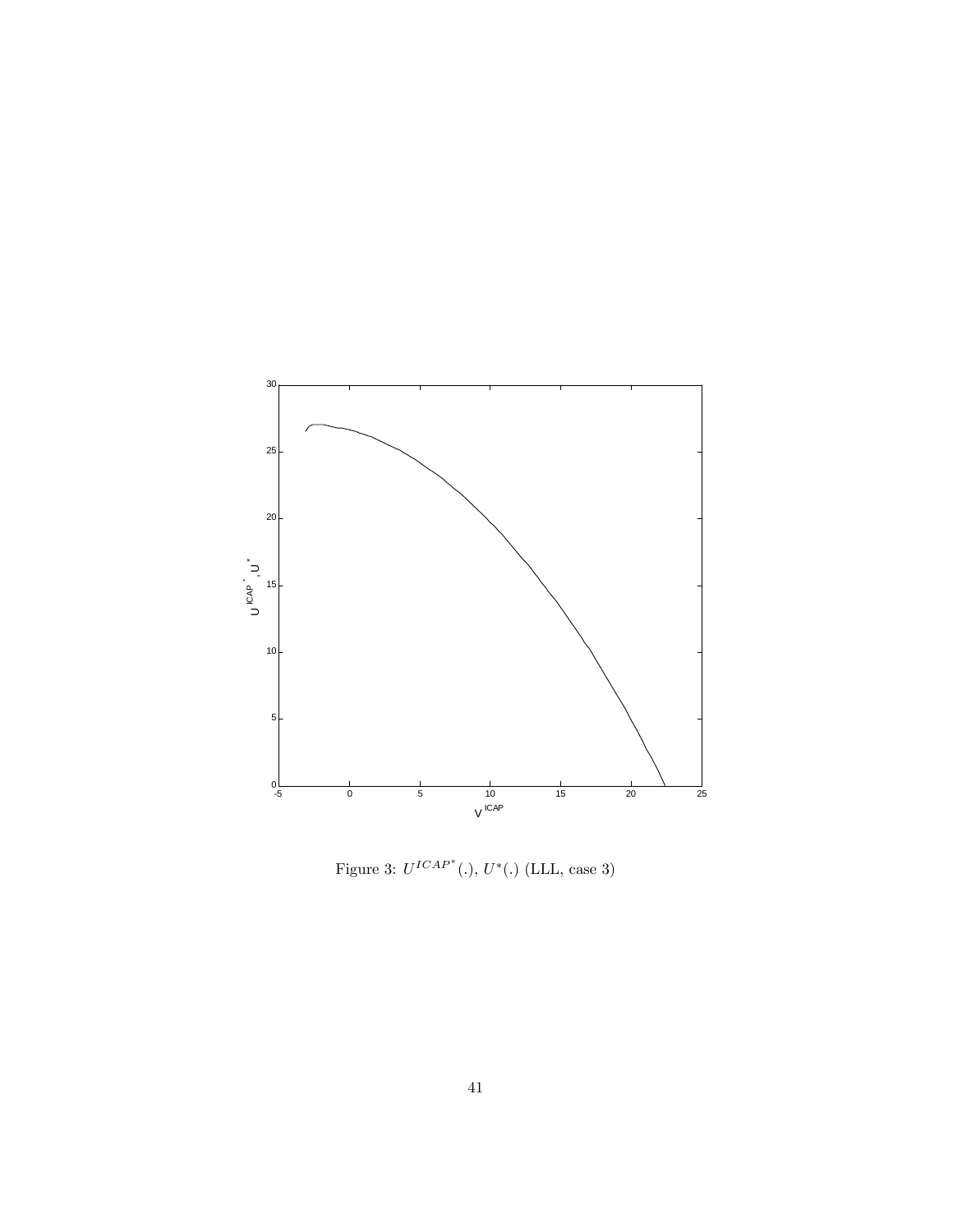

Optimal Action over  $\check{\vee}^{\mathsf{C2P}}(y_{(1)})$  for LMH, Case 3 Figure 4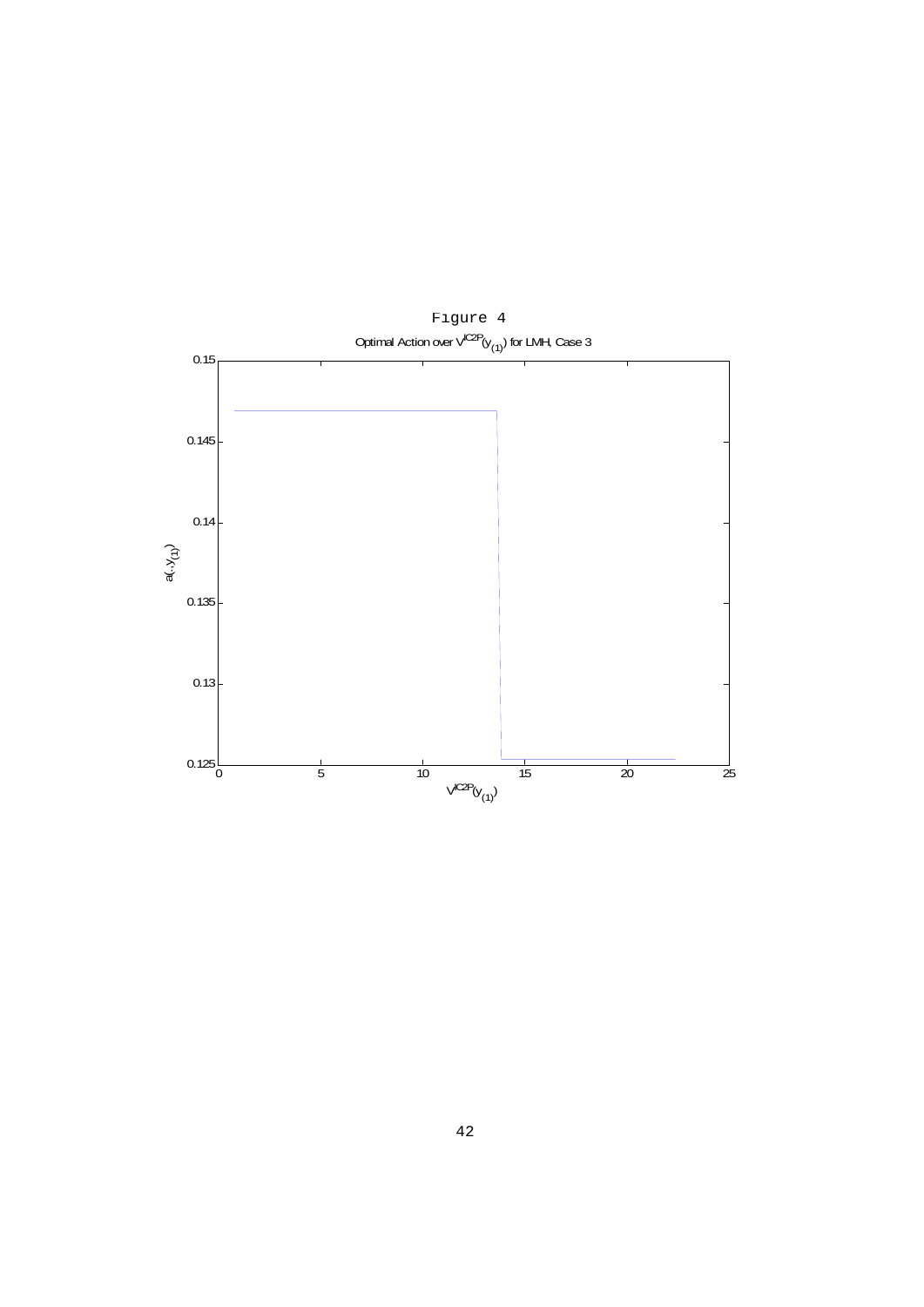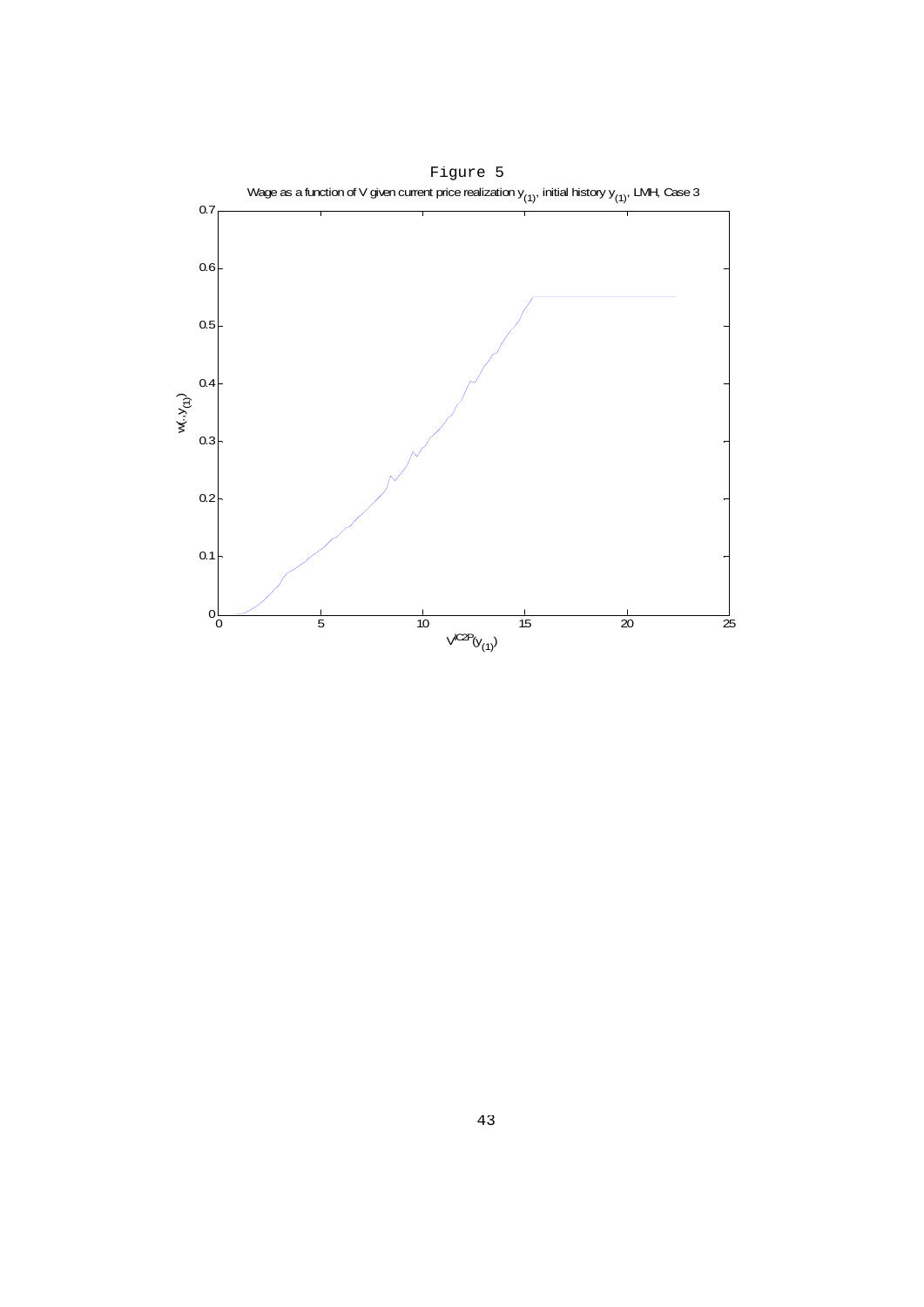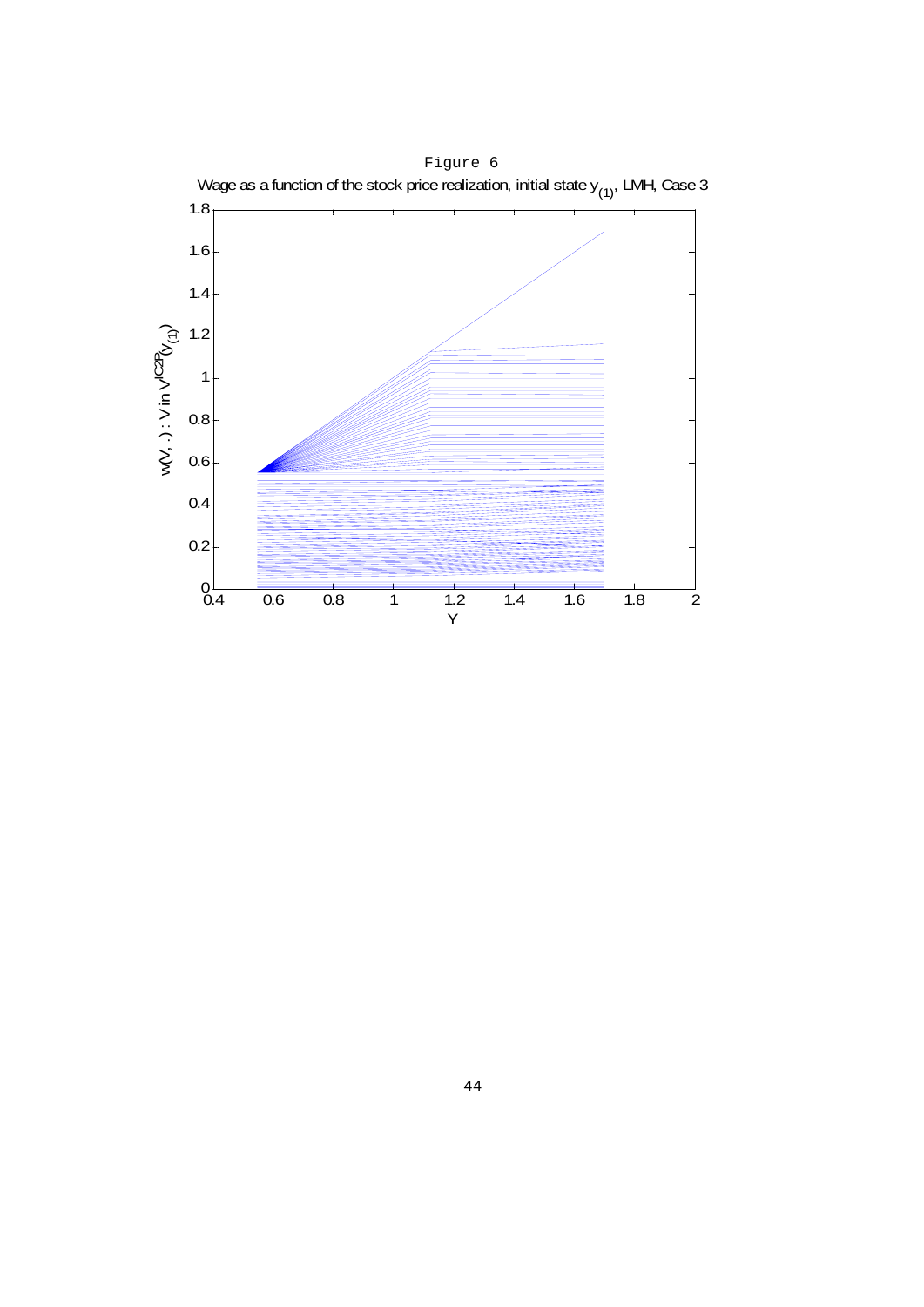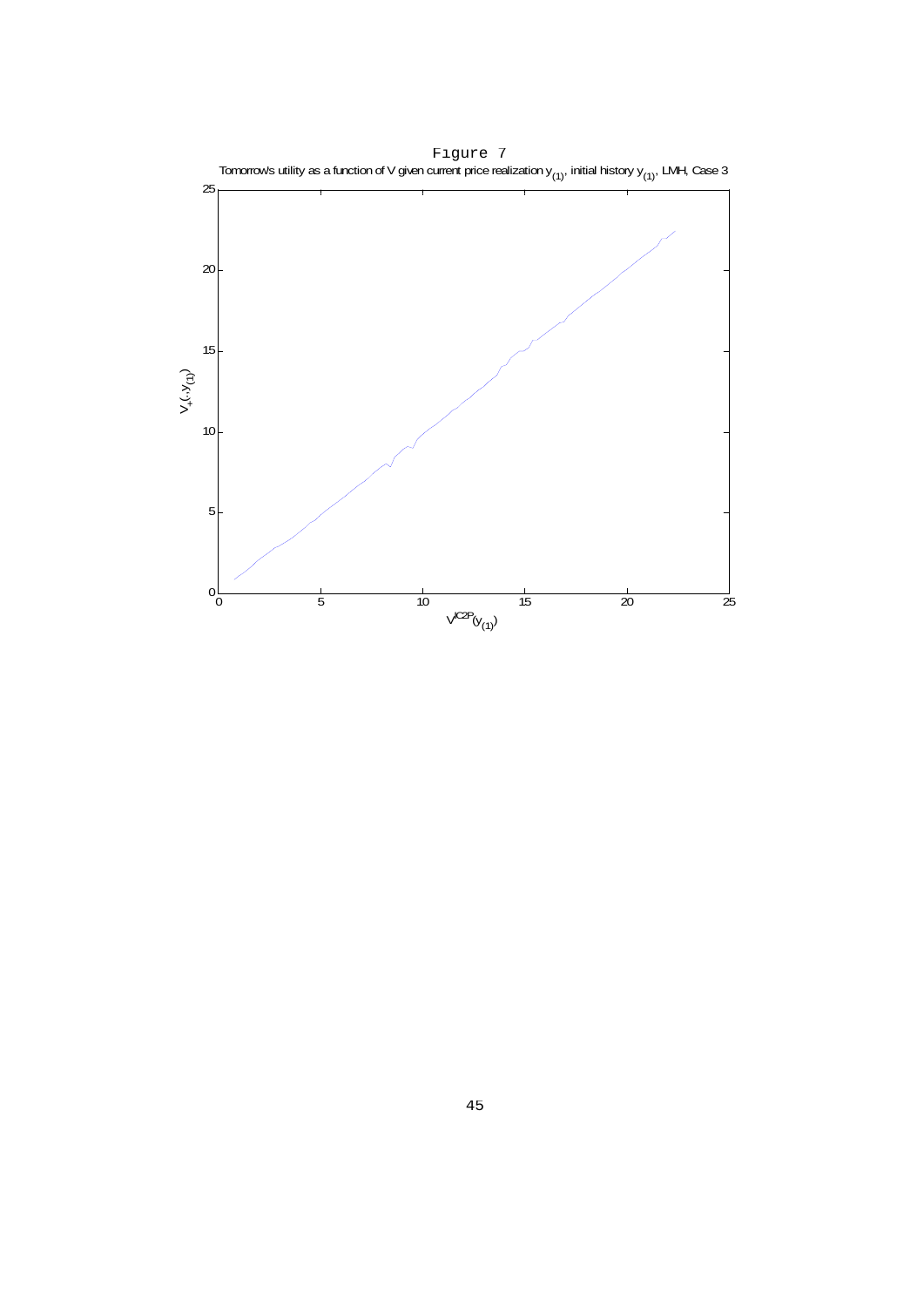Tomorrow's utility as a function of the stock price realization, initial history  $y_{(1)}$ , LMH, Case 3 Figure 8